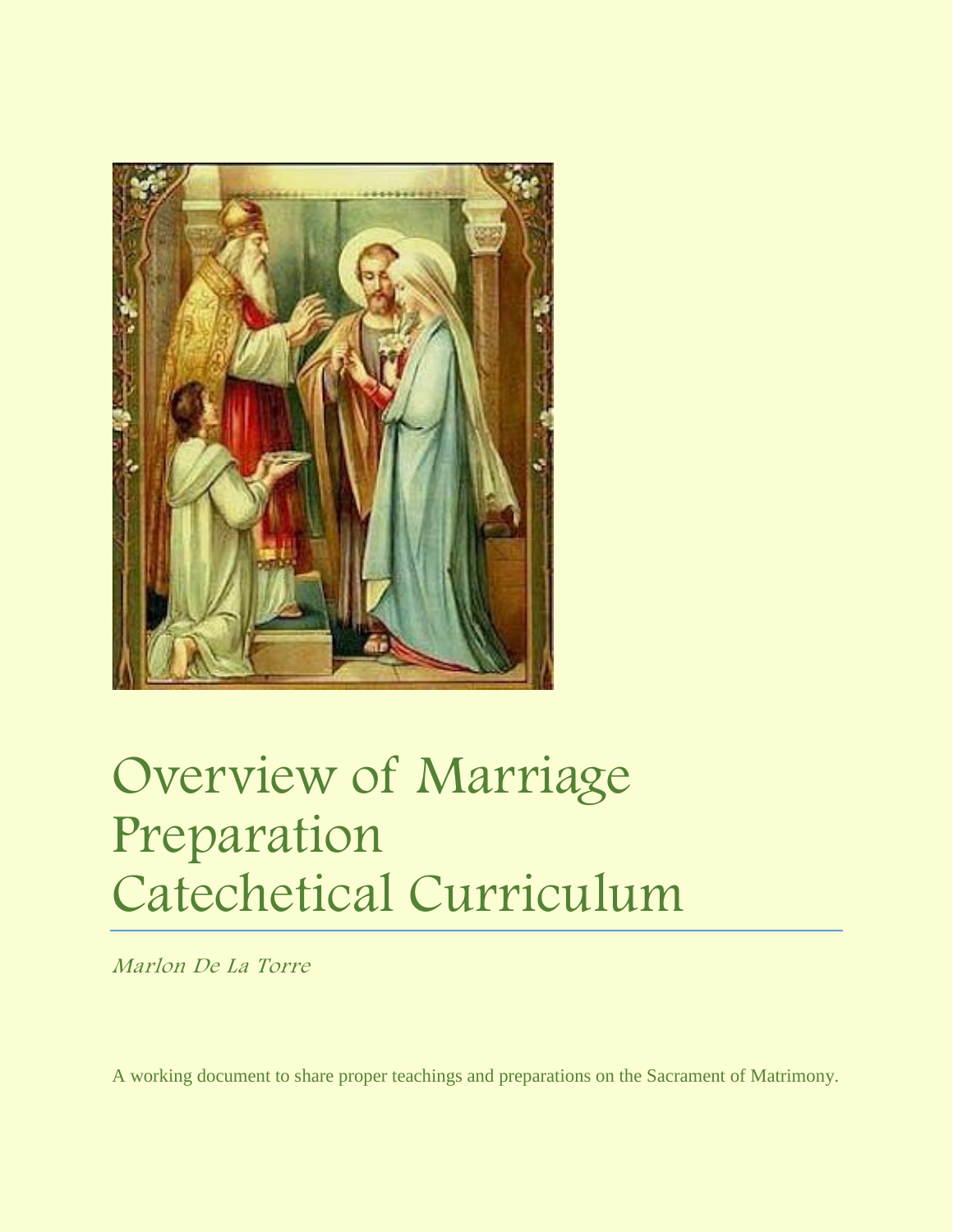## A NOTE TO THE READERS:

This document is a working text that is awaiting the addition of the following topics.

- Historical Sacramental Overview of the Sacrament of Holy Matrimony
- Catechetical Lesson Plans
- $\div$  Specific aspects of the Rite itself
- $\triangleleft$  Canonical outlines
- Stories about the Sacrament of Holy Matrimony-Inquiry
- Lay Theology of the Body component from adolescence to adulthood.
- Specific Moral Foundations related to the Sacrament of Holy Matrimony (Title page prepared in anticipation.)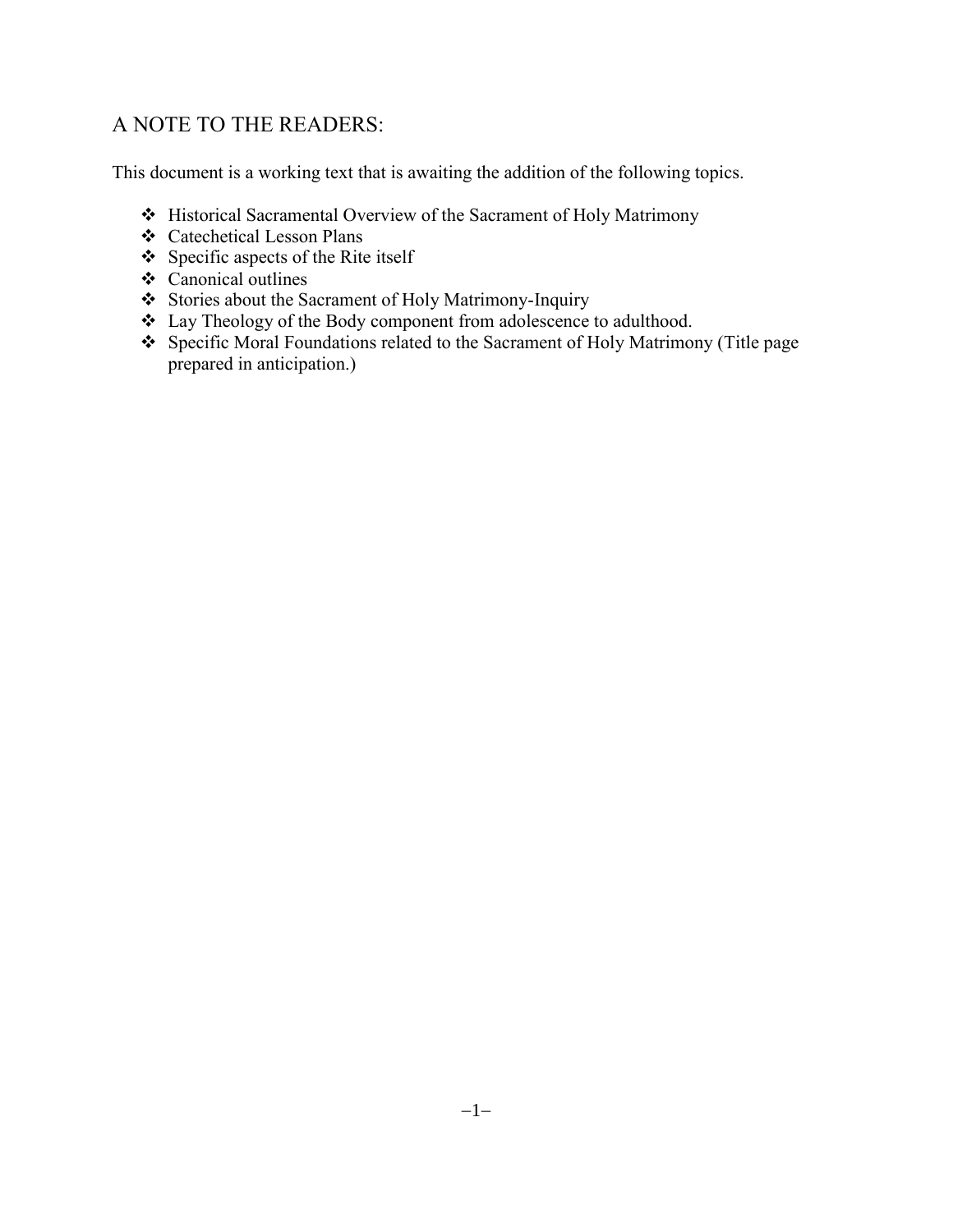| <b>Table of Contents</b>                                        | Pg. $3$          |
|-----------------------------------------------------------------|------------------|
| Introduction                                                    |                  |
| Catechesis on Marriage                                          | Pg. $4$          |
| Scriptural and Doctrinal Norms on Holy Matrimony                | Pg. 9            |
| Catechetical, Doctrinal, Liturgical, and Pastoral<br>Principles | Pg. 17           |
| Catechetical                                                    | Pg. 18           |
| <b>Proximate Catechesis</b>                                     | Pg. 19           |
| <b>Ongoing Catechesis</b>                                       | Pg. 21<br>Pg. 22 |
| Doctrinal                                                       | Pg. $22$         |
| Pastoral<br>Liturgical                                          | Pg. 23           |
| <b>Specific Moral Foundations</b>                               | Pg. 27           |
| <b>General Marriage Preparation Policies</b>                    | Pg. $29$         |
| Norms of Readiness                                              | Pg. 34           |
| Marriage and Family Life Office: New Marriage<br>Preparations   | Pg. 36           |
| Appendix I                                                      | Pg. 38           |
| Appendix II                                                     | Pg. 55           |
| <b>Foot Note</b>                                                | Pg. 67           |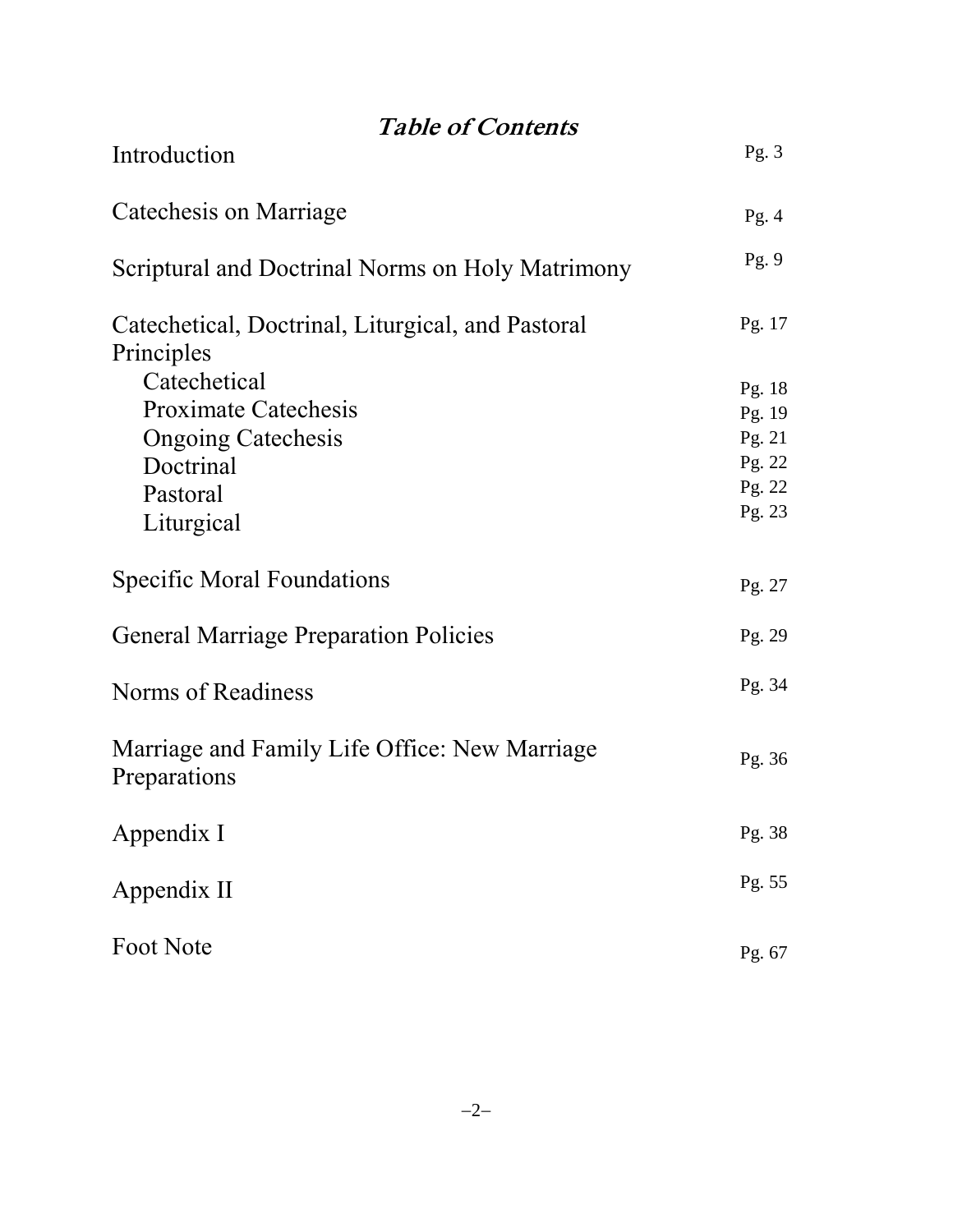## **INTRODUCTION**

The great evangelist to the Gentiles, St. Paul, reminds us, in his letter to the Colossians, the importance of centering everything we do in Christ Jesus, Our Lord and Savior. He echoes these words:

"If then you have been raised with Christ, seek the things that are above, where Christ is, seated at the right hand of God. Set your minds on things that are above, not on things that are on earth. For you have died, and your life is hid with Christ in God. When Christ who is our life appears, then you also will appear with him in glory."

Col 3:1-3

The essential premise of every Catechist is to witness the love of Christ to all who will listen. One of the key tenets, of this witness, falls in the proper catechetical instruction of the faith. In this particular structure, the individuals involved are preparing for the sacrament of Holy Matrimony. This key component, coupled with the words of St. Paul, reflect on the primary duty of a Catechist, in this ministry, to witness and instruct in the Catholic faith.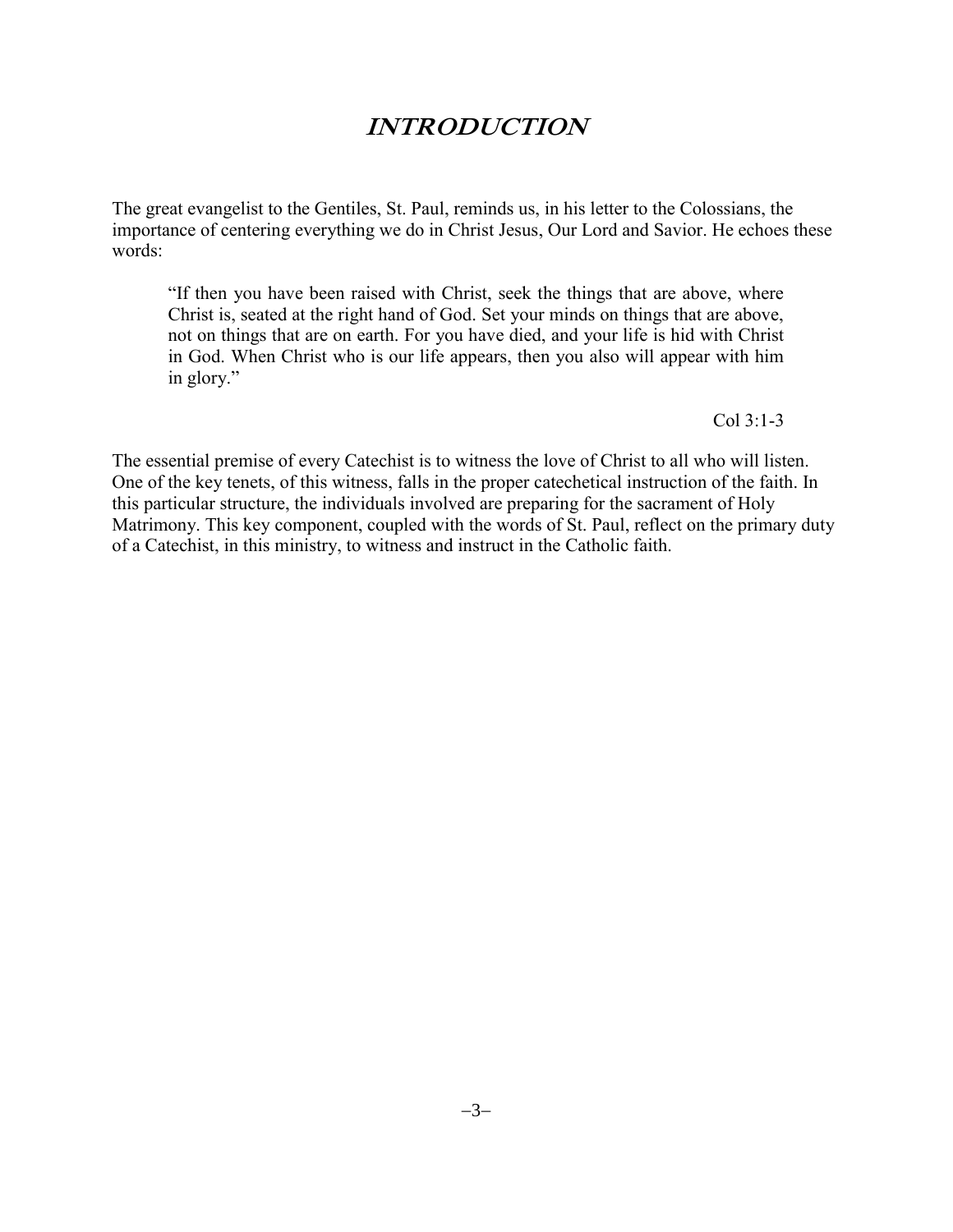

# **Catechesis On Marriage**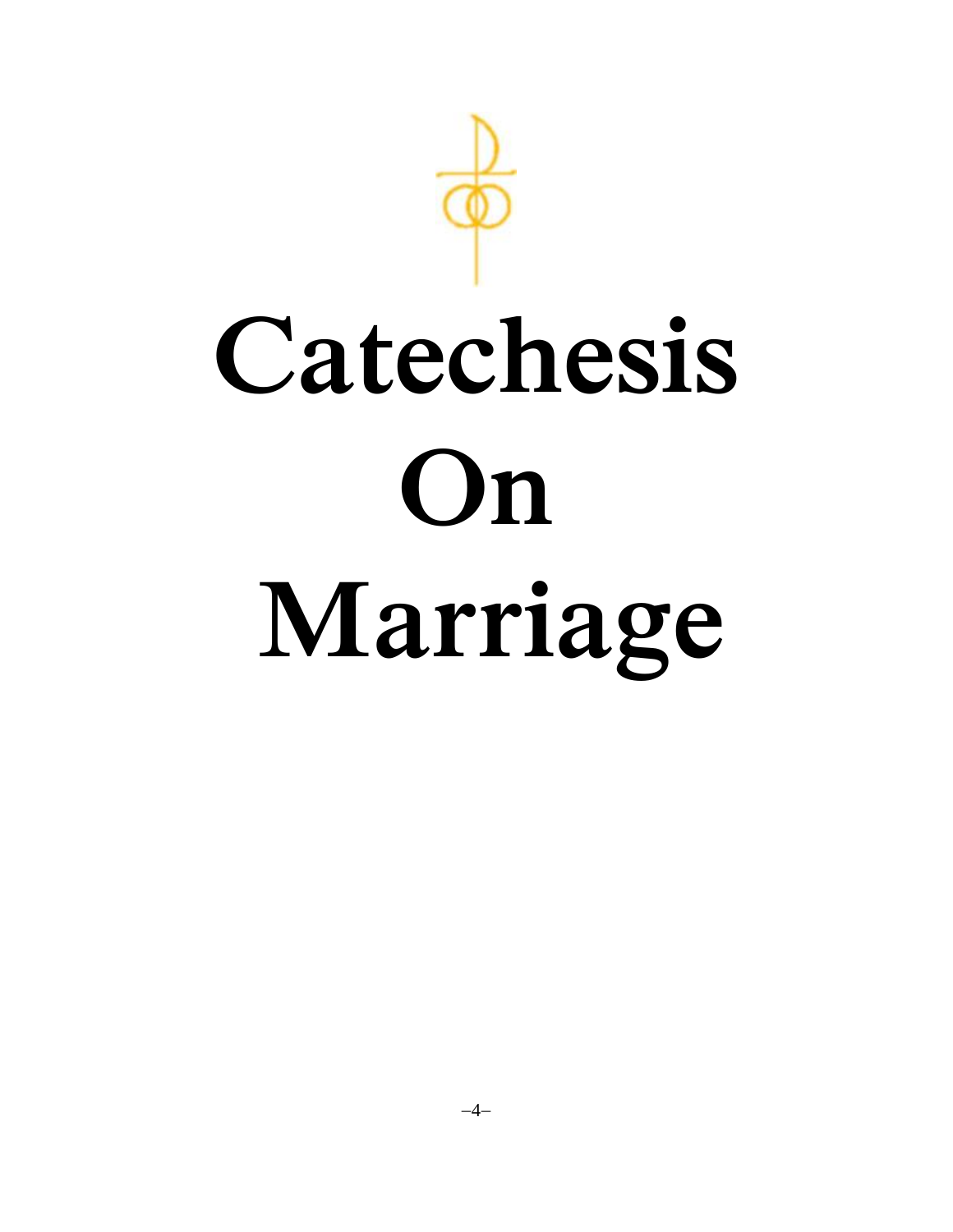## **Catechesis on Marriage**

At the heart of any doctrinal instruction is Jesus Christ. Our instruction reflects the involvement of Christocentric character, meaning everything we do is in the name of Jesus Christ.

Our aim, in this journey of faith, is to engage the couple towards an understanding of Salvation History. Who is the couple in light of God our Father and Creator? Why we are created in the image and likeness of God? Reflecting on these questions, the couple is directed to seek an understanding in his/her role in proclaiming the Gospel of Jesus Christ (Mt 28:17-20).

"They devoted themselves to the teaching of the apostles and to the communal life, to the breaking of the bread and to the prayers"

Acts 2:42

## **Catechesis**

Those to be catechized, and those who will catechize, are what make-up the initial body of catechesis. Jesus Christ is the Word that became flesh through the Divine Will of the Father sent forth through the power of the Holy Spirit, so that we might have life and live-it abundantly. It was through Jesus Christ, God's Incarnate Word, which the Father established for us those redemptive qualities that we receive in our Profession of Faith, the Mass, Sacraments, Commandments, and in prayer that allow us to filly share in the history of Salvation. We, as the people of God, are a faith sharing community, created in the image of God, to profess and proclaim the Gospel message. This mission of catechesis has been practiced from the moment Christ was born. As part of the Church- community, we hold a responsibility not only to learn our Catholic faith, but to teach it to all who will listen. The ministry of catechesis serves the Church in a decisive mission. This teaching, first and foremost, is passed on through the apostles and their successors, the Bishops of the Catholic Church.

"The 'moment' of catechesis is that which corresponds to the period in which conversion to Jesus Christ is formalized, and provides a basis for first adhering to him."

(GDC 63)

"The name of catechesis was given to the whole of the efforts within the Church to make disciples, to help people to believe that Jesus is the Son of God, so that believing they might have life in His name, and to educate and instruct them in this life and thus build up the Body of Christ."

(CT 1, CCC 4)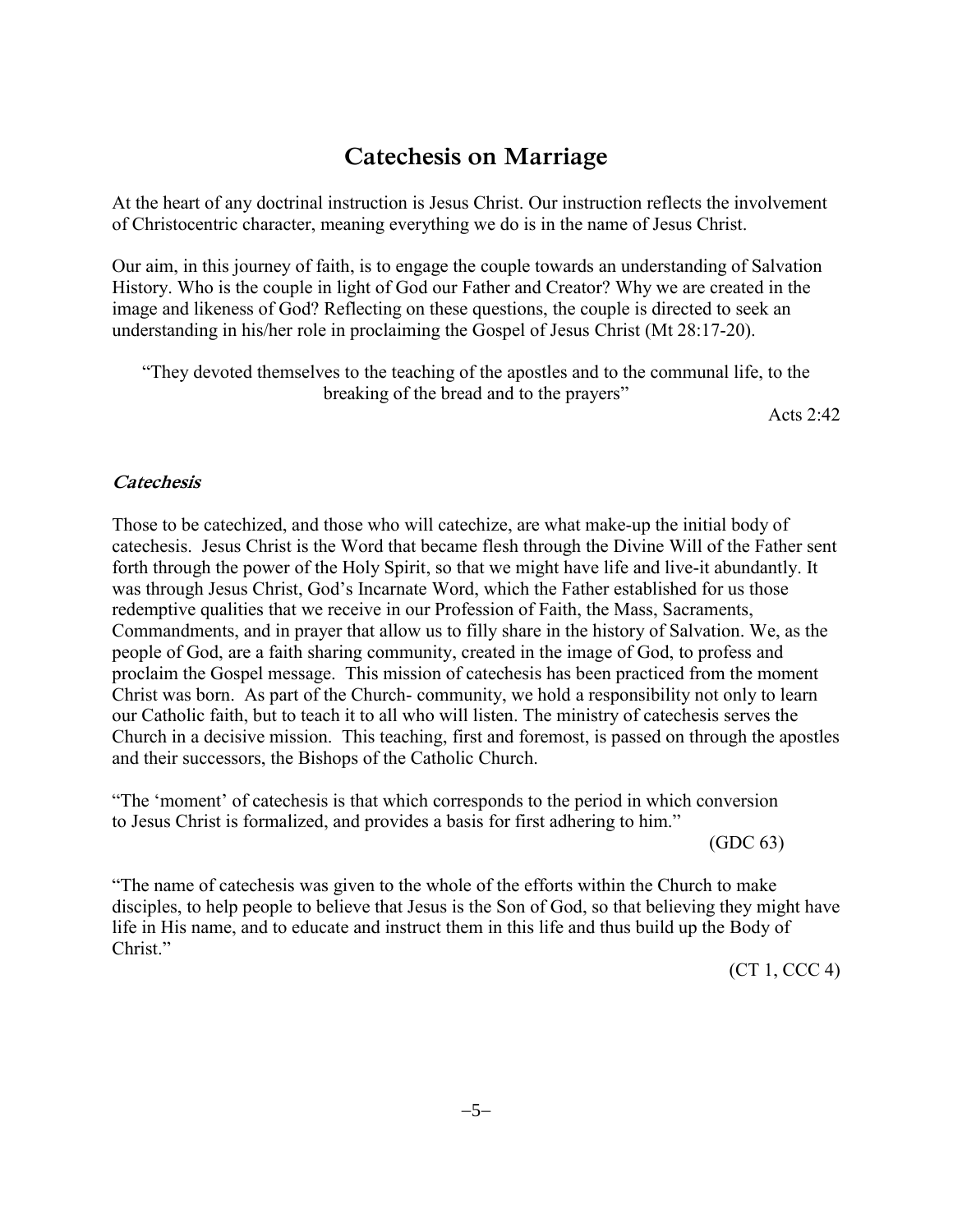## **Catechetical Instruction**

Catechetical Instruction refers to the study of the Catholic faith, to which, catechists intentionally pass on the traditions, beliefs, values, and practices of their religion. Catechetical instruction is conducted, by committed, prepared, adult Catholics, to provide a clear explanation of our teachings, values, and mission to those seeking sound information.

In the Structure of the Family, parents must be the primary catechetical figures, following, teaching and reinforcing sacred tradition and information provided by catechist outside the family. It is the Baptismal commitment of the parent/guardian to pass on the Deposit of Faith. Children will apply the taught values, doctrine, and prayers, in his/her daily life, by first witnessing sacred tradition, of the Catholic Church, with in their homes. To assure the Deposit of Faith is being passed on; one must know that "Catechesis is an education of children, young people and adults in the faith, which includes especially the teaching of Christian doctrine imparted, generally speaking, in an organic and systematic way, with a view to initiating the hearers into the fullness of Christian life" (CT 18, CCC 5).

The educational mission of the Church is an integrated ministry embracing three interlocking dimensions: the message revealed by God (didache), fellowship in the life of the Holy Spirit (koinonia), and service to the Christian community and the entire human community (diakonia).

Pope John Paul II has stressed that religious education; "must concern itself not only with nourishing and teaching the faith, but also with arousing it increasingly with the help of grace, with opening the heart, with converting, and with preparing total adherence to Jesus Christ on the part of those who are still on the threshold of faith" (CT 19).

Religious educators are given the mission to enlighten God's People, young and old, to better know the living Jesus and "to know His 'mystery,' the kingdom of God proclaimed by Him, the requirements and promises contained in His Gospel message, and the paths that He has laid down for anyone who wishes to follow Him." (CT 20). The words "I am the light of the world. Whoever follows me will not walk in darkness, but will have the light of life" (John 8:12) established the cornerstone of faith and direction of the catechetical ministry.

## **Catechetical Models**

Pope John Paul II reminds us "the parish community must continue to be the prime mover and pre-eminent place for catechesis" (CT 67). The parish and its foundation "must rediscover its vocation, which is to be a fraternal and welcoming family home, where those who have been baptized and confirmed become aware of forming the People of God. In that home, the bread of good doctrine and the Eucharistic Bread are broken for them in abundance, in the setting of the one act of worship; from that home they are sent out day by day to their apostolic mission in all the centers of activity of the life of the world (CT 67)."

## **Sacramental Preparation Program**

Pastors have the responsibility for sacramental preparation and all catechesis, so that the faith of the faithful becomes living, explicit and productive through formation in doctrine and the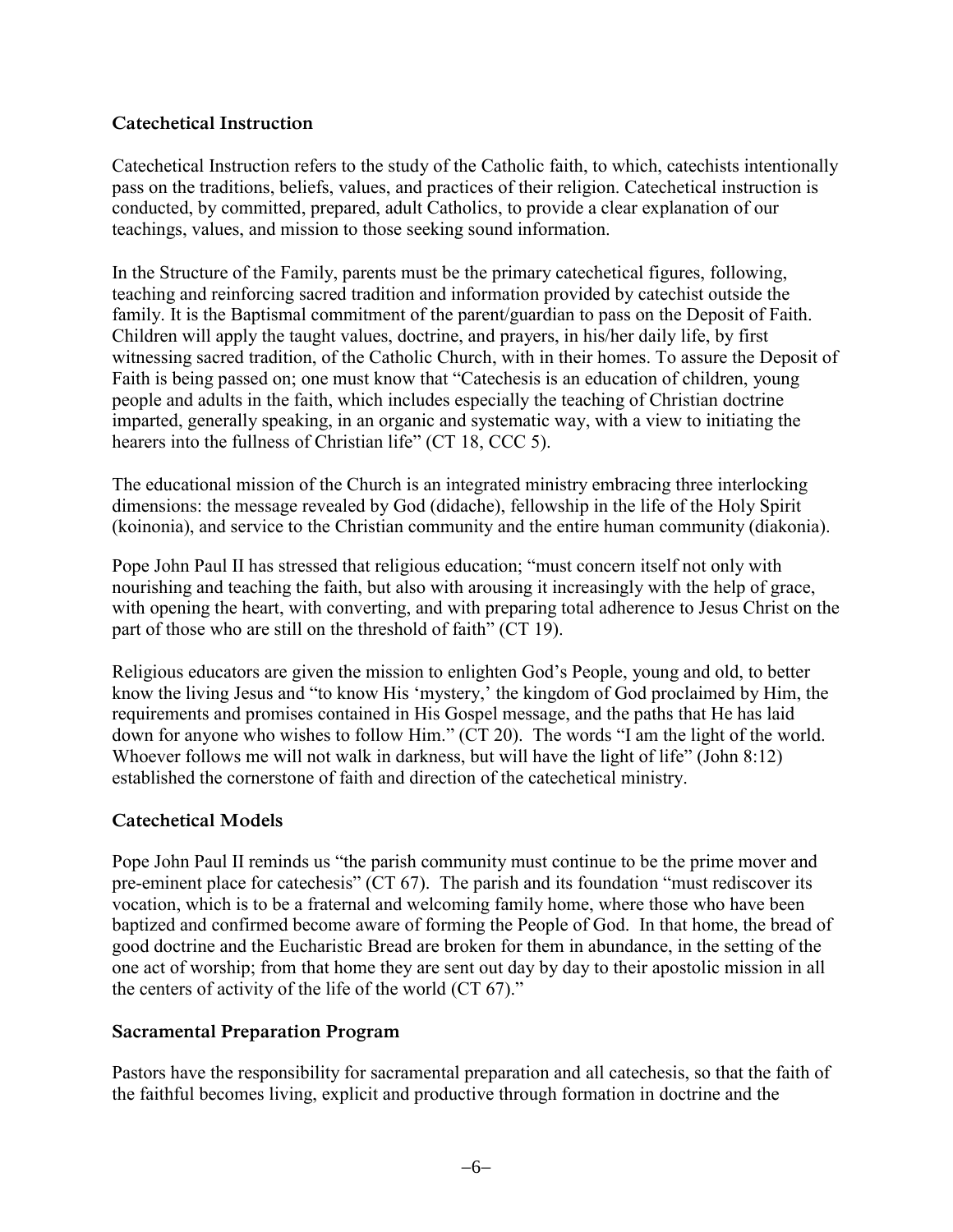experience of Christian living (CIC 843.2; 773; 777). All the sacraments follow the order set forth by the Bishop through the Diocesan Manual for the Sacraments of Initiation in conformity with the general laws established by the Church.

## **Important Catechetical Documents On Marriage and Family**

| AP         | <b>Ad Paucos Dies</b><br>Letter to Children<br>Pope John Paul II, 1994                                                              |
|------------|-------------------------------------------------------------------------------------------------------------------------------------|
| <b>CCC</b> | Catechism of the Catholic Church<br>Libreria Vaticana Editrice, 1994. (1st Ed.)                                                     |
| <b>CR</b>  | Charter to the Rights of the Family<br>The Holy See, 1983                                                                           |
| <b>CIC</b> | Code of Canon Law (1983 ed.)                                                                                                        |
| <b>CT</b>  | Catechesi Tradendae<br>Pope John Paul II, Apsotolic Exhortation, 1979.                                                              |
| EN         | Evangelii Nuntiandi<br>On Evangelization In the Modern World<br>Pope Paul VI, 1975                                                  |
| EV         | Evangelium Vitae<br>The Gospel of Life<br>Pope John Paul II, 1995                                                                   |
| FC         | Familiaris Consortio<br>Role of the Christian Family in the Modern World<br>Pope John Paul II,                                      |
| <b>GCD</b> | The General Catechetical Directory<br>Sacred Congregation for the Clergy, 1971.                                                     |
| <b>GDC</b> | The General Directory for Catechesis<br>Sacred Congregation for the Clergy, 1997                                                    |
| <b>GMD</b> | Go and Make Disciples: National Plan and Strategy for Catholic<br><b>Evangelization in the United States</b><br>USCC, November 1992 |
| <b>GS</b>  | Gratissimam Sane                                                                                                                    |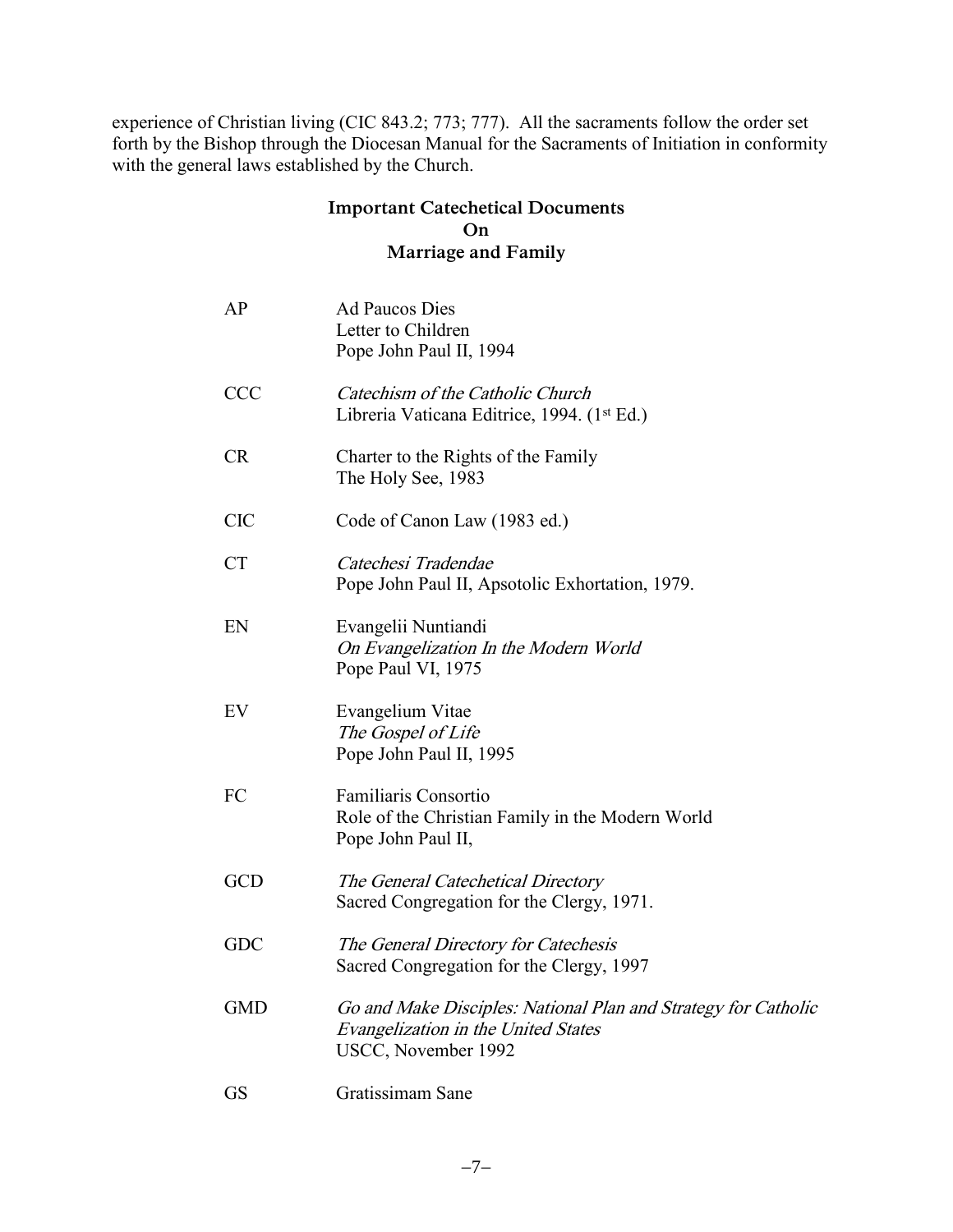Letter to Families Pope John Paul II, 1994

| <b>GS</b>   | Guadium Et Spes<br>Pastoral Constitution on the Church in the Modern World<br>Documents of the Second Vatican Council, 1965       |
|-------------|-----------------------------------------------------------------------------------------------------------------------------------|
| <b>HV</b>   | Humane Vitae<br>On Human Life<br>Pope Paul VI, 1973                                                                               |
| LW          | Letter to Women<br>Pope John Paul II, 1995                                                                                        |
| <b>MD</b>   | Mulieris Dignitatem<br>On the Dignity and Vocation of Women<br>Pope John Paul II, 1988                                            |
| <b>OM</b>   | The Order of Celebrating Matrimony                                                                                                |
| <b>RCIA</b> | RCIA Rite of Christian Initiation of Adults<br>USCC, Publication 1214-4, 1988                                                     |
|             | The Truth and Meaning of Human Sexuality<br>Guidelines for Education within the Family<br>Pontifical Council for the Family, 1995 |
| <b>TOB</b>  | Theology of the Body<br>Pope John Paul II, 1983                                                                                   |
| VS          | The Splendor of Truth<br>(Veritatis Splendor) Pope John Paul II, August 5, 1993                                                   |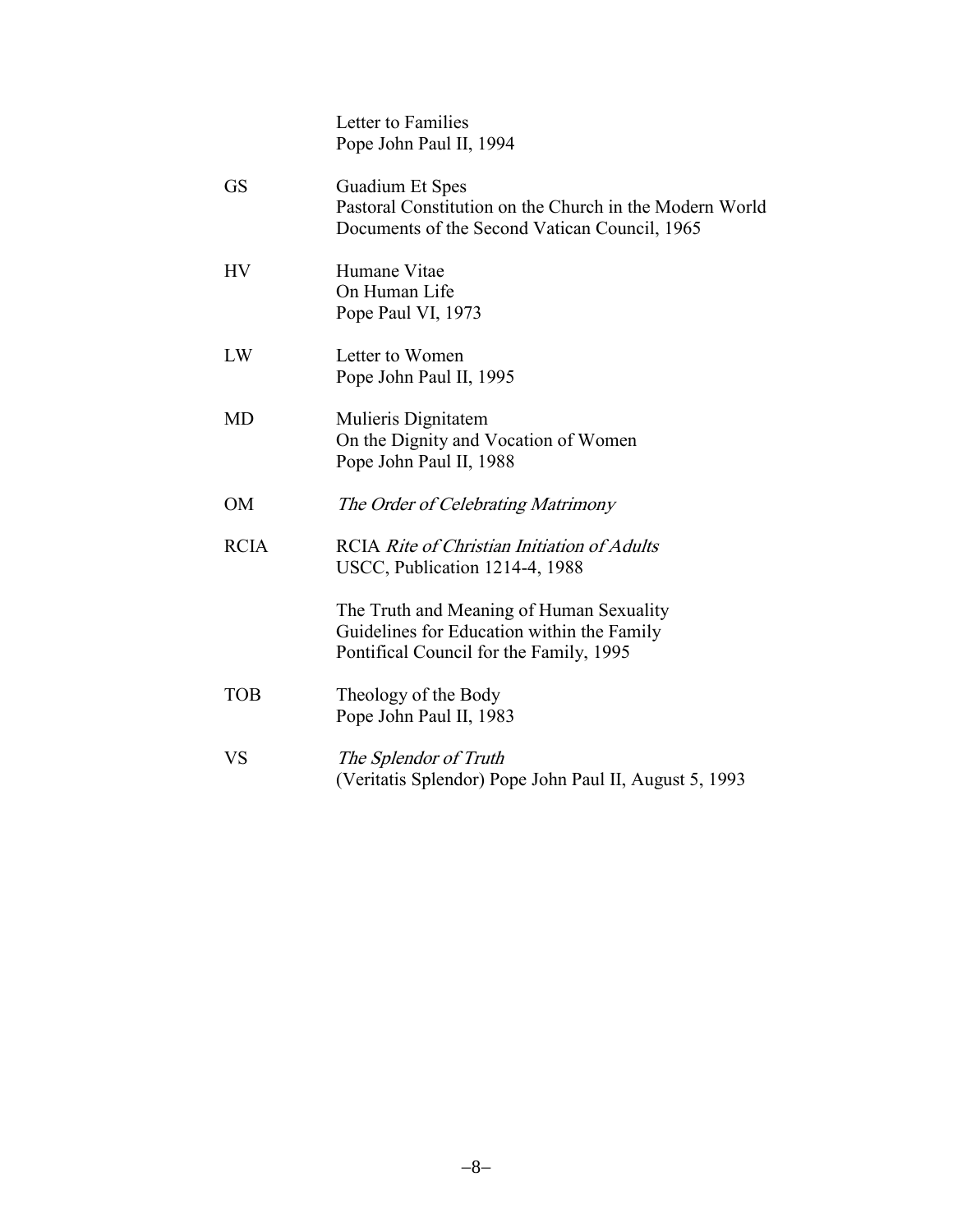

## **Scriptural and Doctrinal Norms On Holy Matrimony**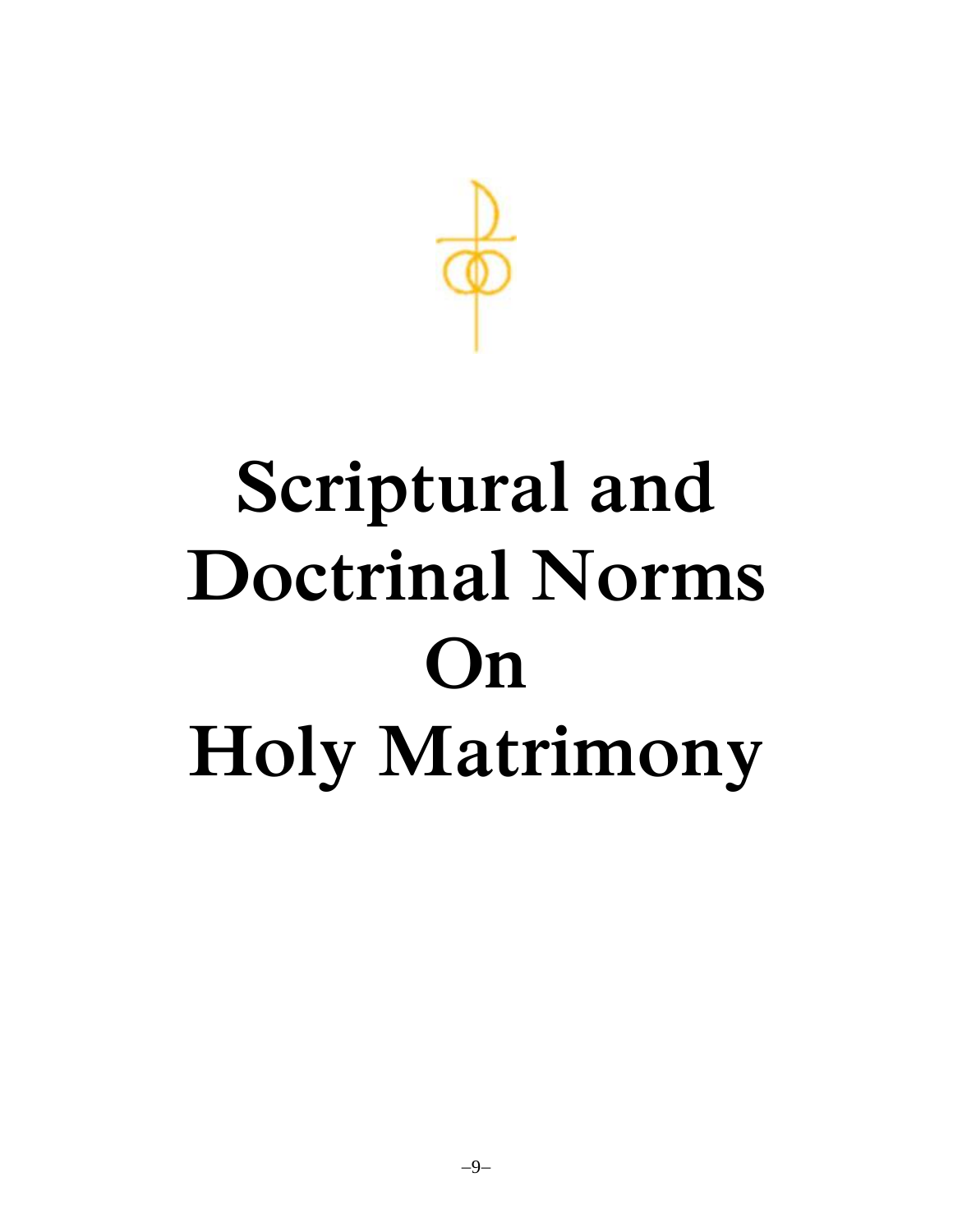## **Scriptural and Doctrinal Norms On Holy Matrimony**

## **Biblical Foundations**

Scripture is a living breathing tradition of the Church (CCC 136-137). Authentic interpretation of Scripture is meant to be a revelation towards our salvation (CCC 136- 137).

- 1. The origin of Marriage Gen 1:27; 1 Jn 4, 8, 16; Gen 2:18
- 2. God our Father. Jn 1:15-18
- 3. They are no longer two but one Mt 19:6
- 4. Nativity Lk. 2:1-20
- 5. Annunciation/Visitation Lk. 1:26-56
- 6. Presentation in the Temple Lk. 2:22-40
- 7. Purpose of Jesus' coming Lk. 19:9-10
- 8. Marriage as a new covenant of Christ and His Church Eph 5:31-32
- 9. Blessing of Children Mk. 10:13-16
- 10. Marriage as a Holy Institution centered in Christ 1 Cor 7:39
- 11. The Call of the Twelve Mk. 3:13-19; Lk. 5:1-11
- 12. The indissolubility of Marriage Mt 19:6-8; Mk 8:34;
- 13. Reception of the Holy Eucharist and the Rite of Marriage. 1 Cor 10:17
- 14. The Spousal love of Christ and His Church. Eph 5:26-27
- 15. Proper matrimonial consent. Gen 2:24; Mk 10:8; Eph 5:31
- 16. The Establishment of the Church. Primary events.- Acts 1:12-14, 2:42-47
- 17. Pentecost Acts 2:1-41, Jn. 16:7-14
- 18. Commands to preach the Good News to all the Nations. Mk. 16:15-16; Mt. 28:16-20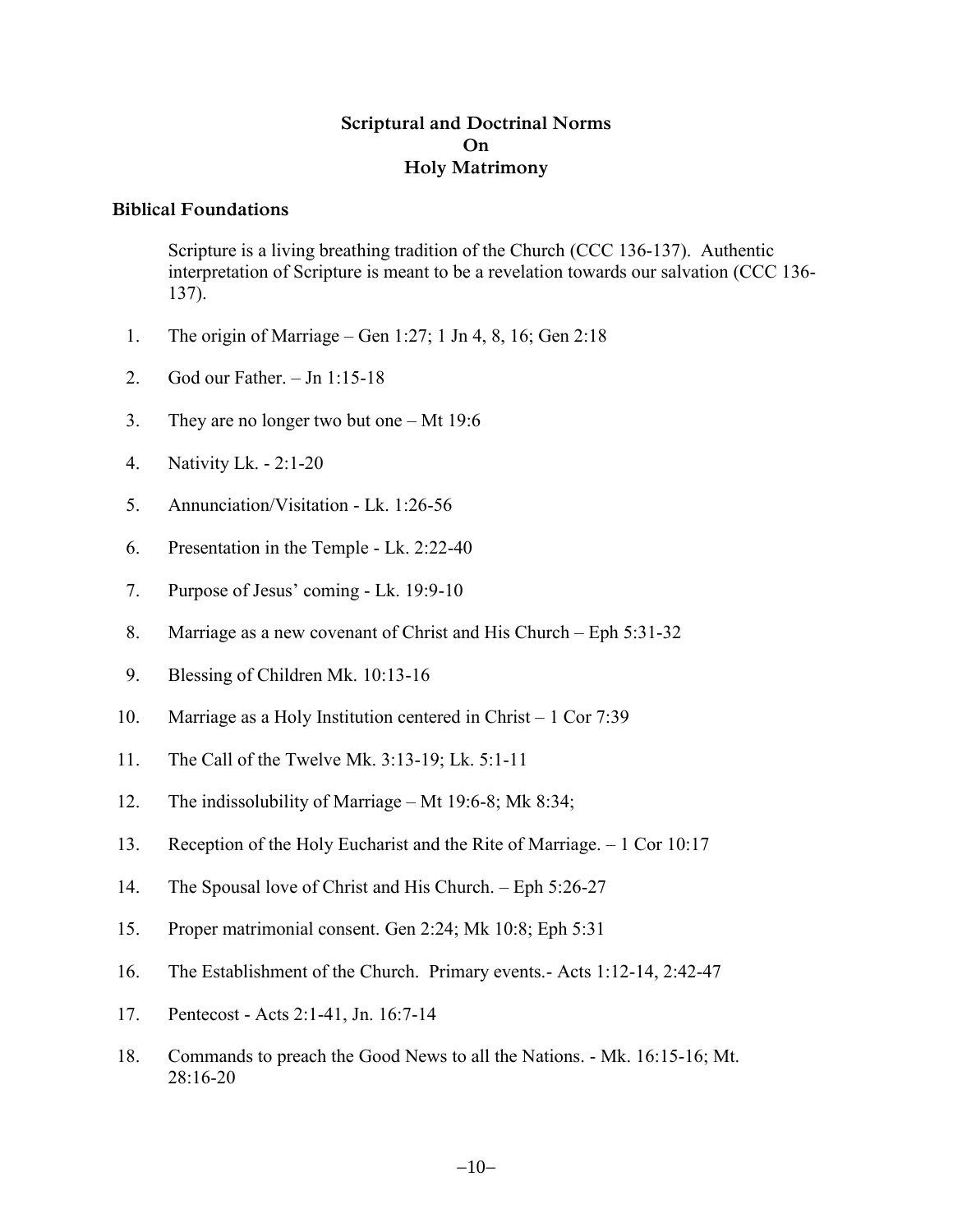- 19. Peter's Primacy and authority as the Kephas, the foundation of the Church. Mt. 16:15-16; Mt. 28:16-20
- 20. The Marriage Bond. Mk. 10:9
- 21. Mission of the Disciples Lk. 10:1-12; Mt. 5:13-16
- 22. Sacred Tradition & Revealed Truths Jn. 14: 25-26, Jn. 16: 12-13, 21:25
- 23. The institution of the Eucharist by Jesus Mt. 26:26-28; Lk. 22:14-20; 1 Cor. 11:23-26
- 24. Mary as the Mother of the Church Jn. 19:25-27

## **Doctrinal Foundations**

- 1. Faith is an adherence to God's call for us on earth. CCC 26
- 2. Faith in God equates to faith in His Son Jesus Christ. CCC 444-454
- 3. Faith is seeking understanding. CCC 158
- 4. The universality of Catholicism, Magisterium. CCC 172-175
- 5. The Mystery of God CCC 206-230
- 6. Our Profession of Faith lies in the Creed. CCC 194
- 7. Marriage has been part of God's plan from the very beginning. CCC 1602-1605
- 8. The Nature of the Trinity. Three persons in one nature. We are a Trinitarian people made in His image and likeness. Temples of the Holy Spirit. CCC 252, 782, 789, 810
- 9. The Mystery of Christ through his Divine and Human natures as one with God. CCC 481
- 10. Our Blessed Mother Mary and her Immaculate Conception as being free from the stain of sin. CCC 508
- 11. Marriage and the perils of sin. CCC 1606-1608
- 12. Marriage under the moral law-Ten Commandments. CCC 1609-1611
- 13. Spouses form a nuptial covenant with God. CCC 1612-1617
- 14. Jesus' public life, his profession of faith, his death. CCC 535-560, 565-570, 635- 636
- 15. Virginity for the sake of the Kingdom within marriage. CCC 1619-1620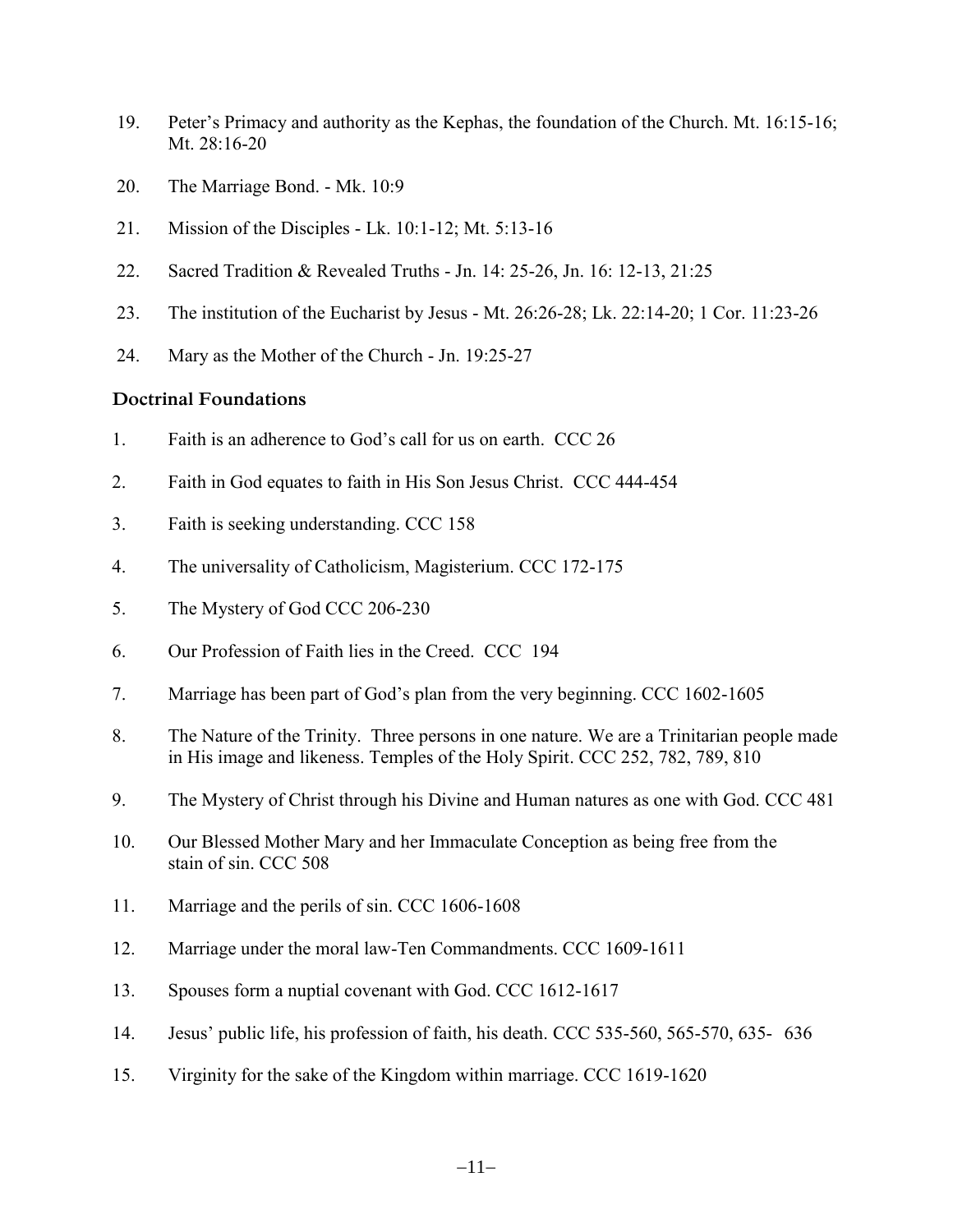- 16. The Liturgy and the Sacrament of Marriage. CCC 1621-1624
- 17. Realize Jesus descending into Hell, conquering death and rising as the heavenly priest who will always intercede for us. CCC 635-636, 662, 667
- 18. The Church is part of that Salvation History, instituted from the creation of Adam and Eve to Christ, glorified and fulfilled through death His on the cross and resurrection. CCC 759-769
- 19. We are called to sustain a unity of prayer with Christ and the Communion of Saints. CCC 953, 2665, 2673, 2697-2699
- 20. The exchange of matrimonial consent, laying the foundation for marriage. CCC 1625- 1632
- 21. "I do." CCC 1631-1632
- 22. Trust in the Holy Spirit in living a life with Christ. CCC 684, 737, 739, 741
- 23. The Church's mission is to proclaim the good news of Christ through our Redemption, signifying the reign of God. CCC 6-7, 127, 737-738, 830-831, 1070
- 24. We are the Body of Christ, active and alive in the Holy Spirit as a people of God. CCC 836-838, 1322-1323, 1391, 1396, 1405, 1691
- 25. The grace of the sacrament of Marriage. CCC 1638-1642
- 26. The goods and requirements of conjugal love. CCC 1643.
- 27. Indissolubility. CCC 1644-1645
- 28. The Incarnation. CCC 464, 479, 483
- 29. Fidelity in Marriage. CCC 1646-1651
- 30. Openness to life. CCC 1653-1654
- 31. Mary's role as, a virgin mother, a perfect mother to us a model of perfect charity and obedience to God. CCC 496, 499, 510, 773, 829, 963-975
- 32. Marriage and the Domestic Church. CCC 1655-1659
- 33. We are united in Christ through our Creation by God. CCC 283-285, 293-298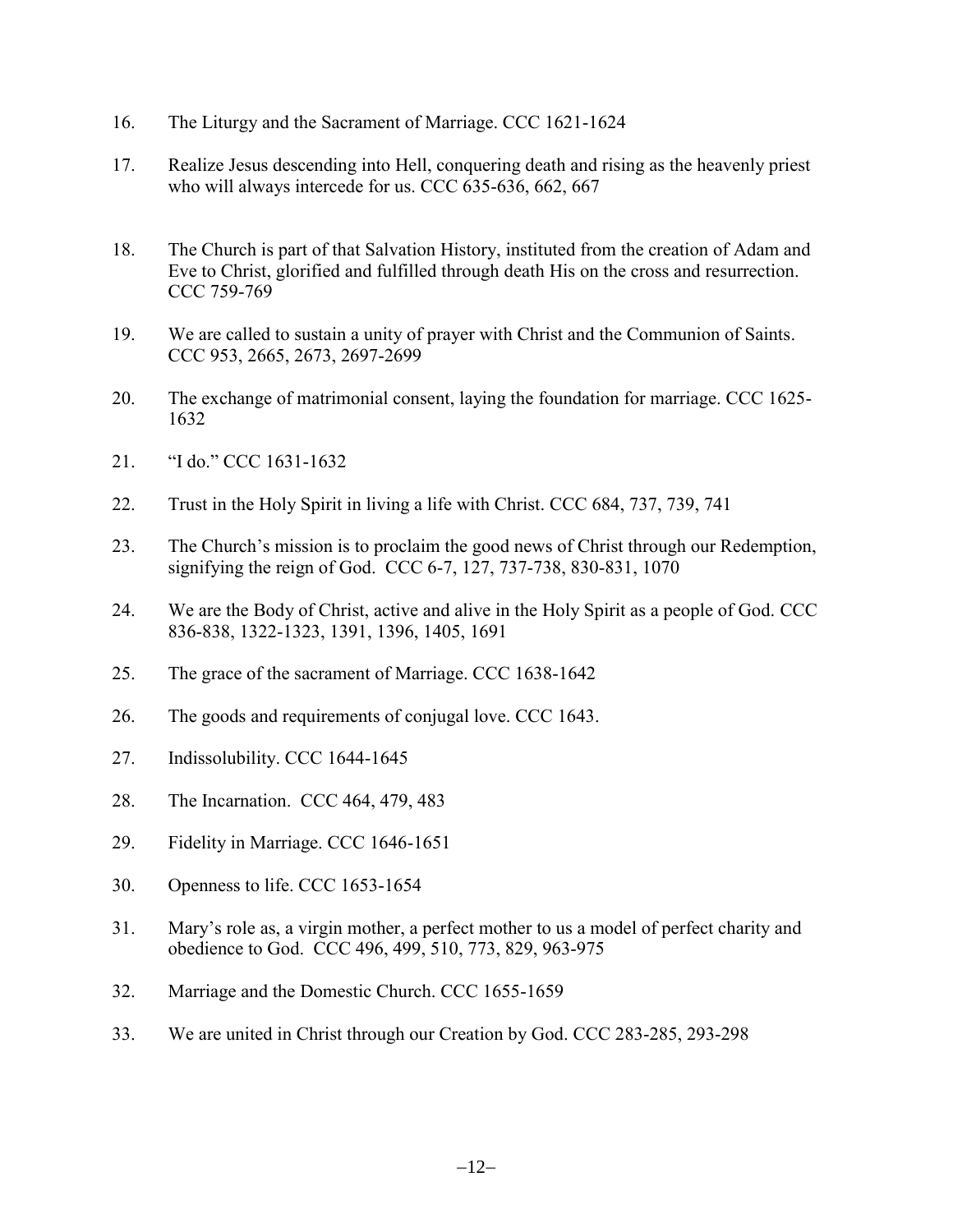## **Sacramental Foundations**

- 1. Baptism is a communion with Christ. CCC 1271
- 2. We are Baptized in Trinitarian form Father, Son, Holy Spirit. CCC 1256, 1278, 1284
- 3. Recognize that the Eucharist represents the Sacrifice of Christ on the Cross, the true single sacrifice. CCC 1365-1367
- 4. There are two forms of reception of Christ, bread, or bread and wine. CCC 1390
- 5. Know that the sacrifice of the mass is Christ offering His body for the salvation of all. CCC 1410
- 6. Recognize that all Catholics must go to confession at least once a year. CCC 1457
- 7. Realize that Jesus established authority to forgive sins to his priests through His name. Only priests can safeguard the administration of this sacrament along with the consecration of the Eucharist. CCC 1461,1495, 1411
- 8. Know that the ultimate priest is Christ who shared his ministerial priesthood with the Apostles. CCC 1545, 1550, 1584
- 9. Know marriage as the Paschal Mystery of Christ celebrated at Mass. CCC 1621, 1663
- 10. Know that marriage is a covenant between the consenting couple.
- 11. CCC 1625-1628, 1662, 1639, 1647

## **Church Foundations**

- 1. We are called to work and celebrate in the Liturgy. CCC 1071
- 2. The mass as the ultimate form of prayer.
- 3. Discuss the importance of Eucharistic Adoration as a means to strengthen Marriage.
- 4. Encourage frequent reception of the Sacrament of Reconciliation.
- 5. The sacraments of initiation leave an indelible mark. CCC 1121
- 6. Grace is being poured out through reception of the sacraments. CCC 1131
- 7. The whole mass in centered on the Death and Resurrection of Christ on the Cross.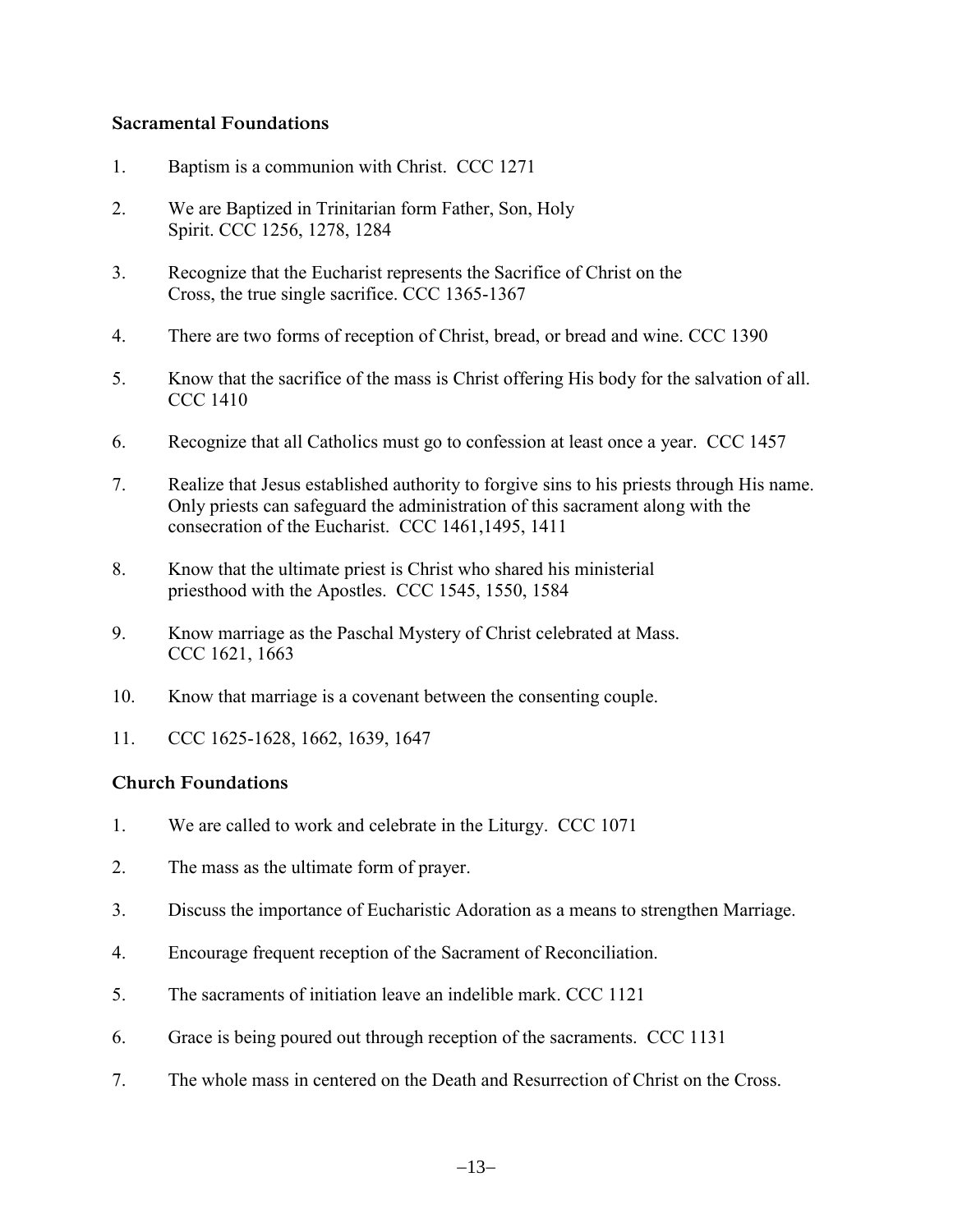- 8. Baptism is a necessity for our salvific call to holiness with God. Baptism confers acceptance into the Community of God. It is part of our mission to serve and profess the faith. CCC 1257-1260, 1276-1277, 1281
- 9. Being confirmed in the Holy Spirit, Confirmation is not only a right of Christian maturity for the initiated, it is a call to obedience, proclamation, and evangelization of our Catholic faith through the exposition of the Church to all. CCC 74, 91-93, 897-913, 1308
- 10. When the sacraments are celebrated the Church is at its highest point. The Sacraments celebrate the fullness of what it means to be part of the Church CCC 959, 1068, 1071, 1116, 1118
- 11. The Eucharist is the actual body, blood, soul, and divinity of our Lord and Savior Jesus Christ, in the form of bread and wine being transformed (transubstantiation). CCC 1374- 1376, 1413
- 12. The sacraments reveal the true nature of the Church through the outward signs professed through the sacraments. CCC 1068, 1071-1072, 1115, 1136, 1140, 1144, 1416
- 13. We are united in the Mystical Body of Christ in the Eucharist. CCC 1396, 1398
- 14. Explain concupiscence in relation to Baptism and the inclination of sin. CCC 1426
- 15. True reconciliation is achieved by confessing one's sins and receiving absolution, so that we are reconciled with God. CCC 1484, 1497
- 16. Anointing of the sick is a sacrament of unity with God in times of serious illness, pending death and old age. CCC 1514, 1515, 1528, 1529
- 17. Explore the church's teachings on the Sacraments of Matrimony, Holy Orders and the single or religious life realizing that all are called by God. (Vocations) CCC 1533-1666, 1694-1696
- 18. \*The Mass is the ultimate form of prayer in celebrating the Paschal mystery of Christ's death and resurrection.

## **Moral Foundations** (References to be added)

- 1. Recognize the nature and origin of sin.
- 2. Begin to establish a relationship with Christ as a moral compass for daily actions.
- 3. The meaning of Prudence as a means of making wise choices in relation to one's faith.
- 4. The importance of a well-informed conscience with Christ as the central core of being.
- 5. Hope in God is part of our call to holiness.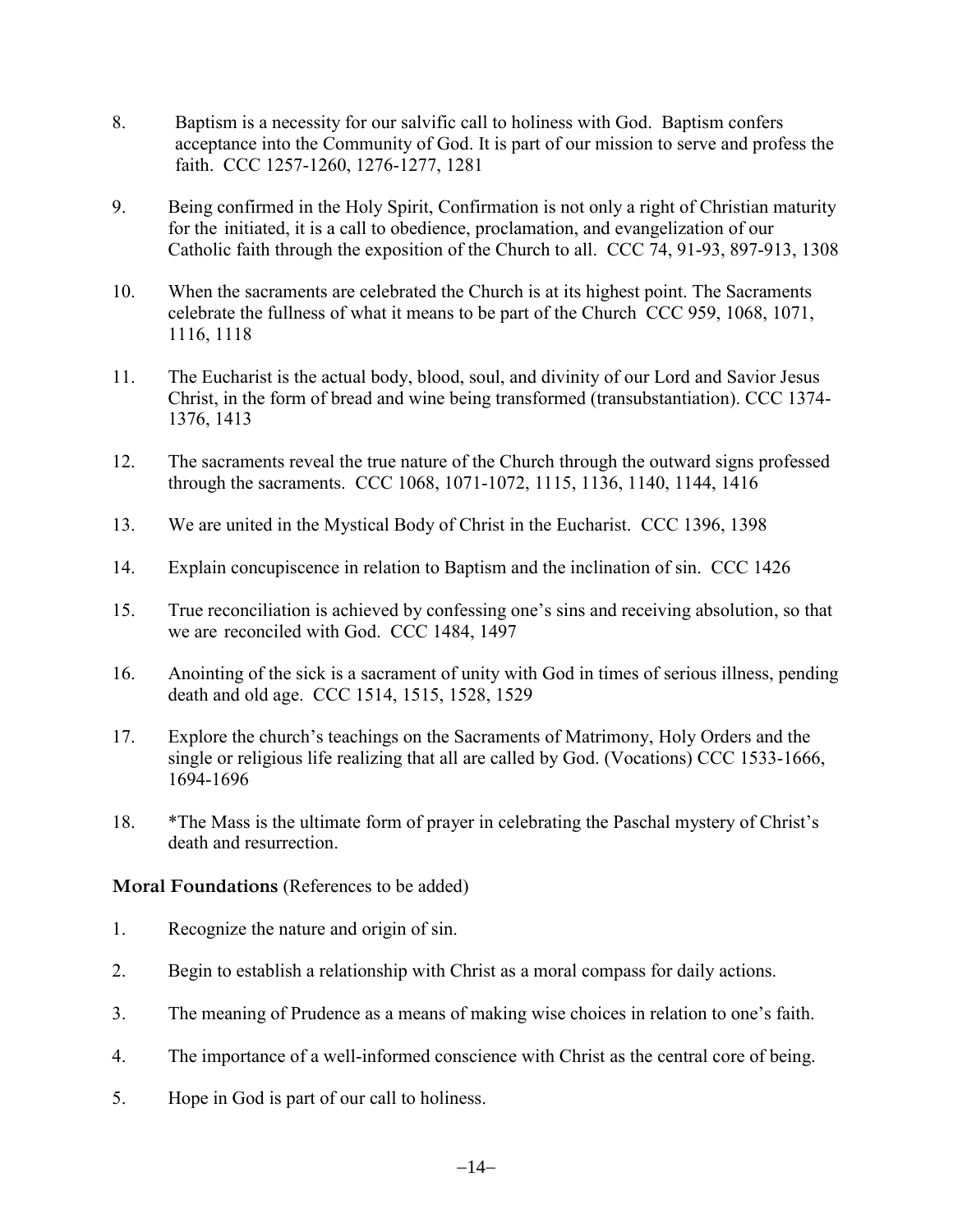- 6. Recognize that Sunday is truly the "Lord's day", the day of resurrection.
- 7. Know and understand what evil is in relation to the devil, acts against Christ's love for us.
- 8. The difference between mortal and venial sins.
- 9. Know and understand the seven capital sins along with the seven gifts of the Holy Spirit.
- 10. The importance of living a pure, chaste life in respect to your spouse.
- 11. Exercise the cardinal virtues of temperance and fortitude in relation to sexual pressures and promiscuity within the sacrament of Holy matrimony.
- 12. Develop a deeper awareness of what is pure and of Christ in relation to the sacrament of Holy Matrimony between spouses.
- 13. A person's right to life is a precious gift instituted by God for the sake of praising and worshiping the Lord.
- 14. Our Gospel values are to protect one another in Christ from any undue, unjust harm, spiritually or physically.
- 15. A performed deliberate abortion constitutes a direct killing of an innocent life and is a grave sin against the fifth commandment.
- 16. Application of a moral code utilizing all four cardinal virtues, especially prudence within the sacrament of Holy Matrimony.
- 17. Everything the married couple does should be centered on Christ.
- 18. We are temples of the Holy Spirit and should not harm ourselves in anyway physically (drugs), sexually (pre-marital sex), or in any form of abuse against God's creation.
- 19. Explore responsibility and awareness of forming a strong conscience in relation to Christ.
- 20. Sin is a denial of God's love for us. Review venial and mortal sin, refer back to number 8.
- 21. We are called by Christ to keep the commandments true to our faith.
- 22. Establish the importance of maintaining a pure chaste life in regard to our Christian understanding about sex and sexuality within marriage.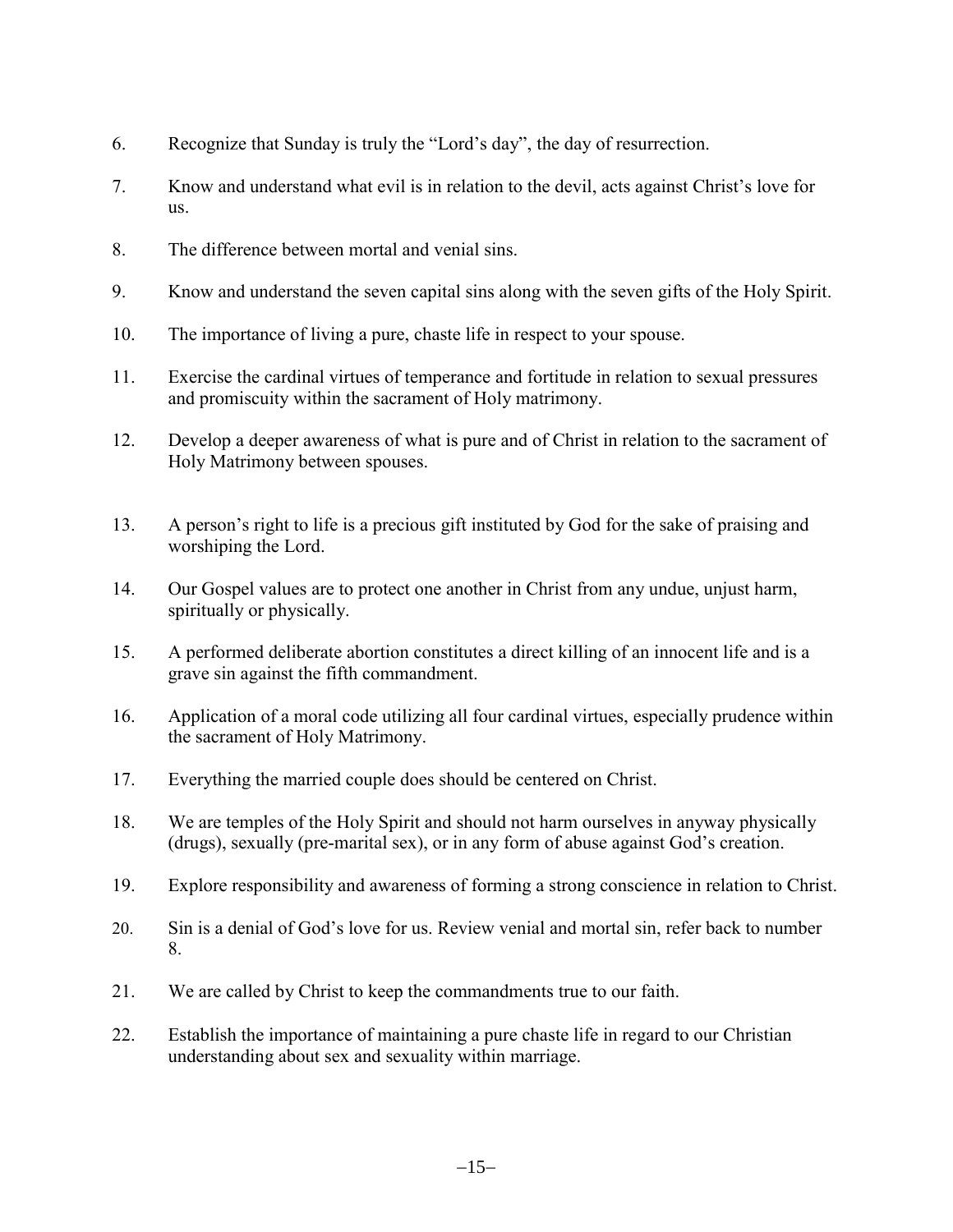## **Prayer Foundations**

- 1. The Holy Spirit is our guide and pathway to Christ in prayer. CCC 2615
- 2. Prayer is a gift instituted by God. CCC 2658
- 3. The "Our Father" serves as the ultimate form of prayer. CCC 2777-2796
- 4. The Lord's Prayer is the summary of the whole Gospel. CCC 2761-2766
- 5. There is a universal call to prayer. CCC 2566, 2569
- 6. Jesus teaches us how to pray. CCC 2607-2615
- 7. Jesus hears our prayers. CCC 2616
- 8. Mary's Prayer. CCC 2617-2619
- 9. Different forms of prayer i.e. petition, adoration, thanksgiving, intercession, blessing, praise. CCC 2626-2643
- 10. Expressions of Prayer vocal, meditation, contemplative. CCC 2700-2719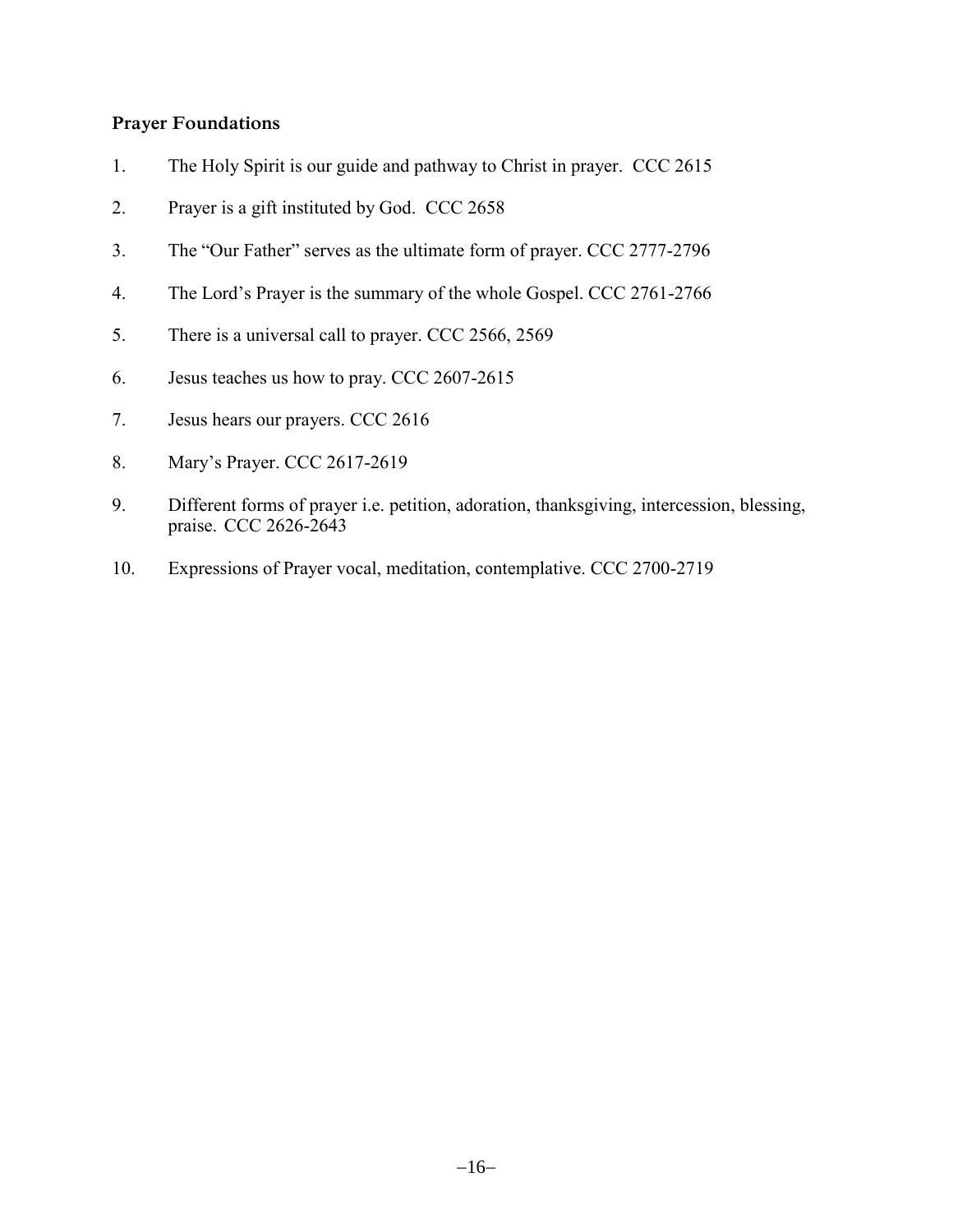

## **Catechetical, Doctrinal, Liturgical, and Pastoral Principles**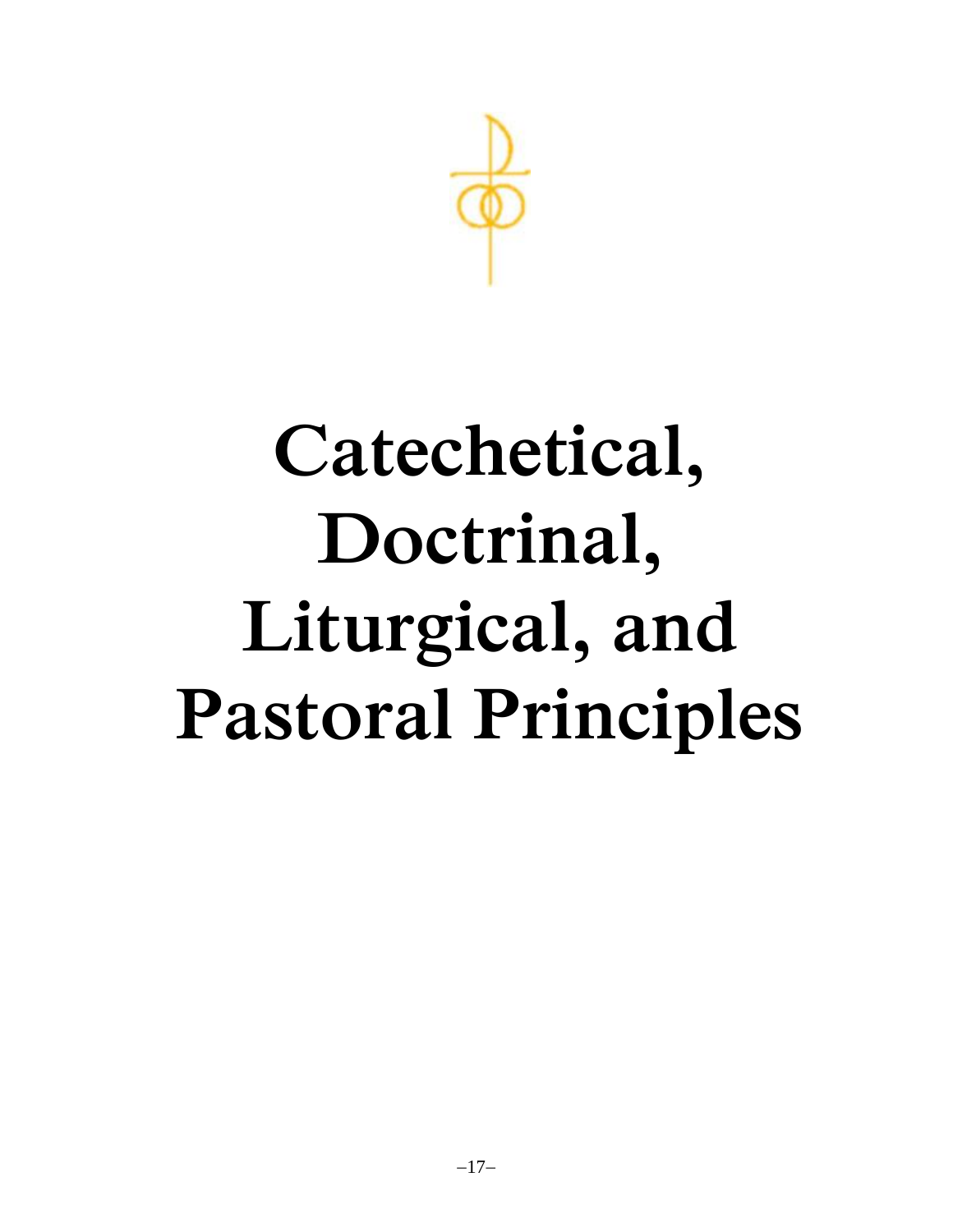## **Catechetical, Doctrinal, Liturgical, and Pastoral Principles**

## **Catechetical**

## **Remote Catechesis – Initial Inquiry into the Sacrament**

"Catechesis on Christian marriage and distinctively Christian family values should be given to adolescents and teenagers during their high school years. Children begin learning the meaning of married love at a very early age from their parents, both through the example of their lives and through their more formal instruction. The family is the most effective school for catechesis on Christian marriage and family life" (NDC142-143).

## 1. **The Home**

The home is the central place where remote catechesis for this sacrament takes place. The child's parents are both catechists and models. From her/his earliest years, a child learns what a Christian marriage is through daily contact with the adults in the home environment. Establishing the integrity of the Gospel message is what the mission of Catechesis is all about. "Jesus proclaimed the Gospel integrally . . . because I have made known to you all that I have heard from my Father (Jn 15:15)" (GDC 111).

"Spouses, conscientiously living out their married life in mutual love and respect and in the upbringing of their children, reflect the mutual love of Christ and His Church. They not only enrich each other's lives, but they inspire and provide examples for their children. Inspired by the example and family prayer of their parents, children, and in fact everyone living under the family roof, will more easily set out upon the path of a truly human training, of salvation, and of holiness" (Gaudium et Spes, #48).

"The church has always considered catechesis one of her primary tasks," (Catechist, Pope John Paul II pg. 37).

## 2. **Religious Education/Youth Ministry Programs**

Catechesis for the Sacrament of Marriage should be an integral part of the parish religious education program. The scope and depth of this catechesis is to be adapted to the age of the students. Marriage, as one of the sacraments of the Church, should be presented at elementary level. For junior high and high school students, the sacramentality, indissolubility, grace of the sacrament marriage, covenantal relationship forged with Jesus Christ, fidelity, love of spouse, and love of children, should be carefully presented.

## 3. **Remote Catechesis Content**

Remote catechesis includes, but is not limited to, the following concepts:

a. Christian marriage is between a baptized man and a baptized woman. CCC 160-1612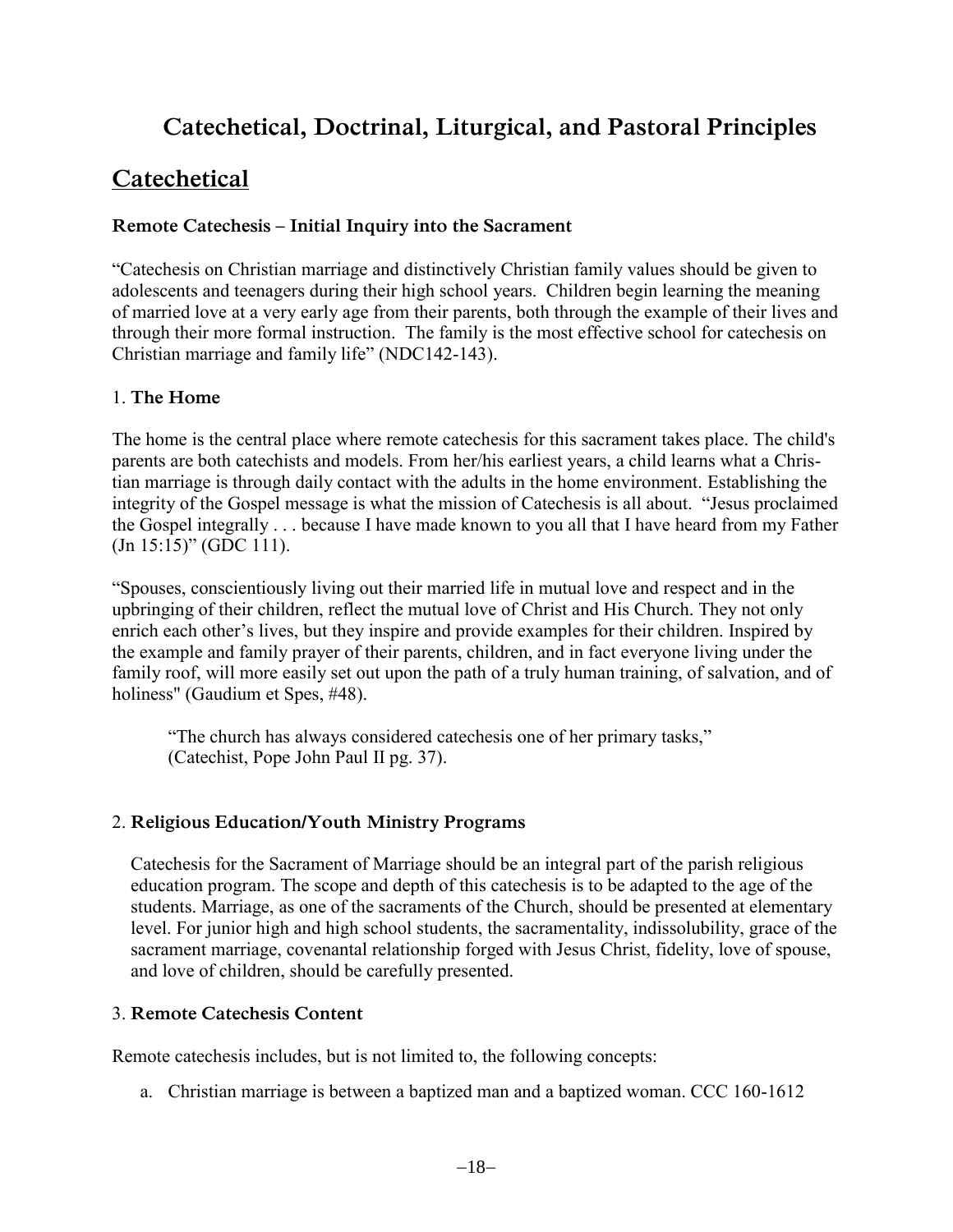- b. Man and Woman are mutually, freely chosen. CCC 1625-1632
- c. The Marriage covenant reflects the union of Christ with the Church. CCC 1638-1642
- d. Christian marriage is a permanent, exclusive commitment to each other regardless of the pressures of society or peers. CCC 1644-1645
- e. Spouses are open to each other in love, to each other's emotional, spiritual and social growth, to the procreation and the Christian parenting of children. CCC 1646-1651
- f. Marriage is a vocation. CCC 1621
- g. Characteristics of genuine love as distinguished from infatuation or as a process for mutual self-satisfaction. CCC 1646-1651
- h. Reasons for and readiness for marriage.
- i. Human sexuality especially in the context of human growth and development and sexual intimacy. CCC 1643, 2361
- j. Communication and inter-personal relationships.
- k. Marriage as a Christian lifestyle CCC 1655-1658

## **PROXIMATE CATECHESIS-CONTINUAL EVANGELIZATION AND DOCTRINAL FORMATION**

In addition to the guidelines outlined above, a couple preparing for marriage should receive specific catechesis to assist them in their readiness for celebrating this sacrament. Catechesis is appropriate for those wishing to enter into marriage for the first time, those who have been in a previous marriage, and those who have been married outside the Church and wish to have their marriage sanated or validated. The proximate preparation for marriage should, ordinarily, begin when all impediments to the marriage have been removed. The priest, deacon or pastoral administrator who interviews the couple, carries out much of this catechesis. Other parish ministers and faithful married couples should also participate in this ministry.

## 1. **General Catechetical Concepts**

Couples preparing for marriage should understand clearly all the key doctrinal points outlined in remote catechesis content (listed above) and the implications for a lifelong experience of marriage. Proximity, to the actual celebration of the sacrament, brings those concepts out of the theoretical realm, and into the very practical context of immediate applicability.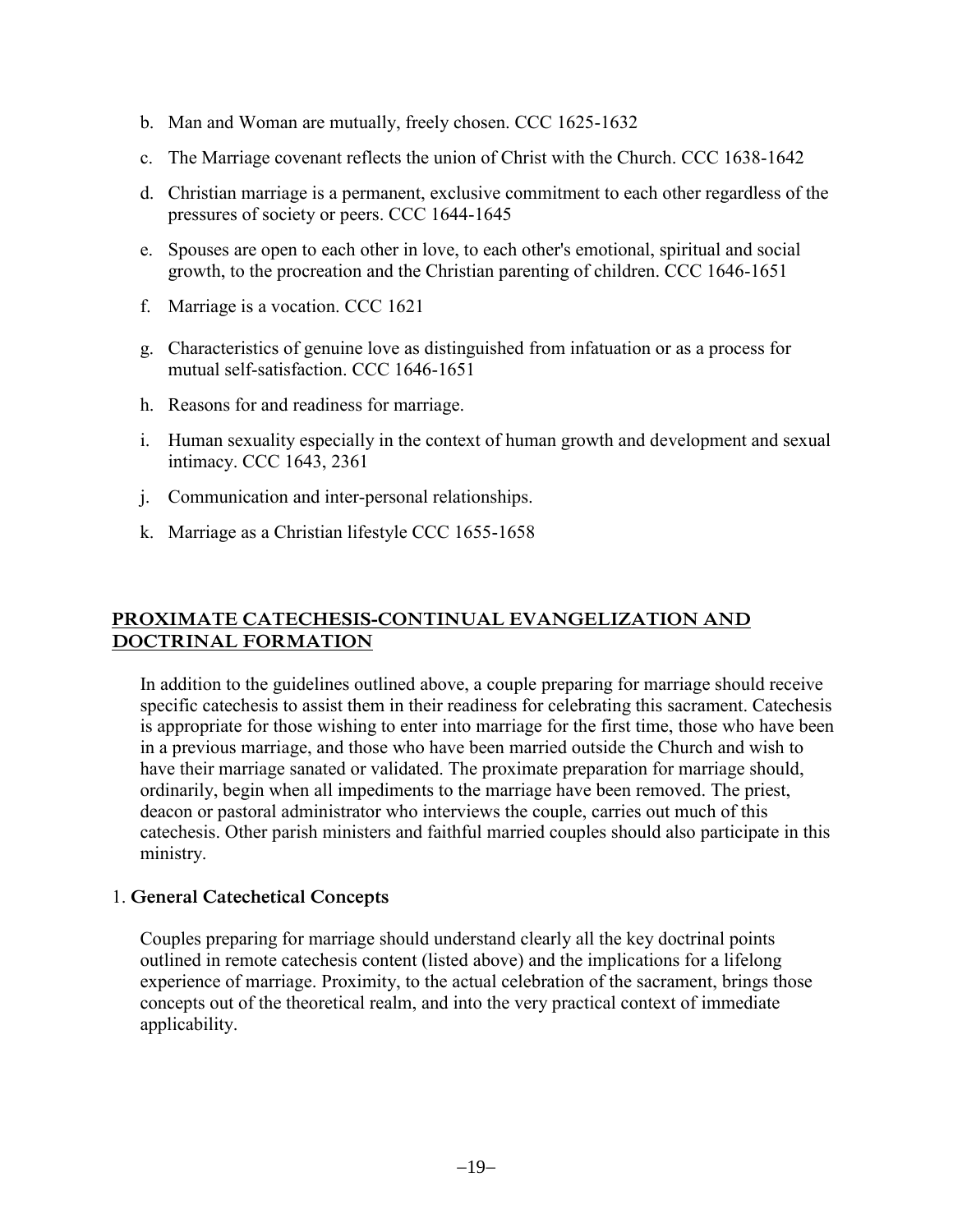## **Examples of Key Doctrinal Points:**

- The Sacrament Holy Matrimony is one of the Seven of the Sacraments of the Catholic Church. Gen 1:26-27
- The Catholic couple entering into the marriage covenant must be Baptized.
- Both parties must be free to marry i.e. there is no constraint or impediment arising from any natural or ecclesiastical law. CCC 1625; CIC 1057, 1071
- In the Latin Rite, marriage between two Catholics usually takes place during Holy Mass because of the sacramental connection to the Paschal mystery. CCC 1621
- Reception of the sacrament of Penance is encouraged as part of the Marriage preparation for the couple. CCC 1622; FC 67
- Two distinctive graces of the Sacrament of Holy Matrimony are the love of spouse and the love of Children.
- Marriage is indissoluble before the eyes of the Church. CCC 1644; Mt 19:6; FC 19
- The intimate union of marriage, as a mutual self-giving of two persons, and the good of children, demand total fidelity from the spouses and require an unbreakable union between them. GS 48, 1

## 2. **Other Catechetical Considerations**

- a. Proper catechesis helps couples understand marriage as a holy covenantal relationship, centered on Christ, for the duration of life itself. Their fidelity to one another reflects their fidelity to Christ and His Church.
- b. Proper catechesis emphasizes the sacrament of marriage is the mutual self-giving of one another in conjugal fidelity, support, and growth of love between husband and wife in their relationship with Christ. CC 1643-1650
- c. Proper catechesis will lead to openness to procreation (life) and the parenting of children, one of the foundational requirements in a Christian marriage. CCC 1652-1654

"Marriage to be sure is not instituted solely for procreation; rather, its very nature as an unbreakable compact between persons, and the welfare of the children, both demand that the mutual love of the spouses be embodied in a rightly ordered manner, that it grow and ripen. Therefore, marriage persists as a whole manner and communion of life, and maintains its value and indissolubility, even when despite the often intense desire of the couple, offspring are lacking" (Gaudium et Spes, 50).

- d. "Catechesis also includes a clear presentation of the Church's teaching concerning moral methods of regulating births (Natural Family Planning), the evil crime of abortion, artificial birth control and of sterilization for that purpose; it should stress the protection due to human life once conceived" (NCD131). See also: CCC 2271; 2273; 2270
- e. Proper catechesis will demonstrate the value of the Catholic faith as a source of strength for the couple, should be clearly emphasized. CCC 1456-1460 While, it recognizes the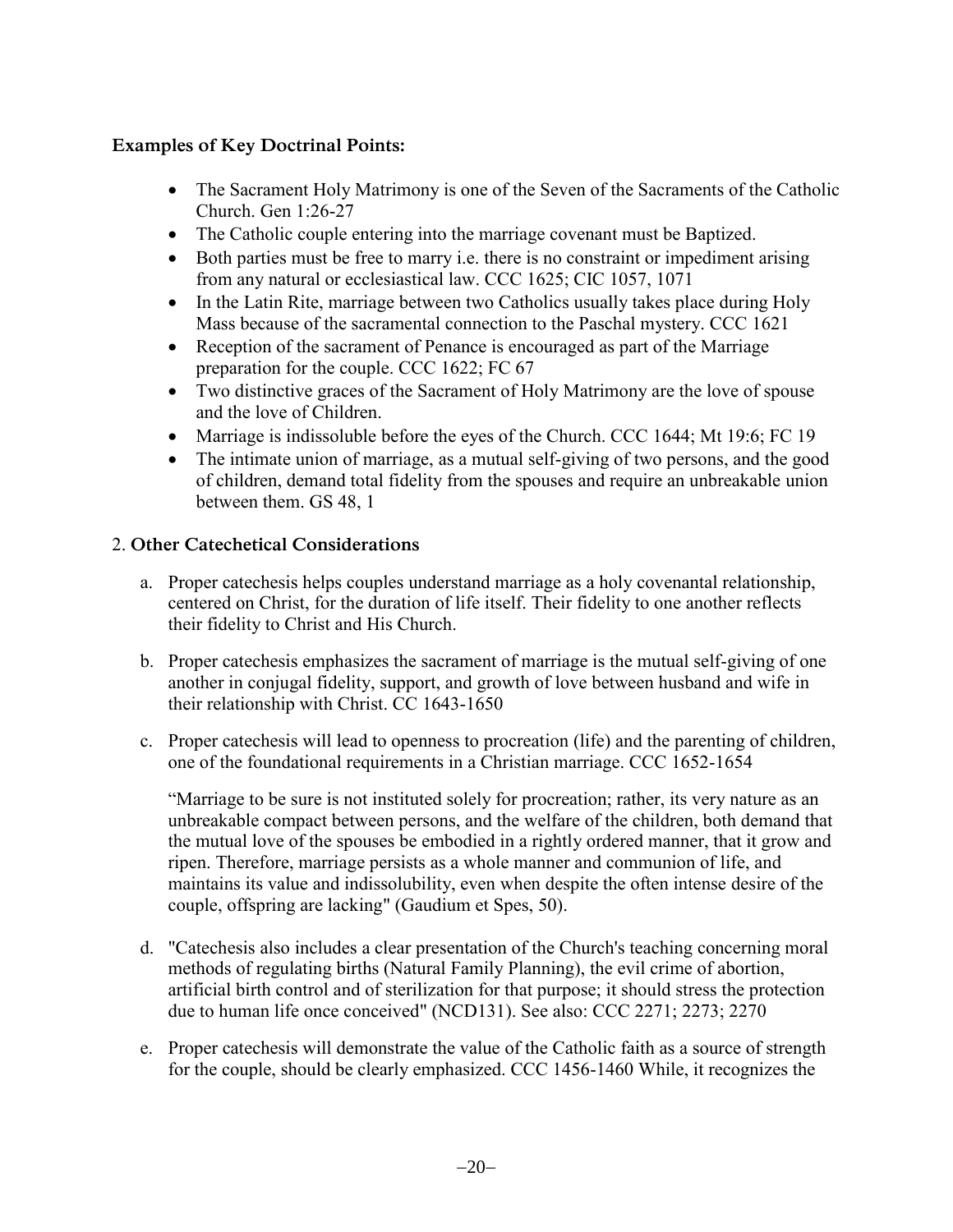sacramental nature of interchurch marriages, the Church encourages marriages within the faith. CCC 1633-1637

- f. Proper catechesis is provided even when only one spouse in a marriage is Catholic. Proper catechesis includes the norms (Rite) and laws (Code of Canon Law) of the Church pertaining to Christian marriage (CCC 1633-1637).
- g. When a Catholic is about to enter into marriage with a non-Christian, the Catholic party requests a canonical dispensation. As the unity of Christian belief will not be available to them in their married life, catechesis should encourage the couple to explore honestly the difficulties that will affect them as a result of this reality.
- h. Couples are encouraged to participate in two or three marriage preparation programs, e.g., Engaged Encounter; Pre-Cana; Sponsor Couple Program etc.
- i. Catechetical instruction, under special circumstance, is needed for those who have suffered the trauma of losing a former spouse through death or annulment of a former marriage. In the latter case, a decree of invalidity may be obtained through the diocesan Marriage Tribunal. The declaration of invalidity states that a valid marriage never existed between the parties according to the Church's understanding and definition of marriage.
- j. "Catechesis on the Church's teaching concerning the consequences of remarriage after divorce is not only necessary but will be supportive for the divorced" (NCD #131). The entire parish community should share concern for those involved in a divorce.

## **ONGOING CATECHESIS-Continual Call to Conversion, The New Evangelization, Mystagogy**

After the couple has given themselves to each other in the bonds of Holy Matrimony, it is very important for continual catechesis, renewal, and conversion to further the outpouring of graces of the Sacrament of Marriage. Continual spiritual, moral, and doctrinal support serves as three primary areas where on-going catechesis enriches the lives of the married couple. Examples of these areas are as follows:

- Fostering a genuine prayer where the couple offers themselves to Christ in prayer and intercede for one another through Mass, the intercession of the Saints, Eucharistic Adoration, Novenas, and living an active liturgical life through the liturgical season.
- Treat each other with dignity, remembering your spouse was created by God and for God in His likeness and image. Respect each other as husband and wife freely giving of each other in conjugal fidelity.
- Continue to enrich their hearts and minds in the teachings of the Catholic Church through adult catechesis i.e. Catechism of the Catholic Church.

## **Other areas of ongoing catechesis may include, but is not limited to the following:**

- 1. All the areas described above in the remote and proximate catechesis.
- 2. Programs of marriage enrichment should be part of every parish adult catechetical agenda and include opportunities for (a) those newly married, (b) new parents or those about to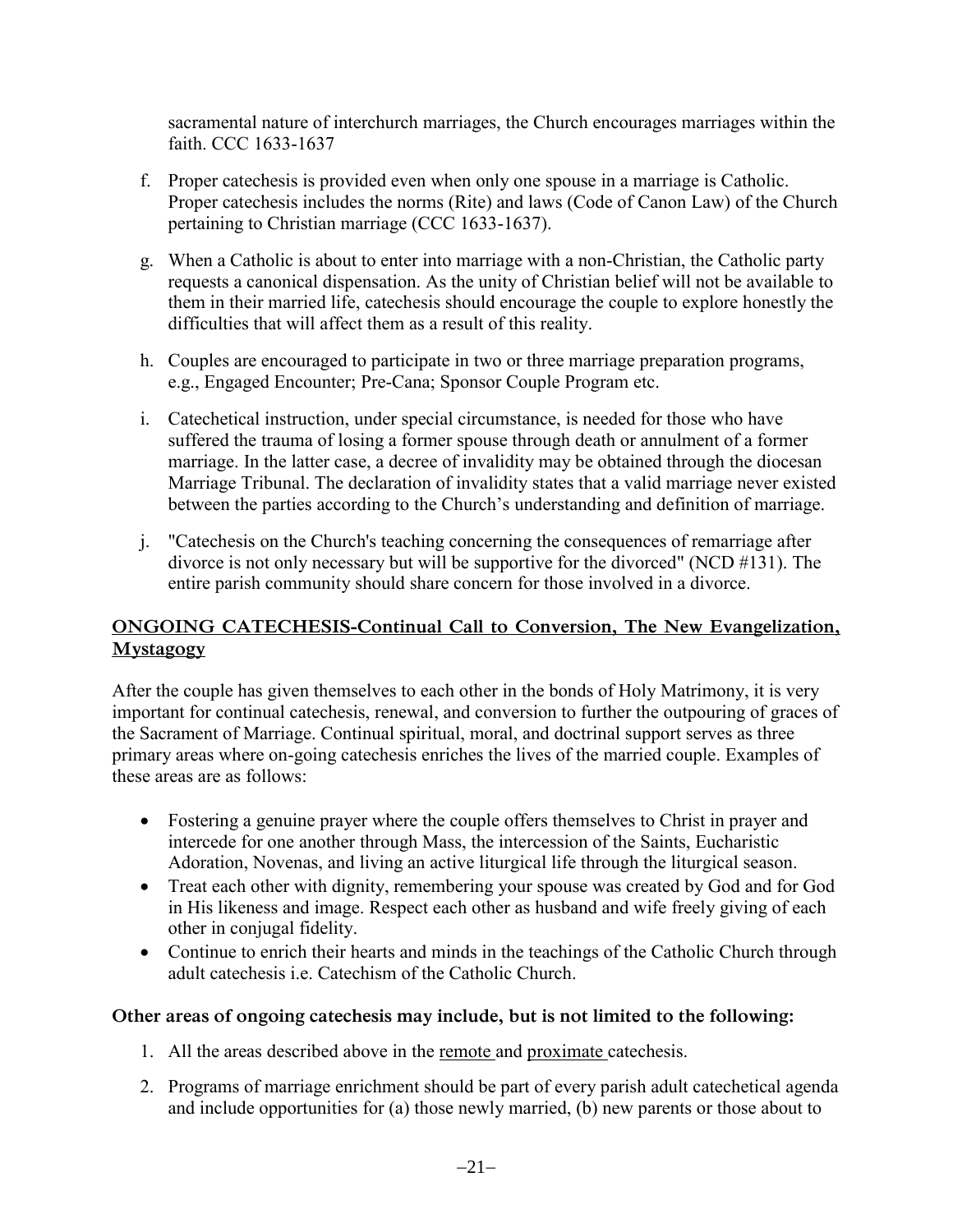be parents, (c) those who want to revitalize their marriages, (d) those who are celebrating a significant family milestone or crisis, and (e) those who are celebrating a significant anniversary, e.g. 25th or 50th.

- 3. Special training programs provided by parishes, organized by competent staff, should be utilized for effective training of sponsor couples. Couples who are married and are active parishioners should be involved in catechesis concerning marriage. Parishes should continue pastoral involvement with the newly married couple through the early stages of the marriage.
- 4. Catechesis and pastoral care should always be available to those who have experienced the agony of failure in their efforts to live out their marriage commitment.

## **Doctrinal**

## **Effective Sacramental Preparation**

- 1. Clarification of all misconceptions towards the reception of the Sacrament of Holy Matrimony. Perpetration provides an understanding of the balance between the value of adequate preparation and proper disposition of sacraments, instituted by Christ himself.
- 2. Inclusion of the engaged couple, their families, the larger parish community and trained catechists. CCC 1655-1658
- 3. Adapts to the ages, needs, and circumstances of the engaged couple. CCC 1625-1629
- 4. Focuses on the meaning of the sacrament, including scriptural and doctrinal foundation, historical development, and the sacramental rite itself. CCC1601-1605
- 5. Fosters effective evangelization, catechetical instruction, and a missionary spirit. CCC 1638-1642
- 6. Promotes an active, life-long, participation in the sacramental life. CCC 1641; 1646-1651

## **Pastoral**

## **Pastoral and Catechetical Principles for Marriage**

- 1. Active participation in the Mass and reception of the Eucharist is the source and summit of unity, Catholic life, and life itself. (CCC 1324)
- 2. To receive the sacrament of Marriage fruitfully, the spouses are strongly advised to receive the sacraments of Penance and Holy Eucharist in preparation for their wedding. (CIC 1065 .2)
- 3. Catholics who have not yet received the sacrament of confirmation should receive it before being admitted to marriage, if it can be done without grace inconvenience. **(C**IC 1065.1)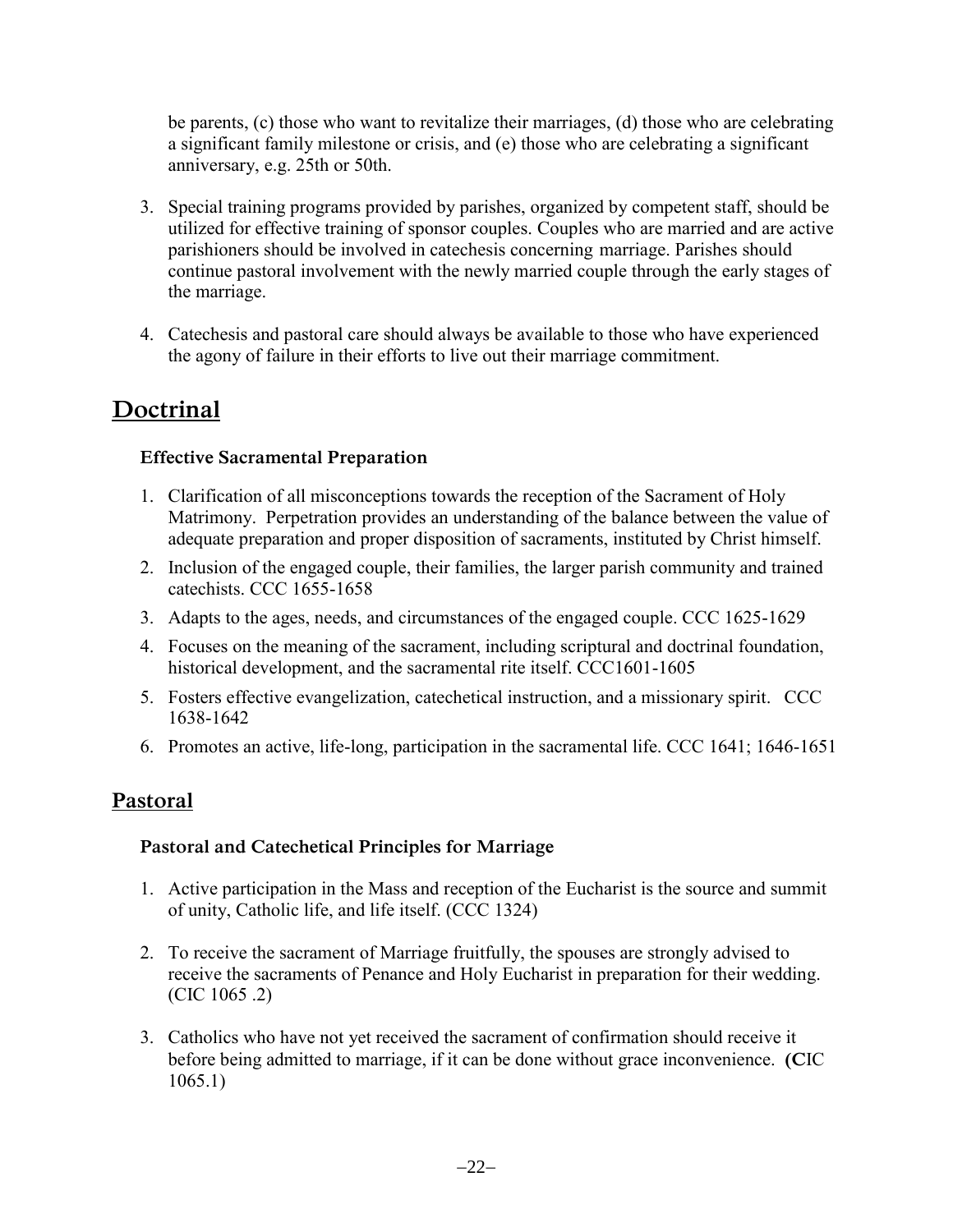- 4. Communion under both species may be offered during the Eucharistic celebration. Receiving from the cup should be the decision of the communicant, not of the presider.
- 5. Effective catechesis requires sound doctrinal, liturgical and pastoral practice.

## **Liturgical**

## **The Rite of Marriage**

## **Introduction**

## 1. **Communal Participation**

The celebration of this sacrament is not only for the wedding party: all present are to be active witnesses and participants. Hence, the preparation of a simple worship aid (program booklets) is urged to enable all to take part as fully as possible.

## 2. **Time of Celebration**

If a marriage is celebrated on a day having a penitential character, especially during Lent, the pastor is to counsel the spouses to take into account the special nature of that day. The celebration of Marriage on Friday of the Passion of the Lord and Holy Saturday is to be avoided altogether. (OM 32)This admonition may affect the decoration of the worship space.

## 3. **Ministers Needed**

The primary ministers are the couple. The priest or deacon is the presider and official witness for the Church. Other ministers normally needed in the celebration of a sacrament are lectors, extra ordinary ministers of the Eucharist, altar servers, and ministers of hospitality. All individuals involved should be prepared for their proper roles in this sacrament. The use of members of the wedding party and members of the two families in these roles where possible is to be encouraged. After them, members of the parish community should be considered.

## **Physical Preparation**

The ceremony will always take place in a church or college chapel. When Marriage is celebrated within Mass, everything normally needed for the celebration of Mass should be prepared. Whatever may be called for in the use of a devotional, e.g., holy water, lasso, arras, unity candle, etc. should also be prepared.

## **Outline of Rite**

Celebration of the Eucharist, when only one may receive communion, in cases of Catholics marrying non-Catholics, the celebration of the Sacrament of Marriage outside of Mass should be encouraged in order to strengthen this sacrament of unity, since it could weaken the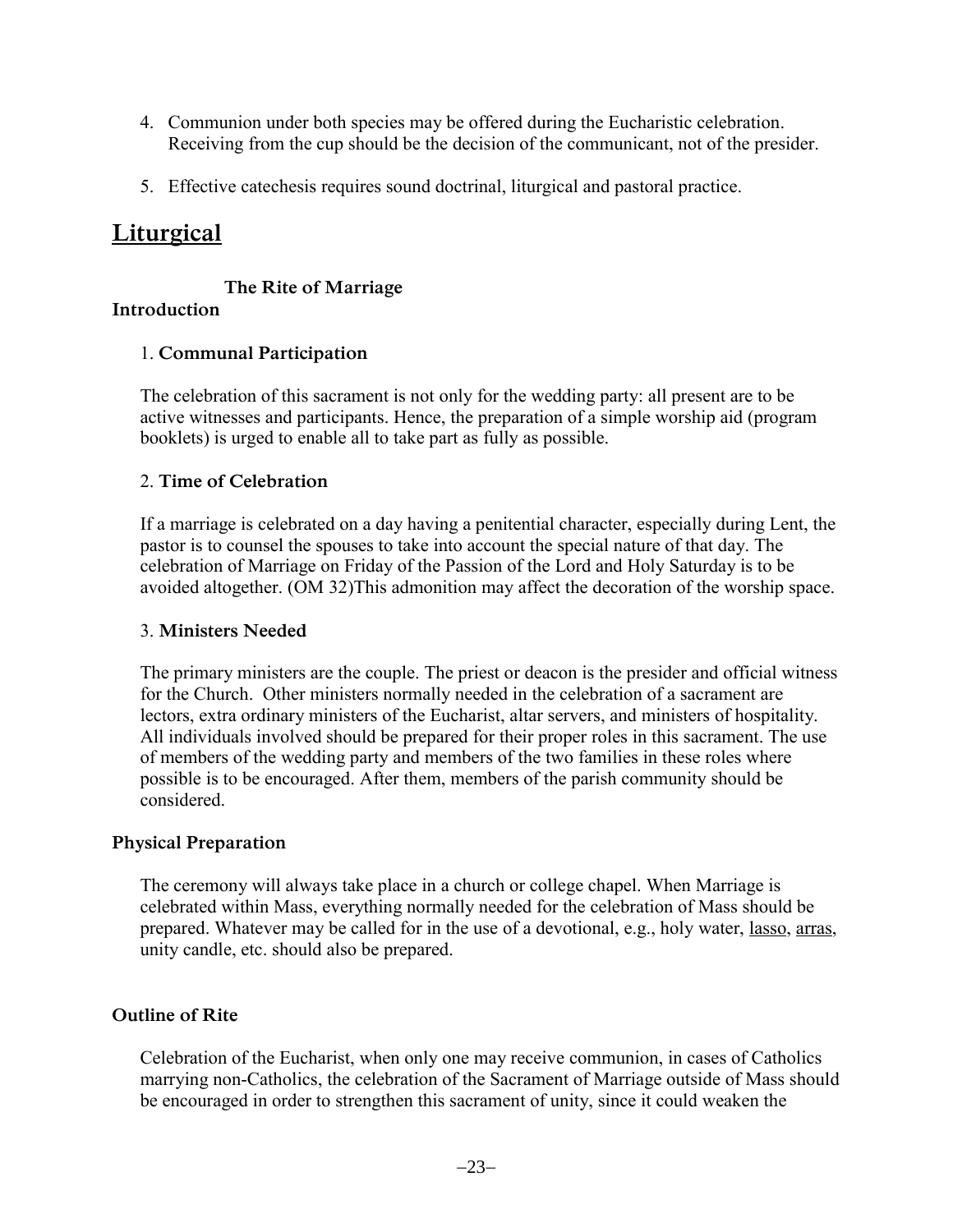sacramental sign.

## **Celebration of Marriage Within Mass**

## **1. Entrance Rites**

Procession – instrumental, followed by Gathering Hymn sung by all

- or Procession with communal hymn
- $\bullet$  or Procession instrumental

Greeting and Welcome, Opening Prayer

## **(Penitential Rite and Gloria omitted)**

## **2. Liturgy of the Word (always and only Scripture)**

- Readings with psalm response, Gospel acclamation, Gospel and homily
- "After the reading of the Gospel, the Priest in the Homily uses the sacred text to expound the mystery of Christian Marriage, the dignity of conjugal love, the grace of the Sacrament, and the responsibilities of married people, keeping in mind, however, the various circumstances of individuals" (OM 57).

## **3. Liturgy of Marriage**

- Exchange of Consent
- Blessing and exchange of rings
- Devotional (optional--see "Cultural Adaptations' below)
- General Intercessions

## **4. Liturgy of the Eucharist**

- Presentation of the Gifts: Members of the wedding party who are active practicing Catholics may bring unconsecrated bread and wine to the bride and groom who may then hand them to the priest.
- Nuptial Blessing is given.
- Sign of Peace- Care should be taken to keep this exchange brief, so as not to create the impression that this is a general "reception."
- After Communion a song of thanksgiving by the community may be sung.
- Prayer after Communion may be followed by a devotional action.

## **5. Dismissal Rites**

- Blessing
- Dismissal (which may include presentation of the couple to the community)
- Recessional as usual.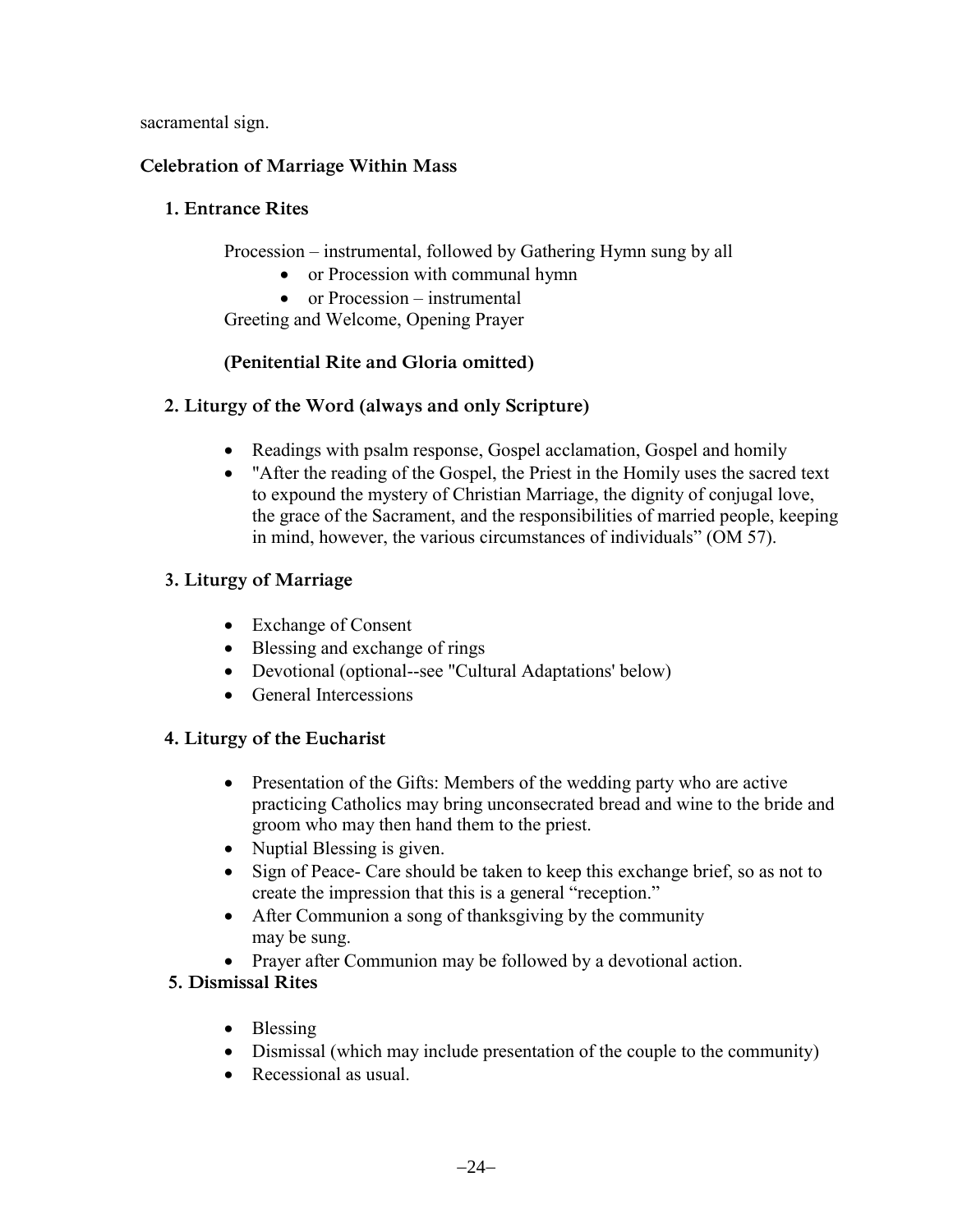## **Celebration of Marriage Outside Mass**

## **1. Entrance Rites**

Procession – instrumental, followed by Gathering Hymn sung by all

or Procession with communal hymn or Procession – instrumental

Greeting and Welcome, Opening Prayer

(Penitential Rite and Glory to God omitted)

## **2. Liturgy of the Word (Only from Sacred Scripture)**

- Readings with psalm response, Gospel acclamation, Gospel and homily
- "After the reading of the Gospel, the Priest in the Homily uses the sacred text to expound the mystery of Christian Marriage, the dignity of conjugal love, the grace of the Sacrament, and the responsibilities of married people, keeping in mind, however, the various circumstances of individuals" (OM 57).

## **3. Liturgy of Marriage**

- Exchange of Consent
- Blessing and exchange of rings
- Devotiona1 (optional--see "Cultural Adaptations" below)
- Sign of Peace (pastoral practice, not required by Rite)
- General Intercessions
- Nuptial Blessing
- Lord's Prayer
- Solemn Blessing
- Devotional (optional)
- Presentation of the Couple (optional)
- Recessional
- 1. Symbols The couple is itself the principal symbol, sealed by the spoken vows; care should be taken that the vows are audible to the community.

The ring(s) and other images, e.g. <u>lazo, arras</u>, etc., serve to highlight other facets of the basic symbol.

2. Gesture - More than a hand movement, gesture extends to the total body language of the ritual. Attention should be paid, for example, to the planning of the wedding procession. One makes a statement in presenting the wedding party. Questions such as, "Does the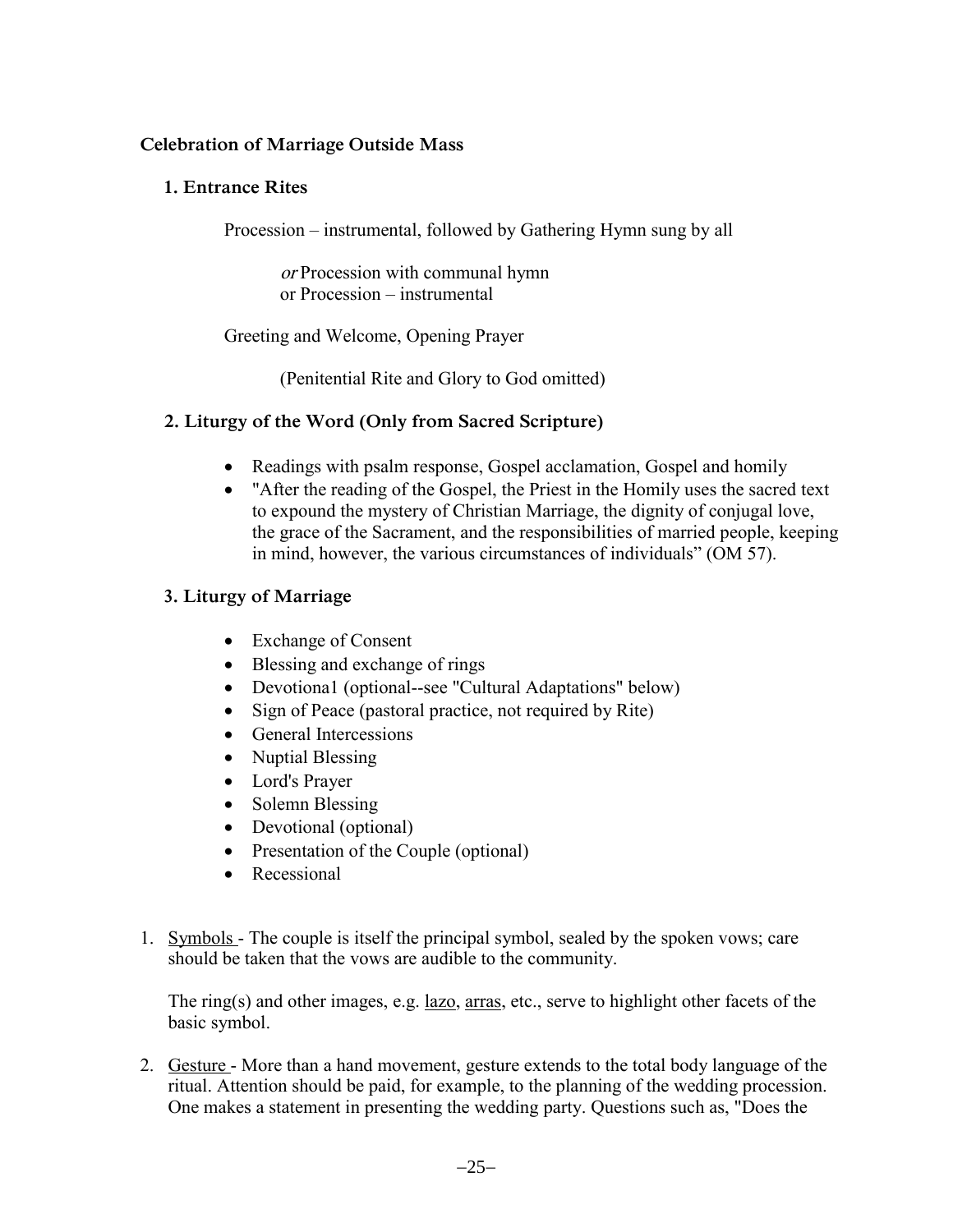wedding party enter as logical procession?"; "Are both sets of parents actively engaged in the procession, or are they fringe figures?" understanding the exception of the father of the bride; "Is the ordained minister part of the procession?" These questions have arisen because of the strong (and correct) understanding that the couples are the ministers of the Sacrament of Marriage. Therefore, it is the priest or deacon who presides and are properly apart of the procession, coming at the end.

- 3. Environment The community gathered in the place of worship is the proper environment of this Sacrament. Decorations within the place of worship are both traditional and appropriate. A creation of a setting, e.g. a garden scene, should not be sought. Instead, decorations should gracefully enhance the sacrament and the sense of unity. Overly decorated and robust use of symbols, within the place of worship, weakens the impact of Holy Matrimony. Parishes may hold stipulations on decorations during important liturgical seasons, e.g. Advent, Christmas, Lent, Easter, Pentecost, etc, requesting the preexisting environment to no be disturbed.
- **4.** Cultural Adaptations If the occasion so suggests, the rite of blessing and giving of the arras (coins) may take place following the blessing and giving of rings. According to local custom, the rite of blessing and imposition of the *lazo* (wedding garland) or of the veil may take place before the Nuptial Blessing (OM 67B, 71B).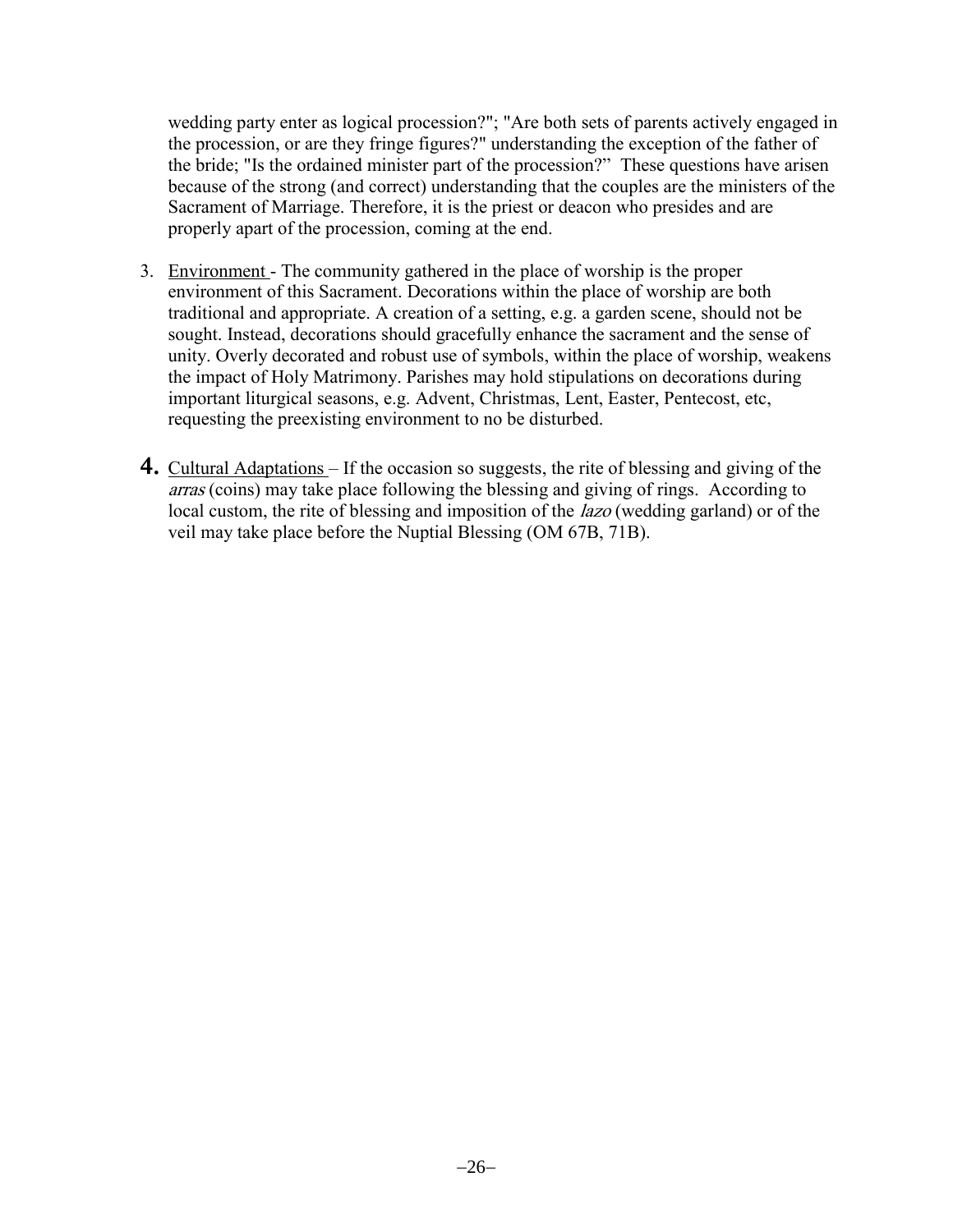## **Specific Moral Foundations related to the Sacrament of Holy Matrimony**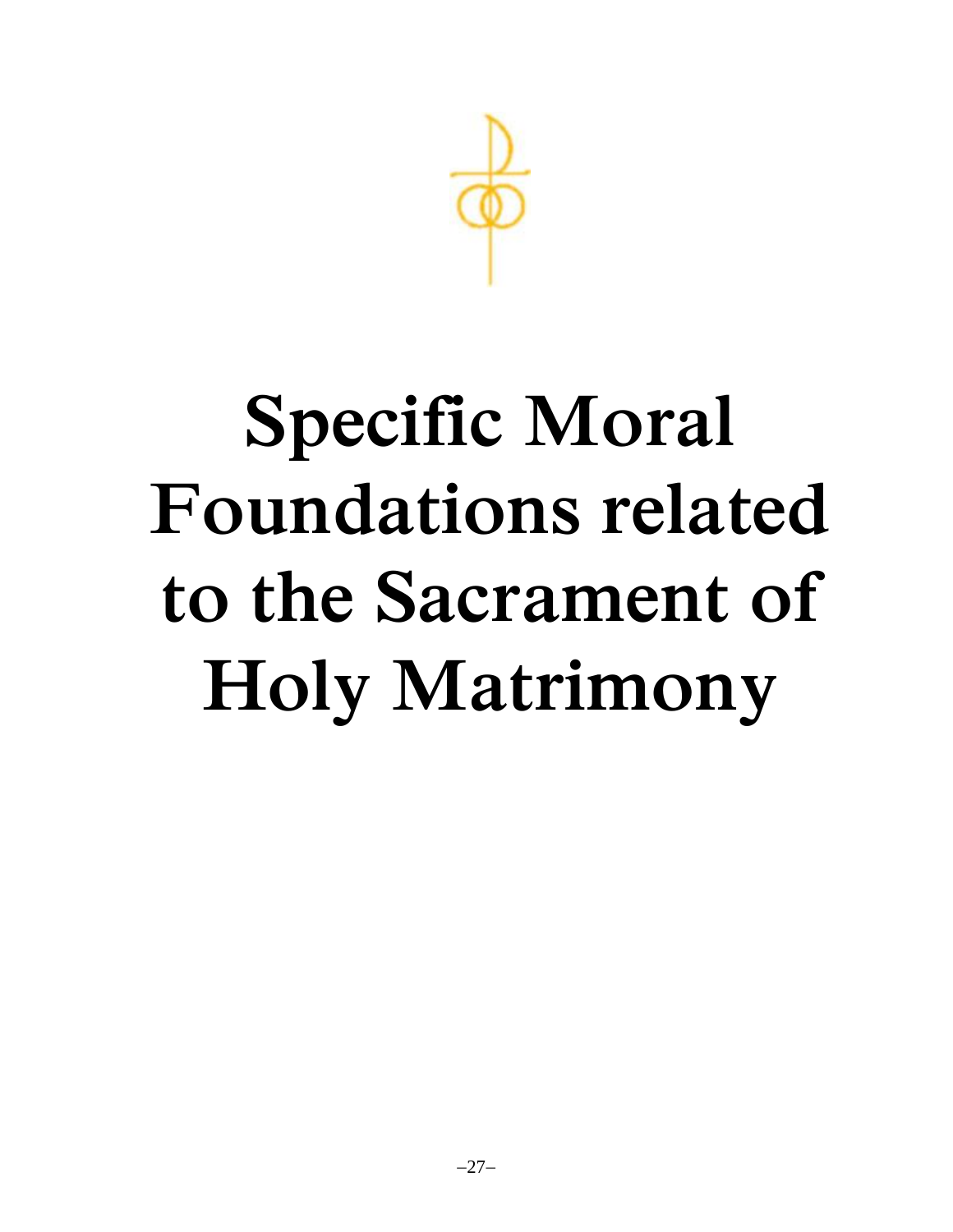## **Specific Moral Foundations related to the Sacrament of Holy Matrimony**

- **Contraception**
- **Fornication**
- **Adultery**
- **Cohabitation**
- **In-Vitro Fertilization**
- **Homosexuality**

(Information on the above topics will be provided shortly.)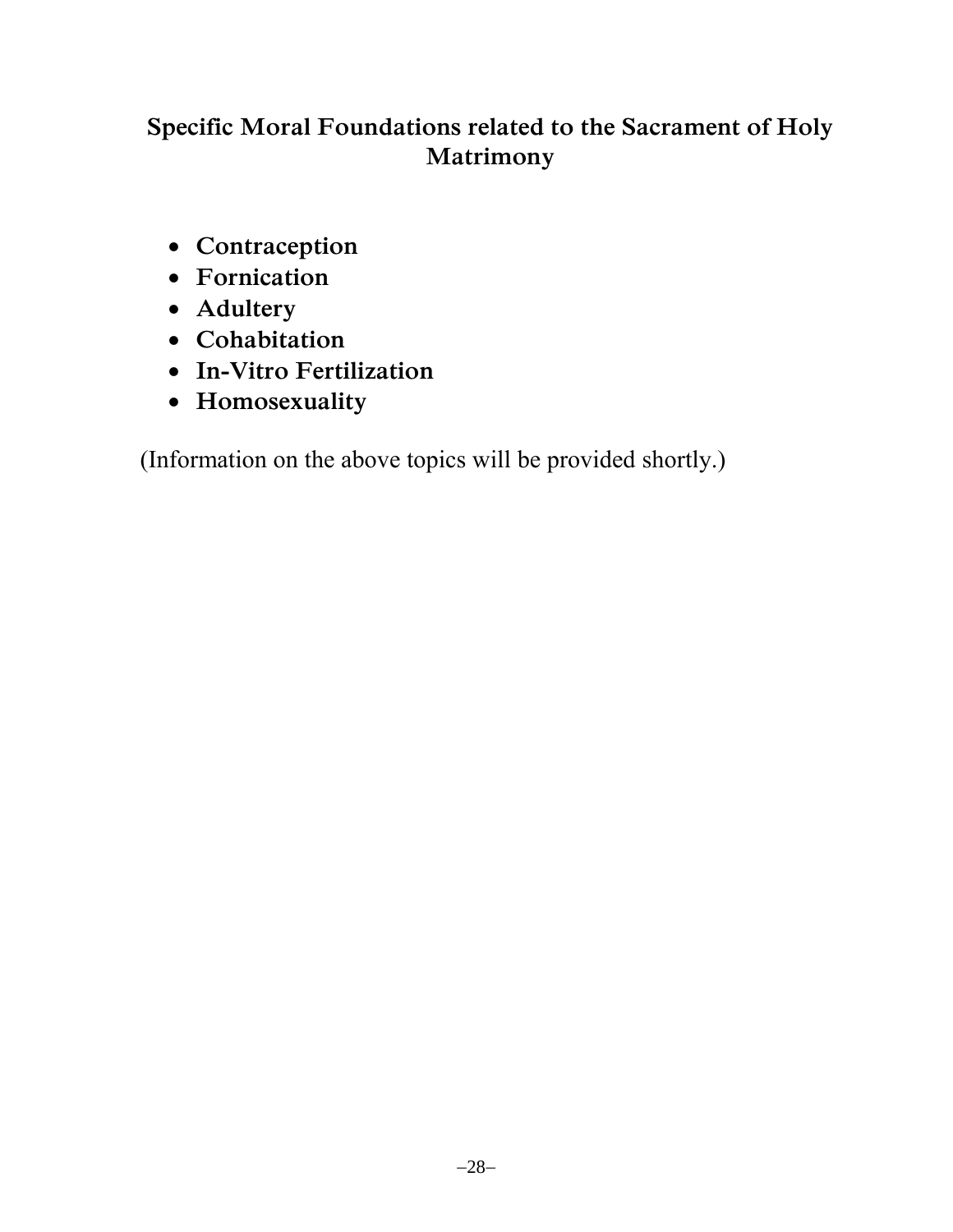

## **General Marriage Preparation Policies**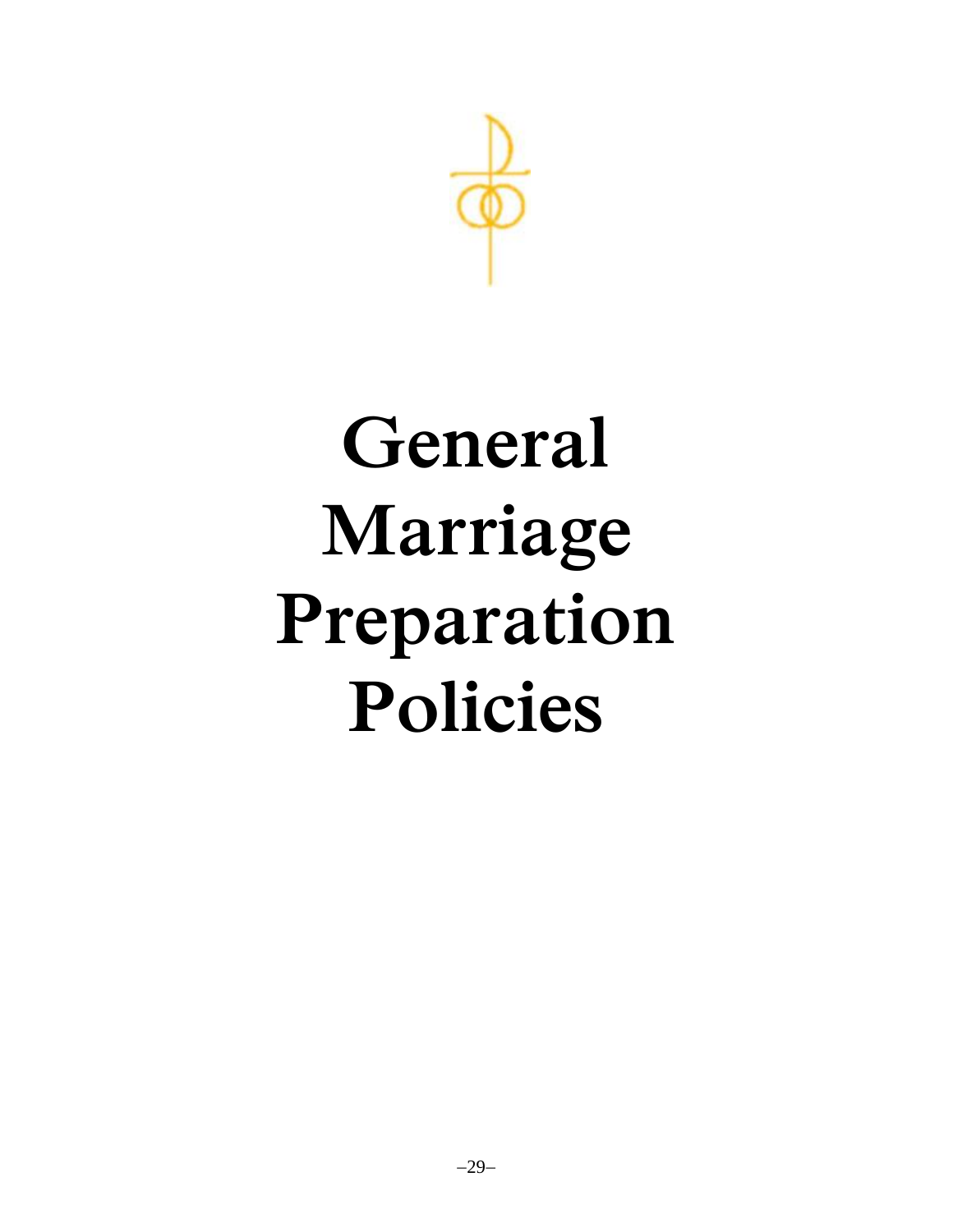## **General Marriage Preparation Policies**

The following policy statements are drawn from the *Marriage Guidelines for the Dioceses of* Texas, published by the Texas Catholic Conference. For commentary on these policy statements, refer to this TCC publication.

- 1. Initial Interview To assure adequate time for marriage preparation, couples planning to marry need to contact the parish 6 to 12 months prior to the provisional date for the wedding. The initial interview is to take place at least four months prior to the provisional date of the wedding. Each engaged couple is to have an initial interview with the pastor, pastoral administrator or clergy representative as soon as feasible at or after the first contact. The interview is for the purpose of:
	- a. Determining the eligibility of the engaged couple according to civil law.
	- b. Determining eligibility according to the Code of Canon Law.
	- c. Explaining the Diocesan Marriage Preparation process.
	- d. Setting a provisional date for the wedding.

Marriage preparation offered by the pastor, pastoral administrator or clergy representative should include the administration of a diagnostic inventory instrument, to facilitate greater mutual understanding. The inventory is to be administered as soon as conveniently possible after the initial interview.

Where canonical permission has been obtained for the marriage to take place in another parish, that parish representative will conduct the initial interview. Where a visiting minister from outside the diocese is coming to officiate, the hosting representative is responsible for the initial interview. After the initial interview, communication between the hosting parish and the visiting minister is needed for a clear understanding on where the prenuptial forms will be completed and who will further prepare the engaged couple.

- 2. Marriage Preparation
	- a. Marriage Preparation is to be experienced by both parties, preferably together. It in no way, replaces the instructions of the pastor, pastoral administrator, clergy representative, and certified catechists both before and after Marriage Preparation.
	- b. Marriage Preparation includes a Pre-Cana, a parish Sponsor Couple program (Fully Engaged) and Natural Family Planning Program.
	- c. Marriage Preparation is to be completed 60 to 90 days before the wedding.
	- d. Refusal to participate in a Marriage Preparation program raises several pastoral concerns. It warrants a re-evaluation of readiness for marriage for the couple and a meeting with the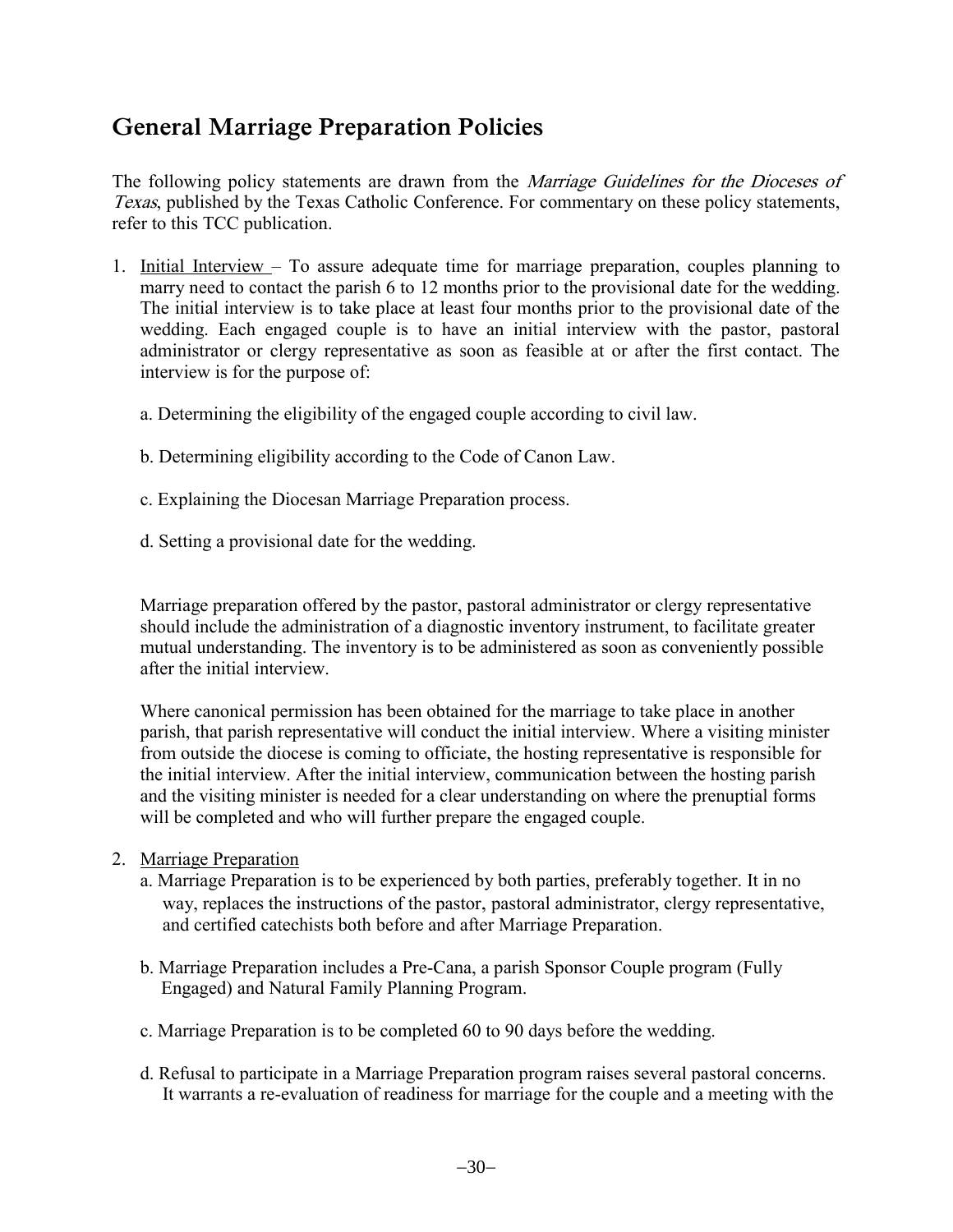Pastor to determine the condition and state of the engaged couples and their desire to marry.

- e. Exceptions to participation in a Marriage Preparation Program may include validation of a long-standing civil union and marriages of the elderly or widowed.
- 3. Pastoral Follow-Up Interview After Marriage Preparation, the 60 to 90-day period of time permits the pastor, pastoral administrator or clergy representative and the couple to discuss, in a series of interviews, what they discovered about themselves and their relationship during the Marriage Preparation. After these follow-up interviews, if the pastor, pastoral administrator or clergy representative is unable to reach a conclusive assessment regarding the couple's readiness for marriage, he/she should seek immediate consultation with qualified resource personnel, including medical or psychological experts, if such seems appropriate.
- 4. Marriages of Young People Defining young to be under 19 years of age at the time of the wedding:
	- a. At least six months should elapse after the completion of the Primary Marriage Preparation.
	- b. Parental consultation and completion of the canonical free state form must take place.
- 5. Pregnancy Pregnancy, itself, is not considered sufficient reason to enter marriage or shorten the marriage preparation process if a couple had not planned to marry.
- 6. Non-Practicing Catholics Request for marriage in the Catholic faith is a unique opportunity for the evangelization and reconciliation of Catholics who do not practice or do not strongly identify with their faith. The non-practicing Catholic person(s) should be given an opportunity to return to the active practice of the faith. Such person(s) should receive special catechesis in the Catholic faith as well as the Primary Marriage Preparation.
- 7. Mixed Marriages Marriage between a Catholic and a person who is not Catholic presents religious issues of major importance. The Church calls on parties to examine these issues by requiring that:
	- a. The Catholic party reaffirms his/her faith in Jesus Christ and His church by adhering to the teachings of the Catholic Church, and, with God's help, intends to continue living that faith in the Catholic Church
	- b. The Catholic party promises to do all in his/her power to authentically witness the faith with the children by having them baptized, exposed and instructed in the Catholic Church.
	- c. Catholic and non-Catholic parties must respect the faith position of his/her spouse.
	- d. The non-Catholic party must be informed of the reaffirmation and promises of the Catholic party i.e. renewal of Baptismal promises and profession of the Apostles Creed.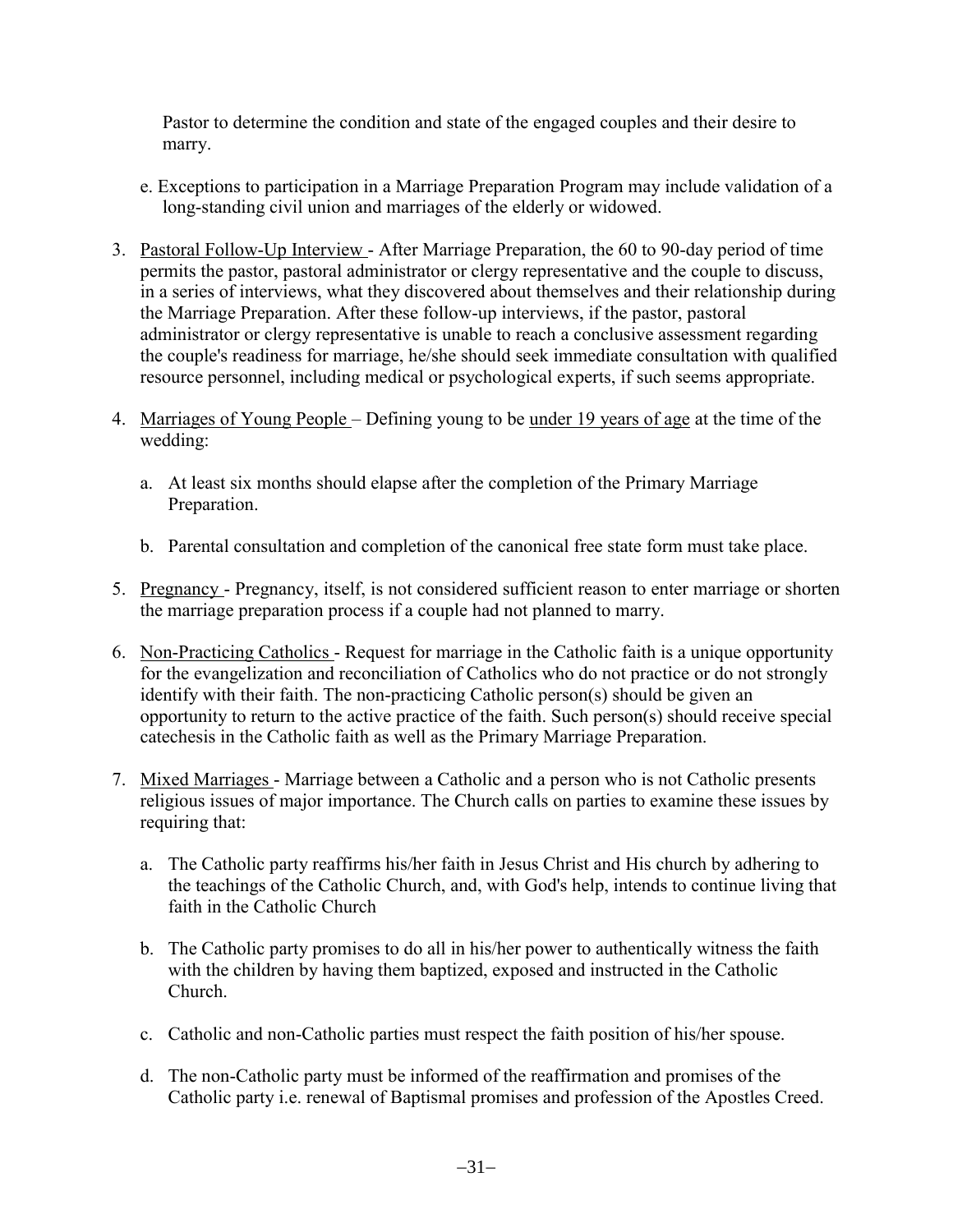- e. The priest, deacon or pastoral administrator must be morally certain that the reaffirmation and promises have been sincerely made i.e. not cohabitating, not engaged in contraceptive practices, carefully know and understanding the moral teachings of the Catholic Church.
- 8. Validation or Sanatio Persons who married outside the Catholic Church and wish to validate their union will participate in the normal assessment and preparation process, including, for example, Today…Tomorrow…Forever, Jesús Te Invita al Sacramento Del Matrimonio, Fully Engaged with a sponsor couple/group or other parish based enrichment programs.

Couples who marry outside the Church must wait at least **six months** before having the marriage validated.

For validations following annulments or dissolutions, appropriate pastoral care should be given.

Sanatio (Sanatio In Radice, the "healing of the marriage in its root"**)** cases involve the validation of a marriage attempted without sacramental form when the non-Catholic party refuses to go through another ceremony before a priest or deacon and two witnesses, or the couple truly believe they made a commitment at the time of the civil marriage. It is also referred to as a retroactive validation. Contact the Tribunal for more information and the procedure.

- 9. Previous Marriage previously married (Catholic or non-Catholic) is an impediment to marriage in the Catholic Church. The parties must disclose to the priest, deacon or pastoral administrator the fact of the previous marriage(s) in an effort to seek resolution. In such cases, the priest, deacon or pastoral administrator is to be careful to *avoid* the following:
	- a. Setting even a tentative date for marriage in the Catholic Church before the priest, deacon or pastoral administrator has received confirmation that the final decree of invalidity has been issued.
	- b. Misleading the parties into expecting an affirmative tribunal decision.
	- c. Offering the parties assurances that the case will be concluded within a specific period of time.
	- d. Arranging for a subsequent marriage to take place without allowing sufficient time for the healing process following the separation and divorce.
- 10. Places where marriage may be celebrated Wedding ceremonies, in the diocese, are to be celebrated in a sacred place, normally a Catholic church. Weddings may take place in college chapels. A Catholic ceremony may also take place in a non-Catholic church, with good reasons and special permission. Permission will not be given for weddings in homes, gardens, beaches or similar places.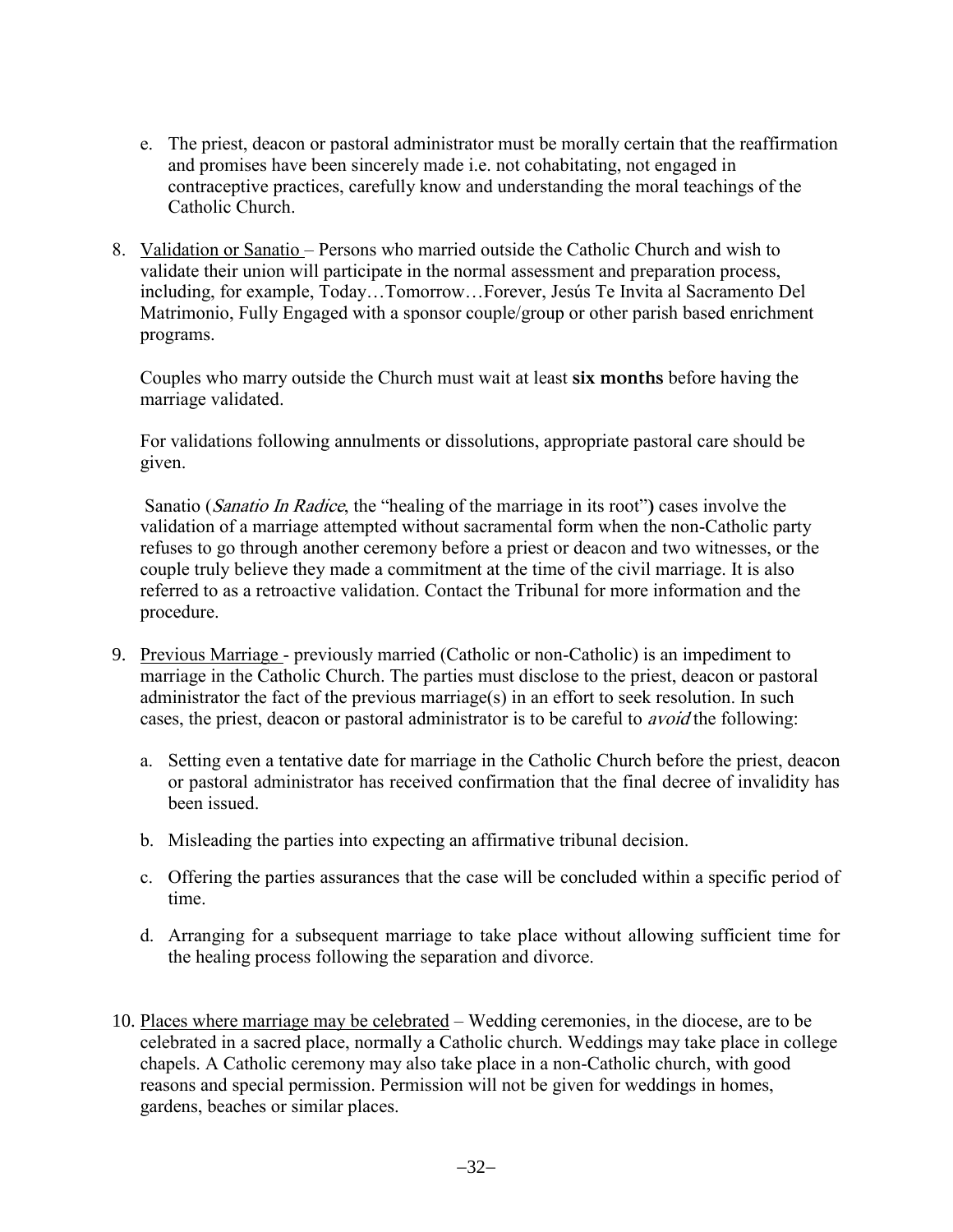- 11. Planning for the ceremony should follow the liturgical norms set forth by the Church. Under certain circumstances, consideration to ethnic customs are allowed that are in harmony with the spirit of the liturgy e.g. lazo, rosary etc. A meeting with the Pastor and/or his appointed liturgical representative should take place soon after the Initial Interview so the couple knows what options are available in the liturgy and music.
- 12. Appeal Since the right to marry derives from natural law, a couple has the right to appeal a decision which delays or prevents their marriage. This appeal is sent to the Bishop's office.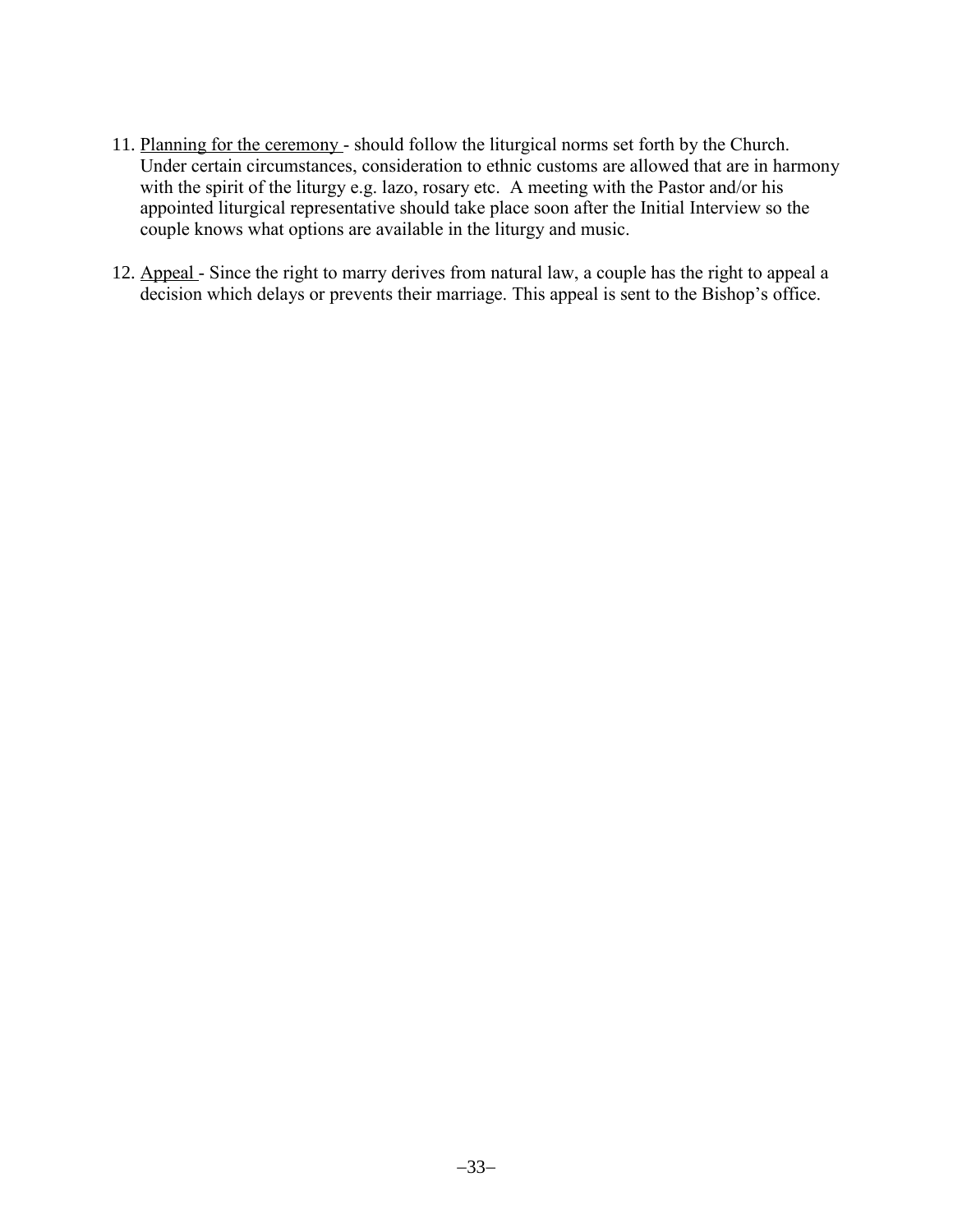

## **Norms for Readiness**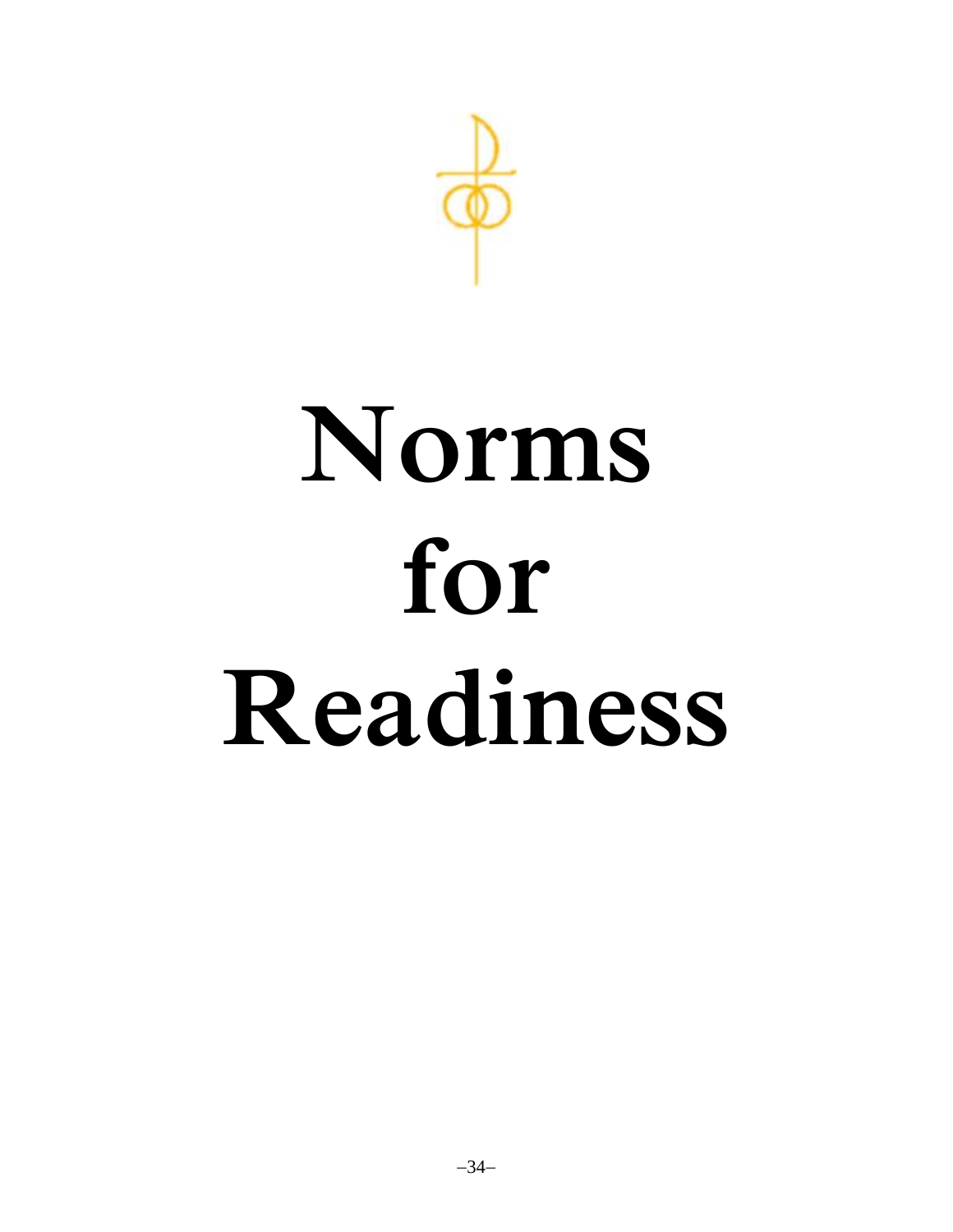## **Norms for readiness**

The couple is of age and displays maturity appropriate to assuming the rights and responsibilities of marriage. (Appropriate Consent – CCC1625-1632)

Through prayer and discernment, they each believe they are called to the vocation of marriage and that this is the right person with whom to enter into an exclusive relationship for life. (CCC 1632, 1639)

There are no pressures to marry or objections to the marriage. (CCC 1625)

They share a realistic view of marriage and expectations. (CCC 1641)

The priest, deacon, pastoral administrator or their representative has arrived at a prudent assessment that the couple is free to marry according to the terms of both civil and canon law.

If the priest, deacon or pastoral administrator has valid reasons to believe that the couple is not capable of living the necessary commitments of Christian marriage (e.g., a history of violent behavior or chronic addiction) they must take the responsibility of halting the process at this point and do their best to recommend an appropriate course of therapy for the couple.

A positive assessment, on the part of the priest, deacon or pastoral administrator, does not exclude the possibility of doubts about the wisdom of the couple's desire to marry in the Church. Since, no one can know for certain how the couple will make use of the graces that God is willing to give them, hesitancy is resolved, usually correctly, in favor of giving the couple - and God's grace - the benefit of the doubt.

Any concerns about the couple's readiness to marry are to be noted on the prenuptial forms.

Readiness of the couple to marry is ultimately determined by themselves, rather than by the clergy or delegated parish ministers. It is they, the bride and groom, who minister the sacrament to each other, due to their natural right to marry. Prudent counsel may assist them to assess their readiness for marriage and preparation to receive the graces of the sacrament. CCC 1622)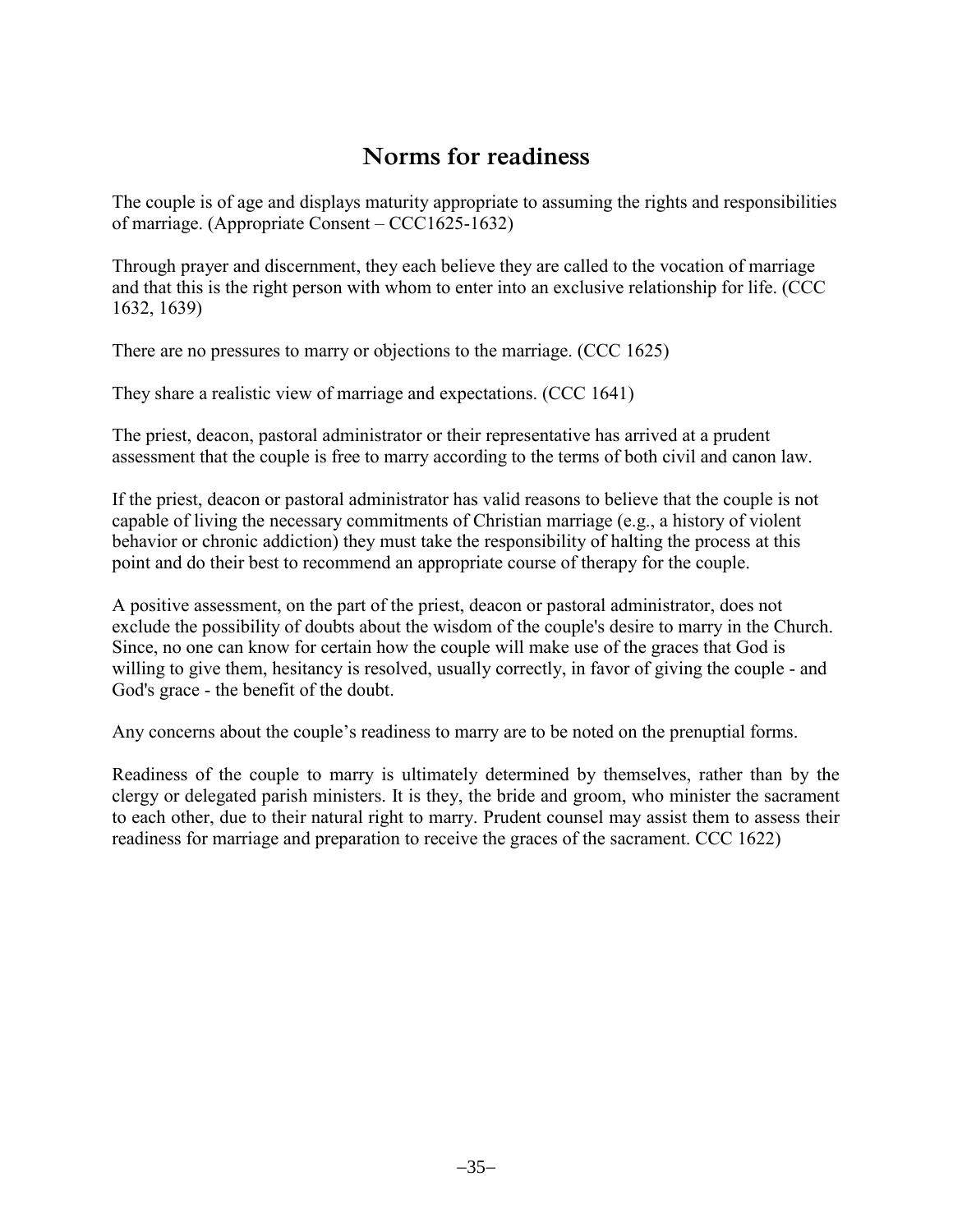## **Marriage and Family Life Office New Marriage Preparation Ministerial and Administrative Guidelines**

## **Effective January 2016**

- Marriage Preparation is recommended to begin 9-12 Months prior to the wedding date. An initial meeting must be scheduled with a priest, deacon or marriage coordinator before booking a reception site, photographer, etc.
- Diocesan **Primary Marriage Preparation (PMP)** is to be experienced by both parties, preferable together. It in no way replaces the instruction by the Pastor, pastoral administrator or a clergy representative both before and after the PMP. An overview of the required three steps is listed below.
- Refusal to participate in the PMP is a pastoral concern. It warrants a re-evaluation of readiness for marriage.
- **It is strongly encouraged that PMP be completed 60 to 90 days before the wedding.**

## **PREPARATION SCHEDULE TIME FRAME**

| Schedule an initial meeting with the Pastor, deacon, or<br><b>Marriage Preparation Coordinator</b>                                                                                                                                                                                                                                                                                                                                                                                                                      | 9-12 Months before desired wedding date                                                              |
|-------------------------------------------------------------------------------------------------------------------------------------------------------------------------------------------------------------------------------------------------------------------------------------------------------------------------------------------------------------------------------------------------------------------------------------------------------------------------------------------------------------------------|------------------------------------------------------------------------------------------------------|
| Complete the Prenuptial Questionnaire. Start other<br>paperwork and receive information to sign up for Pre-<br>Cana, Natural Family Planning and start Fully Engaged.<br>FOR COUPLES IN WHICH BOTH MAN AND WOMAN ARE ENTERING THEIR FIRST MARRIAGE                                                                                                                                                                                                                                                                      | Within a few weeks of initial meeting with<br>pastor, deacon or marriage preparation<br>coordinator. |
| STEP 1-THEOLOGICAL COMPONENT<br><b>PRE CANA*</b><br>This six-hour class explains the Sacrament of Marriage<br>in the Catholic Church, the Vows of Consent and sexual<br>morality in marriage.<br><b>STEP 2- LIFE SKILLS COMPONENT</b><br>Fully Engaged – Sponsor Couple Program*<br>A Parish-based program facilitated by a married couple<br>from the parish focusing on life skills; communication,<br>conflict resolution, personalities, finances, and living<br>out your faith.<br>STEP 3-NATURAL FAMILY PLANNING* | To be completed 60-90 days before the<br>wedding date.                                               |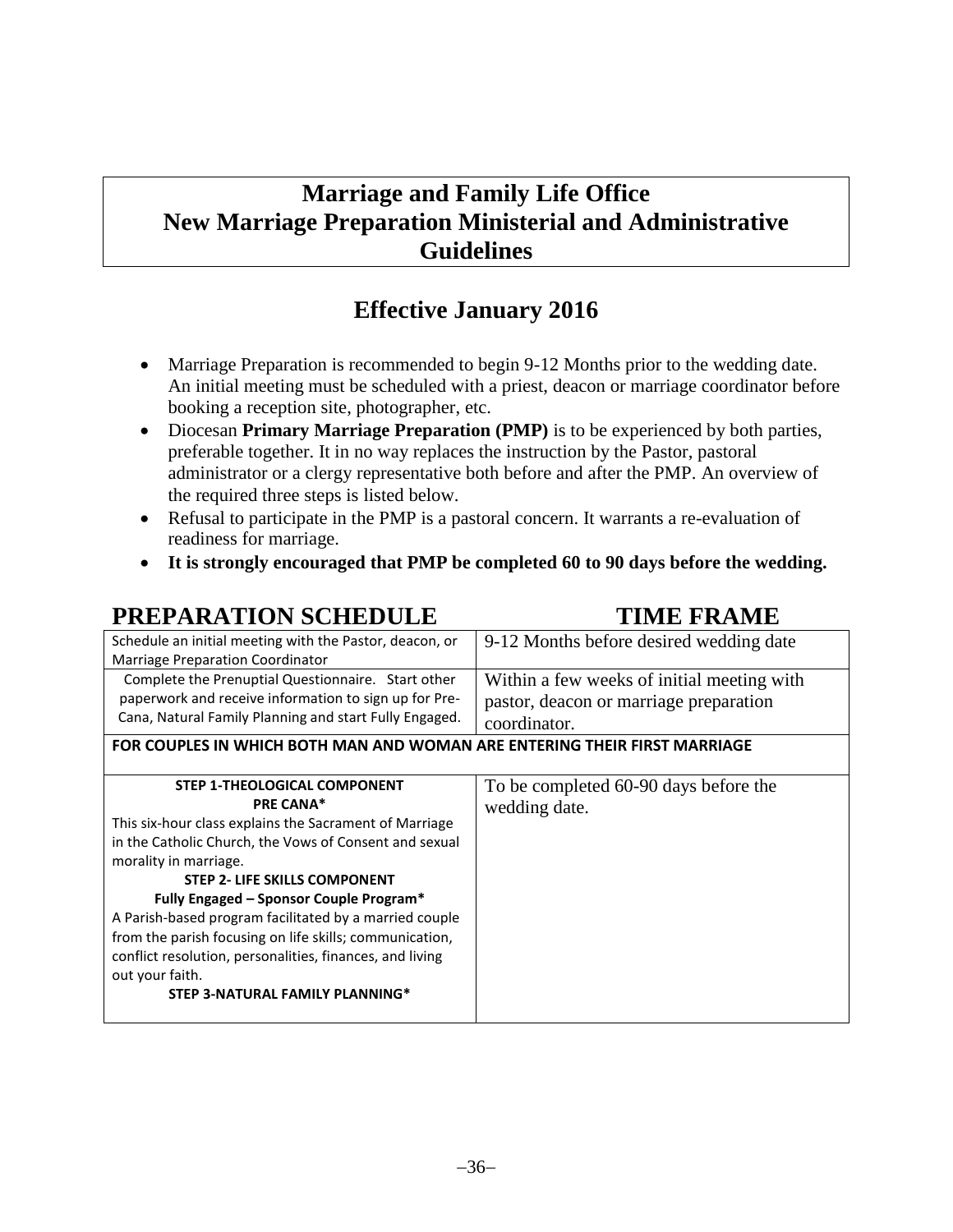| FOR COUPLES IN WHICH ONE ON BOTH HAVE BEEN PREVIOUSLY MARRIED                                                                                                                                                                                                                                                                                                                                                                                                                                                               |                                                        |  |  |  |
|-----------------------------------------------------------------------------------------------------------------------------------------------------------------------------------------------------------------------------------------------------------------------------------------------------------------------------------------------------------------------------------------------------------------------------------------------------------------------------------------------------------------------------|--------------------------------------------------------|--|--|--|
|                                                                                                                                                                                                                                                                                                                                                                                                                                                                                                                             |                                                        |  |  |  |
| STEP 1-THEOLOGICAL COMPONENT<br><b>PRE CANA*</b><br>This six-hour class explains the Sacrament of Marriage<br>in the Catholic Church, the Vows of Consent and sexual<br>morality in marriage.<br><b>STEP 2 - LIFE SKILLS COMPONENT</b><br>Fully Engaged - Sponsor Couple Program*<br>A Parish-based program facilitated by a married couple<br>from the parish focusing on life skills; communication,<br>conflict resolution, personalities, finances, and living<br>out your faith.<br>STEP 3 - NATURAL FAMILY PLANNING * | To be completed 60-90 days before the<br>wedding date. |  |  |  |
| FOR COUPLES CIVILIY MARRIED SEEKING CON-VALIDATION (We cannot require preparation for a<br>sanation. It is an administrative act-something done by the Church to the people)                                                                                                                                                                                                                                                                                                                                                |                                                        |  |  |  |
| STEP 1 - THEOLOGICAL & SKILLS COMPONENT;<br>Today, Tomorrow, Forever (English)                                                                                                                                                                                                                                                                                                                                                                                                                                              | To be completed 60-90 days before the                  |  |  |  |
| This six-hour class combines the explanation of the                                                                                                                                                                                                                                                                                                                                                                                                                                                                         | wedding date.                                          |  |  |  |
| Sacrament of Marriage in the Catholic Church, the Vows                                                                                                                                                                                                                                                                                                                                                                                                                                                                      |                                                        |  |  |  |
| of Consent, sexual morality in marriage and life skills.                                                                                                                                                                                                                                                                                                                                                                                                                                                                    |                                                        |  |  |  |
| Jesus te Invita al Sacramento del Matrimonio (Spanish)                                                                                                                                                                                                                                                                                                                                                                                                                                                                      |                                                        |  |  |  |
| This six-hour program for Spanish Speaking Couples                                                                                                                                                                                                                                                                                                                                                                                                                                                                          |                                                        |  |  |  |
| civilly married seeking Con-validation or Sanation and                                                                                                                                                                                                                                                                                                                                                                                                                                                                      |                                                        |  |  |  |
| for Spanish speaking couple's cohabitating for more                                                                                                                                                                                                                                                                                                                                                                                                                                                                         |                                                        |  |  |  |
| than a year. (The themes covered in this class are                                                                                                                                                                                                                                                                                                                                                                                                                                                                          |                                                        |  |  |  |
| Marriage as a Process, Communication, Intimacy, Life                                                                                                                                                                                                                                                                                                                                                                                                                                                                        |                                                        |  |  |  |
| Skills, Compatibility, Commitment, and understanding                                                                                                                                                                                                                                                                                                                                                                                                                                                                        |                                                        |  |  |  |
| of the teachings of the Catholic Church on the                                                                                                                                                                                                                                                                                                                                                                                                                                                                              |                                                        |  |  |  |
| Sacrament of Holy Matrimony.)                                                                                                                                                                                                                                                                                                                                                                                                                                                                                               |                                                        |  |  |  |
| STEP 2- LIFE SKILLS COMPONENT                                                                                                                                                                                                                                                                                                                                                                                                                                                                                               |                                                        |  |  |  |
| Fully Engaged for Couples Seeking Convalidation-                                                                                                                                                                                                                                                                                                                                                                                                                                                                            |                                                        |  |  |  |
| <b>Sponsor Couple Program*</b>                                                                                                                                                                                                                                                                                                                                                                                                                                                                                              |                                                        |  |  |  |
| A Parish-based program facilitated by a married couple                                                                                                                                                                                                                                                                                                                                                                                                                                                                      |                                                        |  |  |  |
| from the parish focusing on life skills; communication,                                                                                                                                                                                                                                                                                                                                                                                                                                                                     |                                                        |  |  |  |
| conflict resolution, personalities, finances, and living                                                                                                                                                                                                                                                                                                                                                                                                                                                                    |                                                        |  |  |  |
| out your faith.<br><b>STEP 3 - NATURAL FAMILY PLANING*</b>                                                                                                                                                                                                                                                                                                                                                                                                                                                                  |                                                        |  |  |  |
|                                                                                                                                                                                                                                                                                                                                                                                                                                                                                                                             |                                                        |  |  |  |
|                                                                                                                                                                                                                                                                                                                                                                                                                                                                                                                             |                                                        |  |  |  |

## **\* Available in English and Spanish**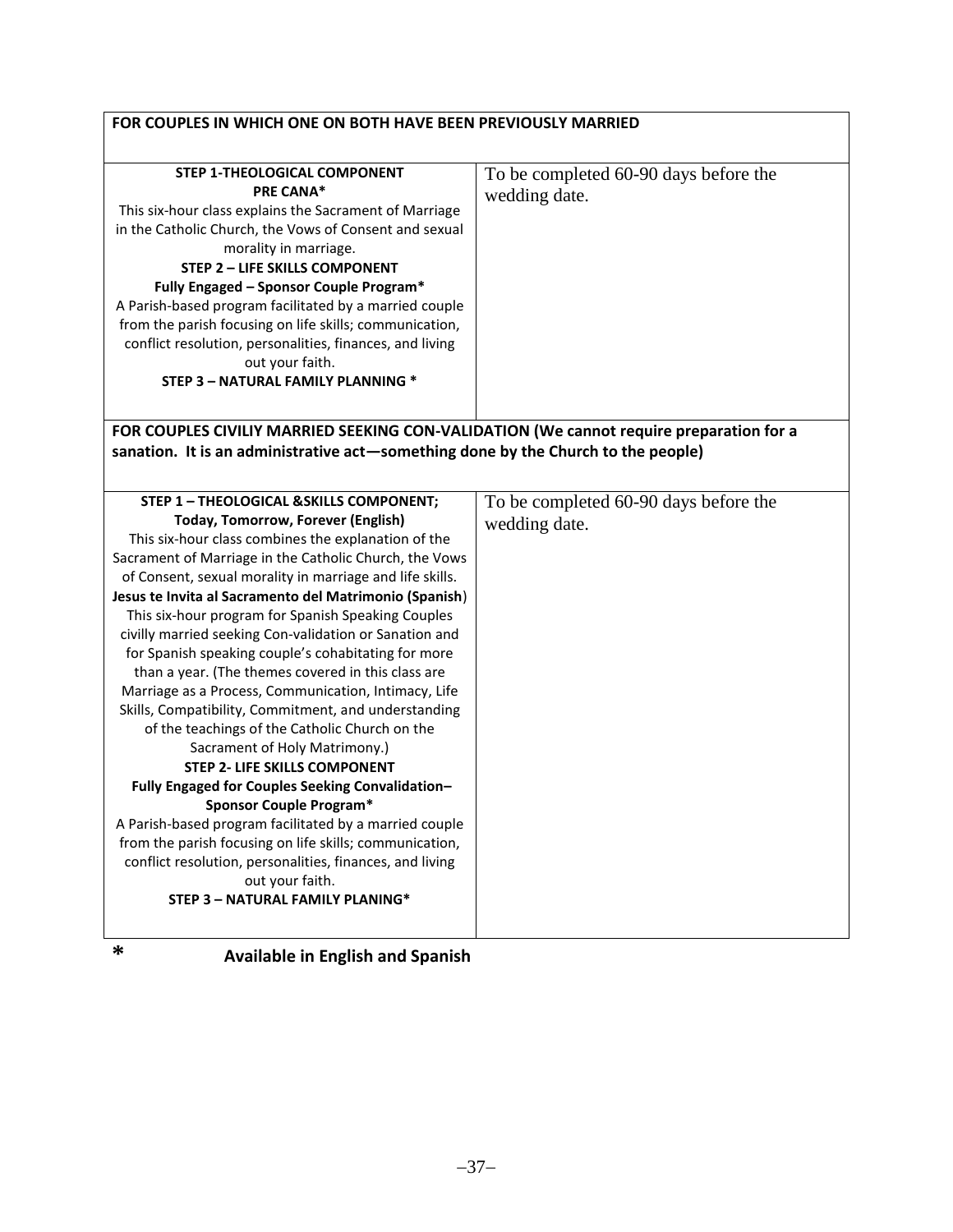$\mathbf{\Phi}$ 

# **Appendix I**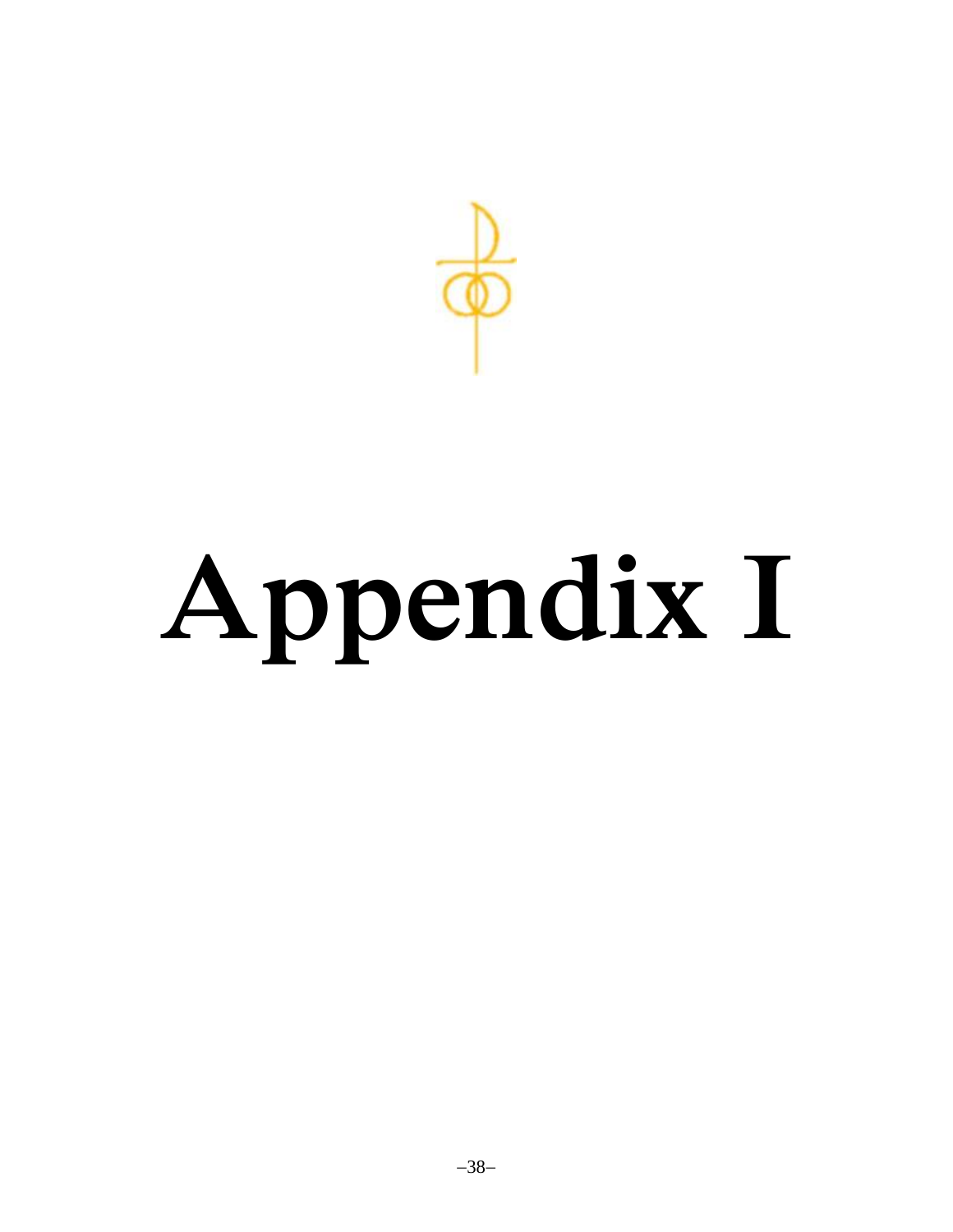## **PONTIFICAL COUNCIL FOR THE FAMILY Excerpts from PREPARATION FOR THE SACRAMENT OF MARRIAGE 1996**

## **INTRODUCTION**

1. Preparation for marriage, for married and family life, is of great importance for the good of the Church. In fact, the sacrament of Marriage has great value for the whole Christian community and, in the first place, for the spouses whose decision is such that it cannot be improvised or made hastily. In the past, this preparation could count on the support of society which recognized the values and benefits of marriage. Without any difficulties or doubts, the Church protected the sanctity of marriage with the awareness that this sacrament represented an ecclesial guarantee as the living cell of the People of God. At least in the communities that were truly evangelized, the Church's support was solid, unitary and compact. In general, separations and marriage failures were rare, and divorce was considered a social "plague" (cf. *Gaudium et*  $Spes = GS, 47$ ).

Today, on the contrary, in many cases, we are witnessing an accentuated deterioration of the family and a certain corrosion of the values of marriage. In many nations, especially economically developed ones, the number of marriages has decreased. Marriage is usually contracted at a later age and the number of divorces and separations is increasing, even during the first years of married life. All this inevitably leads to a pastoral concern that comes up repeatedly: Are the persons contracting marriage really prepared for it? The problem of preparation for the sacrament of Marriage and the life that follows emerges as a great pastoral need, first for the sake of the spouses, for the whole Christian community and for society. Therefore, interest in, and initiatives for providing adequate and timely answers to preparation for the sacrament of Marriage are growing everywhere.

2. Marriage preparation constitutes a providential and favourable period for those oriented toward this Christian sacrament, and a Kayrós, i.e., a period in which God calls upon the engaged and helps them discern the vocation to marriage and family life. The engagement period is set within the context of a rich evangelization process. In fact, questions that affect the family converge in the life of the engaged, the future spouses. They are therefore invited to understand the meaning of the responsible and mature love of the community of life and love which their family will be, a real domestic church which will contribute toward enriching the whole Church.

The importance of this preparation involves a process of evangelization which is both maturation and deepening in the faith. If the faith is weak or almost nonexistent (cf. Familiaris Consortio =  $FC68$ ), it must be revived. Thorough, patient instruction that arouses and nourishes the ardor of a living faith cannot be excluded. Especially where the environment has become *paganized*, it will be particularly advisable to offer a "journey of faith, which is similar to the catechumenate" ( $FC 66$ ), and a presentation of the fundamental Christian truths that may help acquire or strengthen the maturity of the faith of the persons contracting marriage. It would be desirable if the favourable moment of marriage preparation could be transformed, as a sign of hope, into a New Evangelization for the future families.

3. This particular attention is highlighted by the teachings of the Second Vatican Council (GS 52), the guidelines of the Papal Magisterium ( $FC 66$ ), the ecclesial norms themselves (*Codex Iuris Canonici* =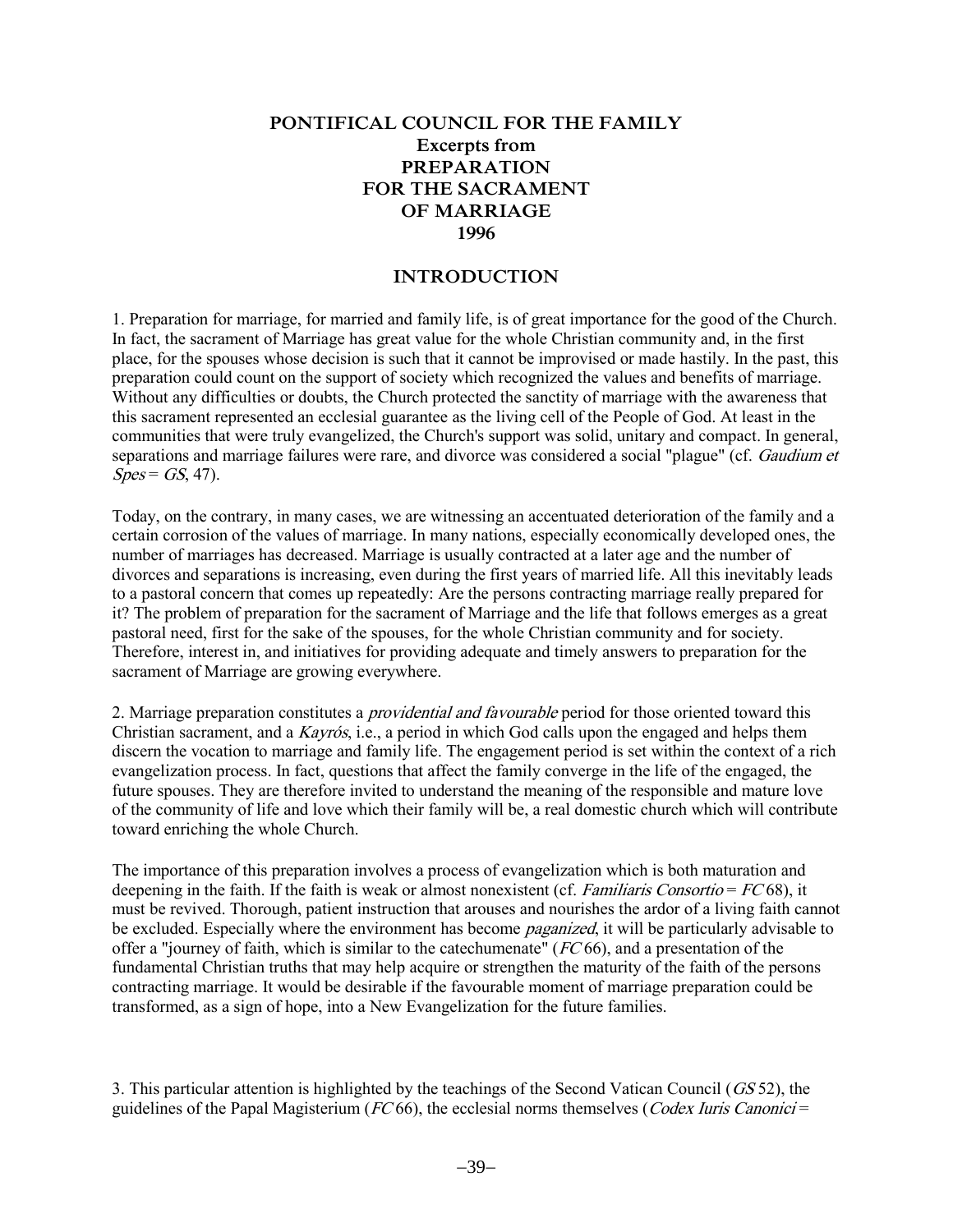CIC, can. 1063; Codex Canonum Ecclesiarum Orientalium = CCEO, can. 783), the Catechism of the Catholic Church (n. 1632), and other documents of the Magisterium, including the Charter of the Rights of the Family. The two most recent documents of the Papal Magisterium — the Letter to Families Gratissimam Sane and the Encyclical Evangelium Vitae  $(=EV)$  — constitute a notable aid for our task.

4. The "Magna Carta" for families, the Apostolic Exhortation *Familiaris Consortio*, which has already been cited, had already pointed out that: "...the changes that have taken place within almost all modern societies demand that not only the family but also society and the Church should be involved in the effort of properly preparing young people for their future responsibilities. (...) The Church must therefore promote better and more intensive programmes of marriage preparation, in order to eliminate as far as possible the difficulties that many married couples find themselves in, and even more in order to favour positively the establishing and maturing of successful marriages" (FC 66).

The Code of Canon Law states that there should be "personal preparation for entering marriage, so that the spouses are disposed to the holiness and the obligations of their new state" (CIC can. 1063, 2, CCEO can. 783, §1). These instructions are also found in the Ordo celebrandi matrimonium 12.

In his Address to the Ninth General Assembly of the Pontifical Council for the Family (October 4, 1991), the Holy Father added: "The greater the difficulties caused by one's surroundings for knowing the truth of the Christian sacrament and of the institution of marriage, all the greater must be our efforts to prepare spouses adequately for their responsibilities". Then, with some more concrete observations regarding the courses as such, he went on to say: "You have been able to observe that, given the necessity of having such courses in parishes, in consideration of the positive results of the various methods used, it seems appropriate to start drawing up criteria to be adopted, in the form of a guide or directory, to offer the particular Churches a valuable aid". This is all the more so because in the particular Churches, for much of "the people of life and the people for life', *the family has a decisive responsibility*. This responsibility flows from its very nature as a community of life and love, founded upon marriage, and from its mission to 'guard, reveal and communicate love'"  $(EV92$  and cf.  $FC17$ ).

5. For this purpose, the Pontifical Council for the Family offers this document which has as its object the preparation for the sacrament of Marriage and its celebration.

The guidelines that emerge constitute an itinerary for the *remote, proximate and immediate preparation* for the sacrament of Marriage (cf. FC 66). The material provided herein is addressed first of all to the Episcopal Conferences, the individual Bishops and their co-workers in the pastoral care of marriage preparation, and it is also addressed to the engaged themselves who are the object of the Church's pastoral concern.

6. Particular pastoral attention will be given to the engaged in special situations foreseen by the CIC can. 1071, 1072 and 1125, and by the CCEO can. 789 and 814. When the guidelines presented in the document cannot be applied completely in their regard, they can still be useful in guiding and accompanying them in a fitting way.

Faithful to the will and teaching of Christ, through her own legislation the Church expresses her pastoral charity in her care for all the situations of the faithful. The criteria offered are means for providing help in a positive way and should not be understood as further, constrictive requirements.

7. The underlying doctrinal motivation that inspires this document comes from the conviction that marriage is a value that takes its origin from the Creation and that it is rooted in human nature. "Have you not read that he who made them from the beginning made them male and female, and said, ?For this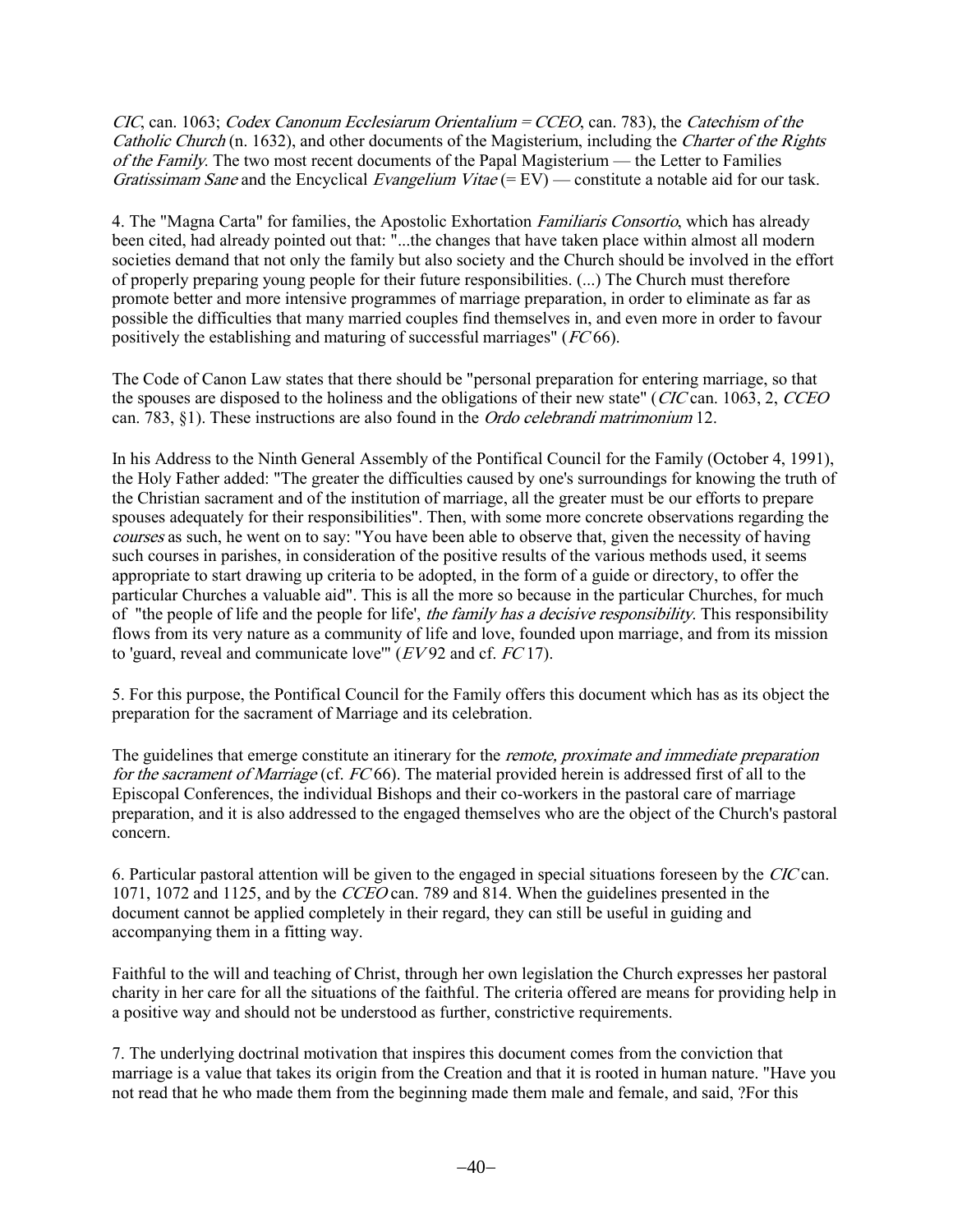reason a man shall leave his father and mother and be joined to his wife, and the two shall become one?'" (*Matthew* 19: 4-5). Therefore, what the Church does for the family and marriage certainly contributes to the good of society as such and to the good of all. Furthermore, as an expression of the new life made possible by the Risen Christ, Christian marriage always expresses the truth about married love and is like a prophecy that clearly proclaims a human being's real needs: that man and woman are called upon from the beginning to live in a communion of life and love and that this complementarity will lead to strengthening the human dignity of the spouses, the good of the children and of society itself, through "...the defence and promotion of life...everyone's task and responsibility" (EV91).

8. Therefore, the present document *takes into consideration* both the natural human realities proper to this divine institution, and the specific ones of the sacrament instituted by Christ. It is *divided* into three parts:

1) The Importance of Preparation for Christian Marriage;

2) The Stages or Periods of Preparation;

3) The Celebration of Marriage.

**I**

## **THE IMPORTANCE OF PREPARATION FOR CHRISTIAN MARRIAGE**

9. The starting point for an itinerary of marriage preparation is the awareness that the marriage covenant was taken up and raised to a sacrament of the New Covenant by the Lord Jesus Christ, through the power of the Holy Spirit. The sacrament joins the spouses to the self-giving love of Christ the Bridegroom for the Church, his Bride (cf. Ephesians 5: 25-32) by making them the image of, and sharers in this love. It makes them give praise to the Lord, it sanctifies the conjugal union and the life of the Christian faithful who celebrate it, and gives rise to the Christian family, the domestic church, the "first and living cell of society" (*Apostolicam Actuositatem*, 11), and the "*sanctuary of life*" (*EV* 92 and also 6, 88, 94). Therefore, the sacrament is celebrated and lived in the heart of the New Covenant, i.e. the paschal mystery. It is Christ, the Bridegroom in our midst (cf. Gratissimam Sane, 18; Matthew 9: 15), who is the source of its energies. Therefore, Christian couples and families are neither isolated nor alone.

10. As a community of life and love, both as a natural divine institution and a sacrament, marriage always possesses a source of formidable energies (cf. FC 43), no matter what difficulties there may be. Through the witness of the spouses, marriage can become Good News, contributing greatly to the new evangelization, and ensuring the future of society.

**What is called Preparation in this document includes a broad and thorough process of education for married life which must be considered in the totality of its values.** This is why if the current psychological and cultural situation is taken into consideration, marriage preparation represents an urgent need. In fact, preparation is educating for the respect and care for life which, in the Sanctuary of families, must become a real and proper culture of human life in all its manifestations and stages for those who are part of the people *of* life and *for* life (cf. EV6, 78, 105). The very reality of marriage is so rich that it first requires a process of sensitization so that the engaged will feel the need to prepare themselves for it. Therefore, pastoral care of the family should direct its best efforts towards qualifying that preparation, also making use of pedagogical and psychological aids that have a sound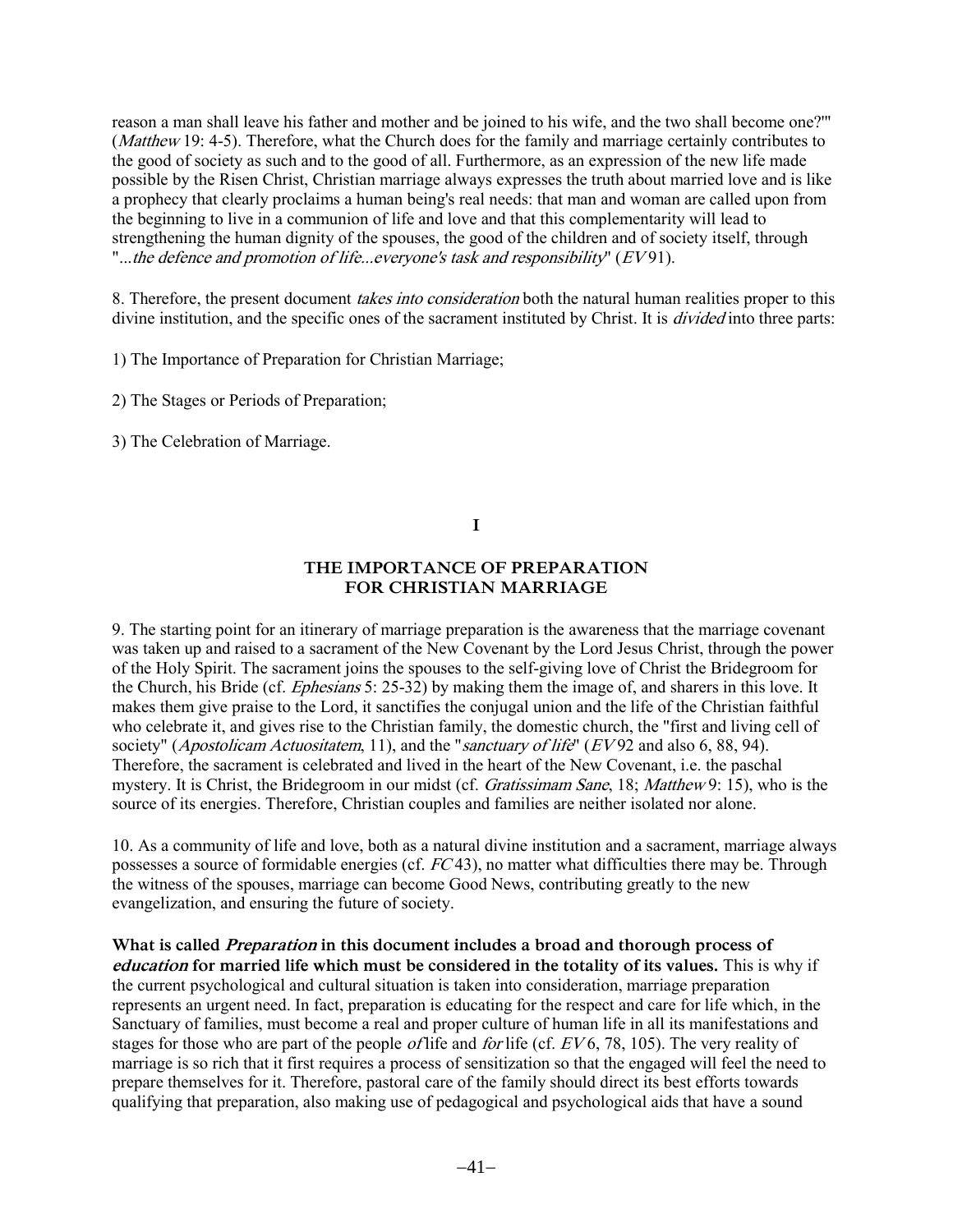orientation.

11. Lastly, because of the present circumstances which were mentioned earlier, the Church's concern has become more urgent with regard to marriage preparation. On the one hand, the recovery of values and some important aspects of marriage and the family can be observed together with the flourishing of joyful testimonies by countless Christian spouses and families. However, on the other hand, the number of persons is increasing who ignore or reject the riches of marriage with a form of mistrust that goes so far as to doubt or reject its goods and values (cf. GS 48). Today we see with alarm the spread of a "culture" or a mentality that has lost heart with regard to the family as a necessary value for spouses, children and society. Some attitudes and some measures envisaged in laws do not help the family based on marriage and even deny its rights. As a matter of fact, a secularized atmosphere has been spreading in different parts of the world which *especially* affects young people and subjects them to the pressure of a secularized environment in which one ends up losing the meaning of God and consequently the deep meaning of spousal love and the family as well. Is it not denying the truth of God to shut out the very origin and source of this intimate mystery? (cf. GS 22). The negation of God in its different forms often includes the rejection of the institutions and structures which are part of God's plan, and which have been laid down since Creation (cf. *Matthew* 19: 3ss). As a result, everything is interpreted as being the fruit of human will andor consensus that can change.

12. In countries where the process of de-Christianization is more prevalent, the disturbing crisis of moral values stands out, in particular, the loss of the identity of marriage and the Christian family and hence the meaning of engagement. In addition to these losses, there is a crisis of values within the family itself to which a climate of widespread and even legalized permissiveness contributes. This is greatly encouraged by the communications media that present contrary models as if they were real values. What seems to be a cultural fabric is formed, offered to the new generations as an alternative to the concept of conjugal life and marriage, its sacramental value, and its links with the Church.

Phenomena which confirm these situations and reinforce such a culture are connected with new lifestyles which devalue the human dimensions of the contracting parties with disastrous consequences for the family. These include sexual permissiveness, the decrease in marriages or their continuous postponement, the increase in divorces, the contraceptive mentality, the spread of deliberate abortion, the spiritual void and deep dissatisfaction which contribute to the spread of drugs, alcoholism, violence and suicide among young people and adolescents.

13. Permissive laws contribute toward aggravating the situation with all their force in forging a mentality that harms families (cf. EV 59) with regard to divorce, abortion and sexual freedom. Many means of communication1 spread and help strengthen a climate of permissiveness and form what seems to be a cultural fabric that impedes young people from their normal growth in the Christian faith, their ties with the Church, and their discovery of the sacramental value of marriage and the requirements derived from its celebration. It is true that education for marriage has always been necessary, but a Christian culture made its formulation and assimilation easier. Today this is sometimes more arduous and more urgent.

14. For all these reasons, in the Apostolic Exhortation Familiaris Consortio — which brings together the results of the 1980 Synod on the Family — His Holiness John Paul II indicates that "More than ever necessary in our times is preparation of young people for marriage and family life" (FC 66). He urges the promotion of "better and more intensive programmes of marriage preparation, in order to eliminate as far as possible the difficulties that many married couples find themselves in, and even more in order to favour positively the establishing and maturing of successful marriages" (Ibid.).

16. Alive in the tradition of the Church and deepened by the Magisterium, the Word of God stresses that marriage for Christian spouses implies a response to God's vocation and the acceptance of the mission to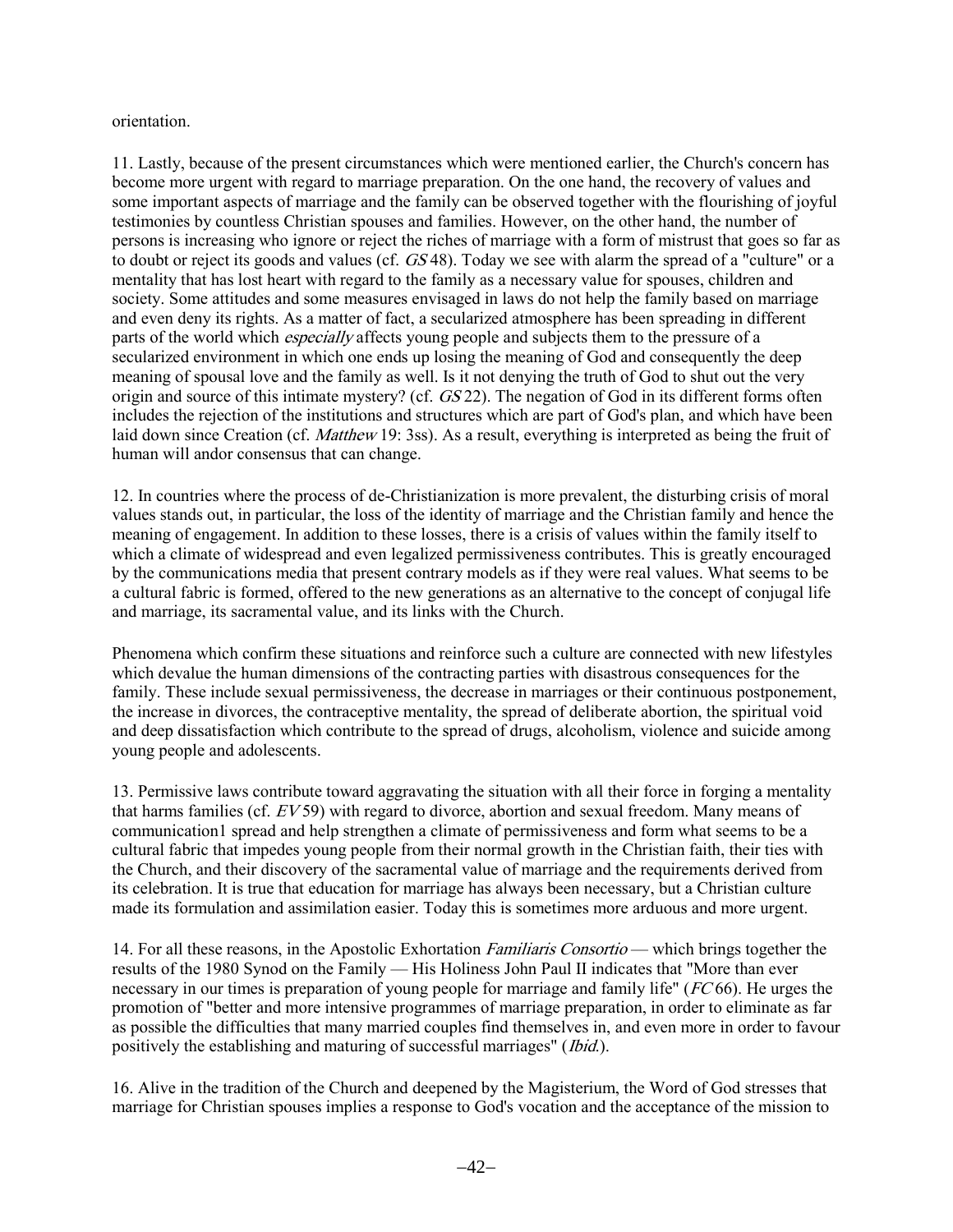be a sign of God's love for all the members of the human family, by partaking in the definitive covenant of Christ with the Church. Therefore, spouses become cooperators with the Creator and Saviour in the gift of love and life. Hence Christian marriage preparation can be described as a journey of faith which does not end with the celebration of marriage but continues throughout family life. Therefore, our perspective does not close with marriage as an act, at the moment of its celebration, but is on-going. This is why preparation is also a "special opportunity for the engaged to rediscover and deepen the faith received in Baptism and nourished by their Christian upbringing. In this way they come to recognize and freely accept their vocation to follow Christ and to serve the Kingdom of God in the married state" (FC 51).

17. From the experience of many pastors and educators it appears that the engagement period can be a time of mutual discovery but also of a deepening of faith. Therefore, it is a period of special supernatural gifts for personal and interpersonal spirituality. Unfortunately, for many, this period which is intended for human and Christian maturation, can be disturbed by an irresponsible use of sexuality which does not help spousal love to mature and, therefore, some make a kind of apologia for premarital relations.

The successful outcome of the engaged couple's deepening in the faith is also conditioned by their previous formation. On the other hand, the way in which this period is lived will certainly have an influence on their future life as spouses and as a family. From this comes the decisive importance of the help offered to the engaged by their respective families and the whole ecclesial community. This also consists in prayer. **In this regard, the blessing of the engaged which is foreseen in the De benedictionibus (nos. 195-214) is significant, in which the signs of this initial commitment are mentioned: the ring, the exchange of gifts and other customs (nos. 209-210). In any case, the human depth of the engagement should be recognized and saved from any commonplace approach.**

Therefore, both the *riches* of marriage and the sacrament of Marriage, and the *decisive* importance of the engagement period-which today is often extended for years (with the various kinds of difficulties that this implies), are reasons which call for the particular solidity of this formation.

19. In the formation process, according to what is also referred to in the Apostolic Exhortation Familiaris Consortio, three stages or principal periods must be distinguished in marriage preparation: **remote, proximate and immediate**.

The particular goals of each stage will be achieved if — in addition to the fundamental human qualities and the basic truths of the faith — the engaged will also learn about the principal theological and liturgical content that marks the different phases of preparation. As a result, in the effort to adapt their life to those values, the engaged will acquire the true formation that prepares them for married life.

20. Marriage preparation must be set within the urgent need to evangelize culture — by permeating it to its roots (cf. Apostolic Exhortation Evangelii Nuntiandi, 19) — in everything that concerns the institution of marriage: making the Christian spirit penetrate minds and behaviour, as well as the laws and structures of the community where Christians live (cf. *Catechism of the Catholic Church*, n. 2105). This preparation, both implicitly and explicitly, constitutes one aspect of evangelization, so much so that it can deepen the strength of the Holy Father's affirmation: "The family is the heart of the New Evangelization" (...). The preparation itself "is a responsibility which first concerns married couples, called to be givers of life, on the basis of an ever greater *awareness of the meaning of procreation* as a unique event which clearly reveals that human life is a gift received in order then to be given as a gift  $(EV92)$ .

In addition to religious values, abundant good and values that strengthen solidarity, respect, justice and forgiveness in personal and collective relations flow from marriage as the foundation of the family. In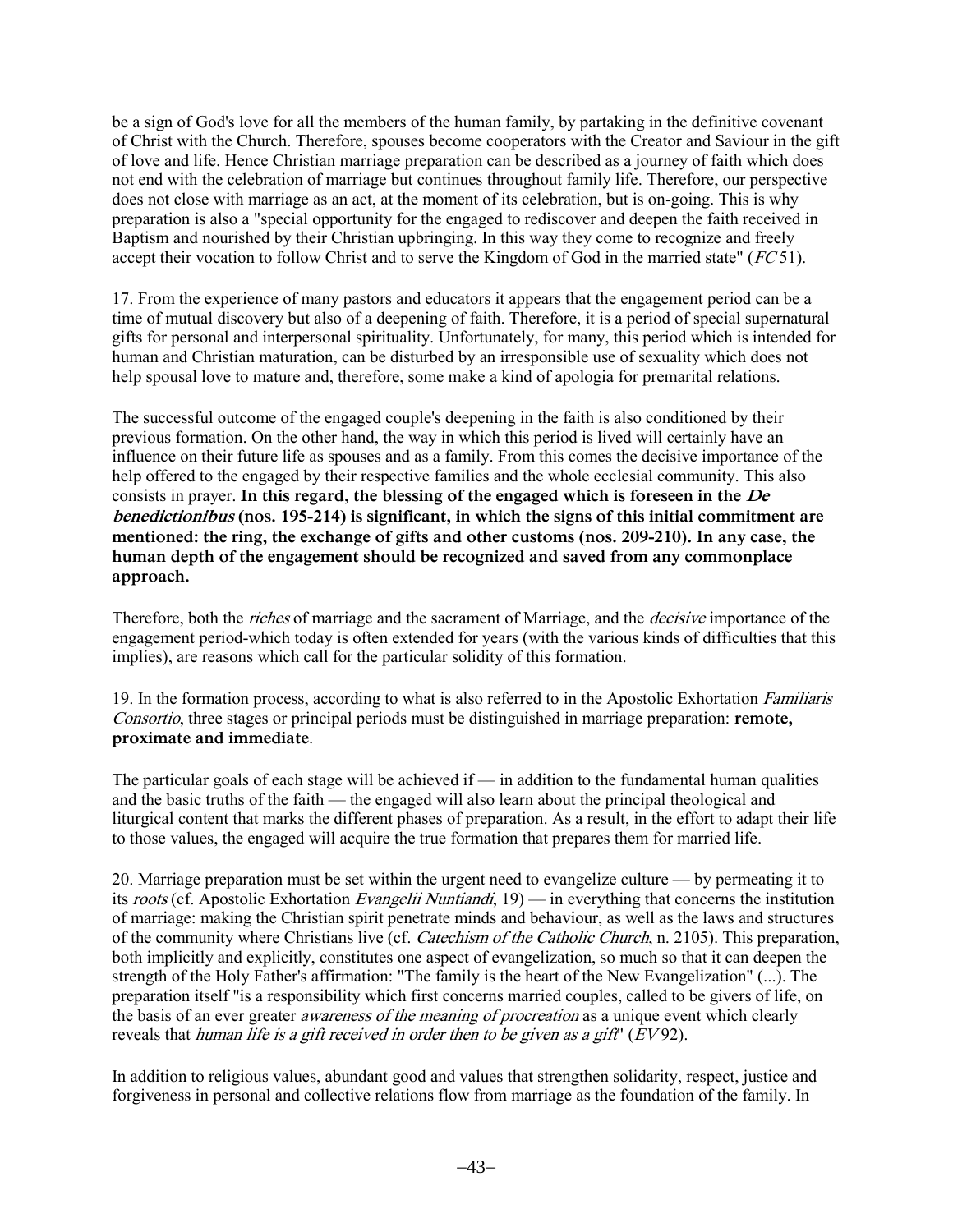turn, the family, based on marriage, expects from society "*a recognition of its identity* and an acceptance of its status as a subject in society" (Gratissimam Sane, 17), and therefore to become "the heart of the civilization of love" (Ibid., 13).

## **II**

## **THE STAGES OR PERIODS OF PREPARATION**

21. The stages or periods which will be discussed are not rigidly defined. In fact, they cannot be defined either in relation to the age of the participants, nor in relation to their duration. However, it is useful to be familiar with them as working itineraries and instruments, especially for the content to be transmitted. They are broken up into remote, proximate and immediate preparation.

## **A. Remote preparation**

22. Remote preparation includes infancy, childhood and adolescence and takes place first of all in the family and also in the school and formation groups, as a valid assistance to the family. This is the period in which respect for all authentic human values both in interpersonal and social relations is transmitted and instilled, with all this implies for the formation of character, self-control and self-esteem, the proper use of one's inclinations, and respect for persons of the other sex. Moreover, especially for Christians, a solid spiritual and catechetical formation is also required (cf. FC 66).

23. In the Letter to Families Gratissimam Sane, John Paul II mentions two fundamental truths in the task of education: "first, that man is called to live in truth and love; and second, that everyone finds fulfillment through the sincere gift of self" (n. 16). Children's education thus begins before birth in the atmosphere in which the new life is awaited and welcomed, especially through the mother's loving dialogue with her child (cf. *Ibid.*, 16). This continues in childhood since education is "before all else *a reciprocal ?offering'* on the part of both parents: together they communicate their own mature humanity to the newborn child" (*Ibid.*). "In giving origin to a new life, parents recognize that the child, ?as the fruit of their mutual gift of love, is, in turn, a gift for both of them, a gift which flows from them"  $(EV92)$ .

In its integral sense, which implies the transmission and basic growth of human and Christian values, Christian education — as the Second Vatican Council affirms — "not only develops the maturity of the human person ..., but is especially directed towards ensuring that those who have been baptized, as they are gradually introduced to a knowledge of the mystery of salvation, become daily more appreciative of the gift of faith which they have received...They should be trained to live their own lives in the new self, justified and sanctified through the truth" (Gravissimum Educationis, 2).

24. In this period, a faithful and courageous education in chastity and love as self-giving must not be lacking. Chastity is not a mortification of love but rather a condition for real love. In fact, if the vocation to married love is a vocation to self-giving in marriage, one must succeed in possessing oneself in order to be able to truly give oneself.

In this regard the sexual education received from parents in the first years of childhood and adolescence is important, as has been indicated in the document of this Pontifical Council for the Family mentioned earlier in n. 10.

25. In this stage of remote preparation some specific objectives should be achieved. Without pretending to make a complete list of them, as an indication it is noted that above all this preparation should attain the goal whereby every member of the faithful called to marriage will understand completely that, in the light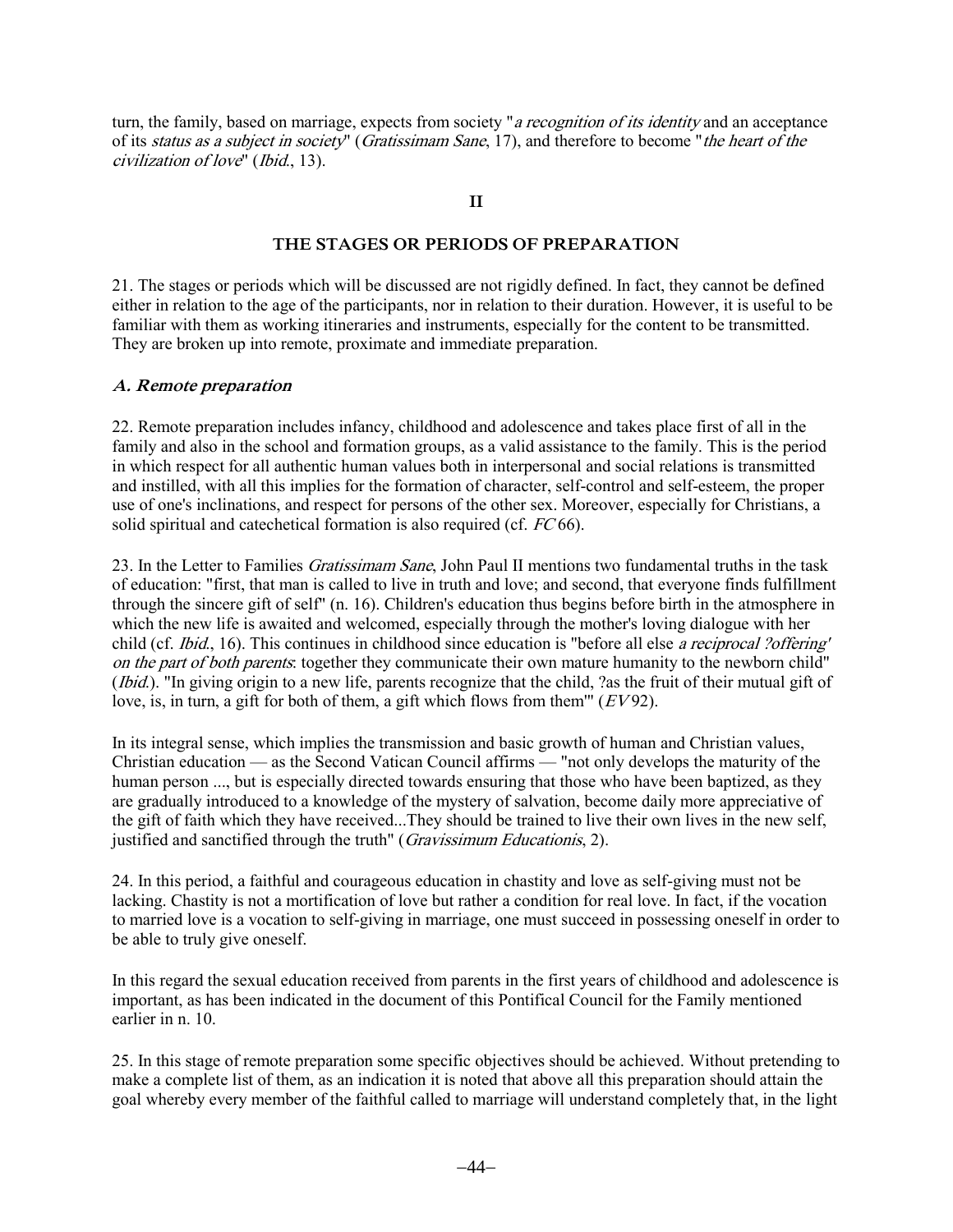of God's love, human love takes on a central role in Christian ethics. In fact, as a vocation and mission, human life is called to the love that has its source and end in God, "without excluding the possibility of the total gift of self to God in the vocation to the priestly or religious life" (FC 66). In this sense, it should be recalled that even when remote preparation deals more with doctrinal content of an anthropological nature, it is to be placed in the perspective of marriage in which human love becomes a sharing, as well as a sign, of the love between Christ and the Church. Therefore, married love makes present among mankind the same divine love made visible in the redemption. The journey or conversion from a rather external and vague level of faith, typical of many young people, to a discovery of the "Christian mystery" is both essential and decisive: a faith that involves the communion of Grace and love with the Risen Christ.

26. Remote preparation will have achieved its main goals if it succeeds in instilling the essentials for acquiring more and more the parameters of a right judgment regarding the hierarchy of values needed in choosing the best that society has to offer, according to St. Paul's advice: "...test everything; hold fast what is good" (1 Thessalonians 5: 19). It should not be forgotten that, through the grace of God, love is also cherished, strengthened and intensified through the necessary values connected with giving, sacrifice, renunciation and self-denial. In this stage of formation, pastoral help should already be directed toward making moral behaviour be supported by faith. The example of parents, which becomes a real witness for those who will marry in the future, provides stimulus, support and consistency to this kind of Christian lifestyle.

27. This preparation will not lose sight of the importance of helping young people acquire a critical ability with regard to their surroundings, and the Christian courage of those who know how to be in the world without belonging to it. This is what we read in the *Letter to Diognetus*, a venerable and certainly authentic document from the early Christian era: "Christians are not distinguished from the rest of mankind by either country, speech, or customs...the whole tenor of their way of living stamps it as worthy of admiration and admittedly extraordinary... They marry like all others and beget children; but they do not expose their offspring. Their table they spread for all, but not their bed. They find themselves in the *flesh*, but do not live *according to the flesh*"  $(V, 1, 4, 6, 7, 8)$ . Formation should arrive at a mentality and personality capable of not being led astray by ideas contrary to the unity and stability of marriage, thus able to react against the structures of the so-called *social sin* that "With greater or lesser violence, with greater or lesser harm, every sin has repercussions on the entire ecclesial body and the whole human family" (Apostolic Exhortation *Reconciliatio et Paenitentia*, 16). In the face of these sinful influences and so many social pressures, a critical conscience must be instilled.

28. A Christian lifestyle, witnessed to by Christian families, is in itself a form of evangelization and the very foundation of remote preparation. In fact, another goal of this stage is the presentation of the parents' educational mission. It is in the family, the domestic church, that Christian parents are the first witnesses and educators of the children both in the growth of "faith, hope and charity", and in each child discovering his or her own vocation. "*Parents* are *the first and most important educators* of their own children, and they also possess a *fundamental competence* in this area: they are *educators because they* are parents" (GS 16). For this purpose parents need suitable and adequate assistance.

29. Among the types of assistance, the parish can be listed as the first place of Christian ecclesial formation. It is there that a style of living together as a community is learned (cf. Sacrosanctum Concilium, 42). Moreover, the school, other educational institutions, movements, groups, Catholic associations and, of course, associations of Christian families must not be overlooked.

Of particular importance in the educational processes of young people are the means of mass communication which ought to aid the family's mission in society in a positive way and not make it difficult.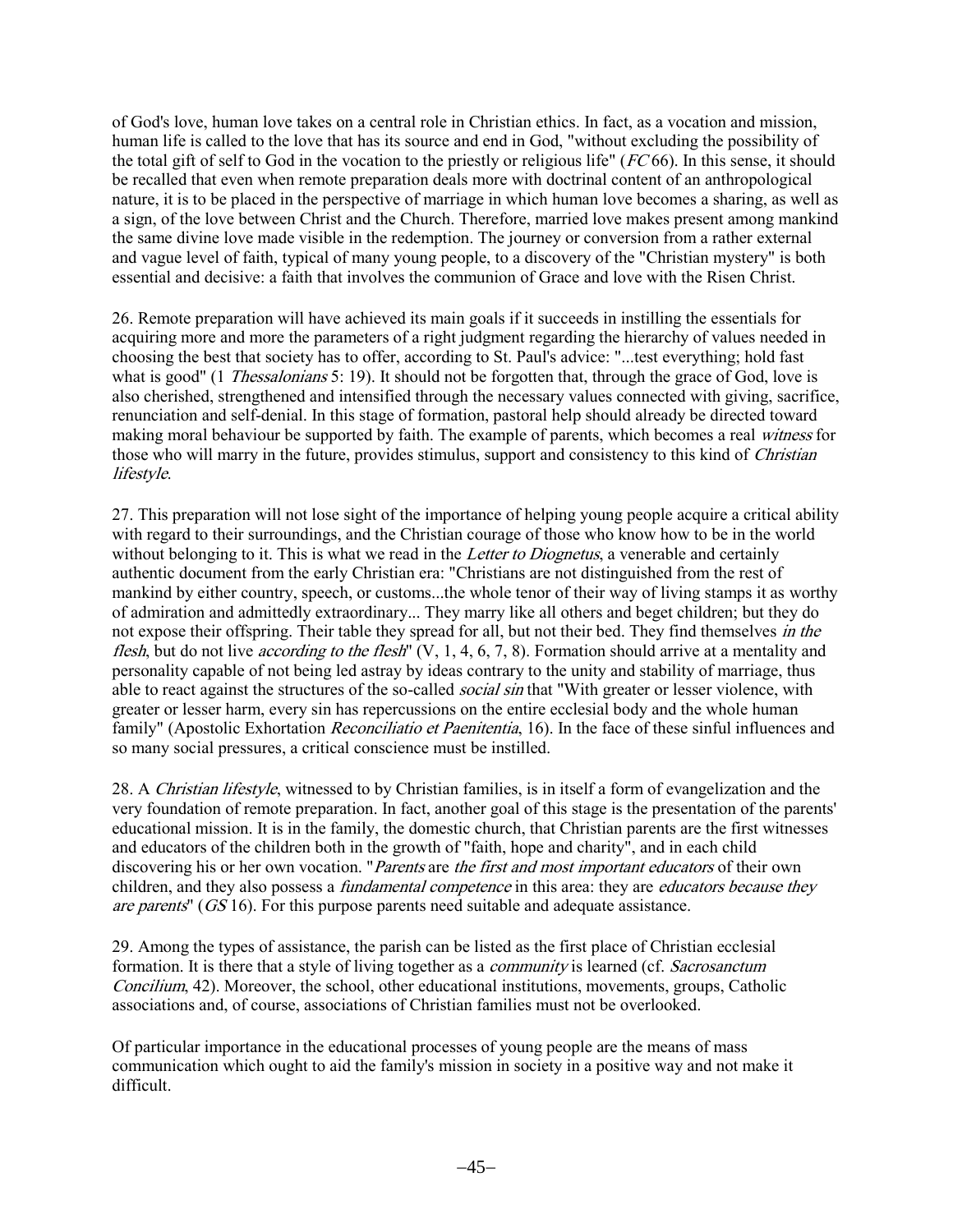30. This educational process must also be taken to heart by catechists, animators of the pastoral care of youth and vocations and, above all, pastors who will take advantage of homilies during liturgical celebrations and other forms of evangelization, personal meetings, and ways of Christian commitment, in order to stress and highlight the points that contribute to a preparation directed toward possible marriage (cf. Ordo Celebrandi Matrimonium, 14).

31. Therefore, the ways and means must be "invented" for the on-going formation of adolescents in the period preceding engagement which follows the stages of Christian initiation. Exchanging information about the most appropriate experiences in this regard is extremely useful. Families joined together in the parishes, institutions and different forms of association, help create a social atmosphere in which responsible love will be healthy. Wherever it may be corrupted, for example, by pornography, they can react through the family's right. All of this is part of a "human ecology" (cf. Centesimus Annus, 38).

## **B. Proximate preparation**

32. Proximate preparation takes place during the period of engagement. It consists of specific courses and must be distinguished from immediate preparation which is usually concentrated during the last meetings between the engaged and pastoral workers before the celebration of the sacrament. During proximate preparation, it seems useful to provide the possibility to verify the maturation of the human values pertaining to the relationship of friendship and dialogue that should characterize the engagement. In view of the new state in life as a couple, the opportunity should be offered to deepen the life of faith, especially regarding knowledge about the sacramentality of the Church. This is an important stage of evangelization in which the faith must involve the personal and community dimensions both of the individual engaged persons and their families. In this process, it will also be possible to identify any difficulties they may have in living an authentic Christian life.

33. The period of proximate preparation generally coincides with the period of youth. Therefore it includes everything that pertains to the pastoral care of youth as such which is concerned with the integral growth of the faithful. The pastoral care of youth cannot be separated from the framework of the family as if young people make up a kind of separate and independent "social class". It should reinforce the young people's social sense, first with regard to the members of their own family, and orient their values toward the future family they will have. The young people should have already been helped to discern their vocation through their own personal efforts and with the aid of the community, and above all the pastors. This discernment must take place before any commitment is made to get engaged. When the vocation to marriage is clear, it will be sustained first by grace and then by adequate preparation. The pastoral care of youth should also keep in mind that, because of various kinds of difficulties — such as a "prolonged adolescence" and remaining longer in one's family (a relatively new and troubling phenomenon), young people today tend to put off the commitment to get married for too long.

34. Proximate preparation should be based first of all on a catechesis sustained by listening to the Word of God, interpreted with the guidance of the Magisterium of the Church, in view of an ever greater understanding of the faith and giving witness to it in concrete life. Instruction should be offered in the context of a community of faith between families, especially in the parish, who participate and work in the formation of young people, according to their charismas and roles, and expand their influence to other social groups.

35. The engaged should receive instruction regarding the natural requirements of the interpersonal relationship between a man and a woman in God's plan for marriage and the family: awareness regarding freedom of consent as the foundation of their union, the unity and indissolubility of marriage, the correct concept of responsible parenthood, the human aspects of conjugal sexuality, the conjugal act with its requirements and ends, and the proper education of children. All of this is aimed at knowing the moral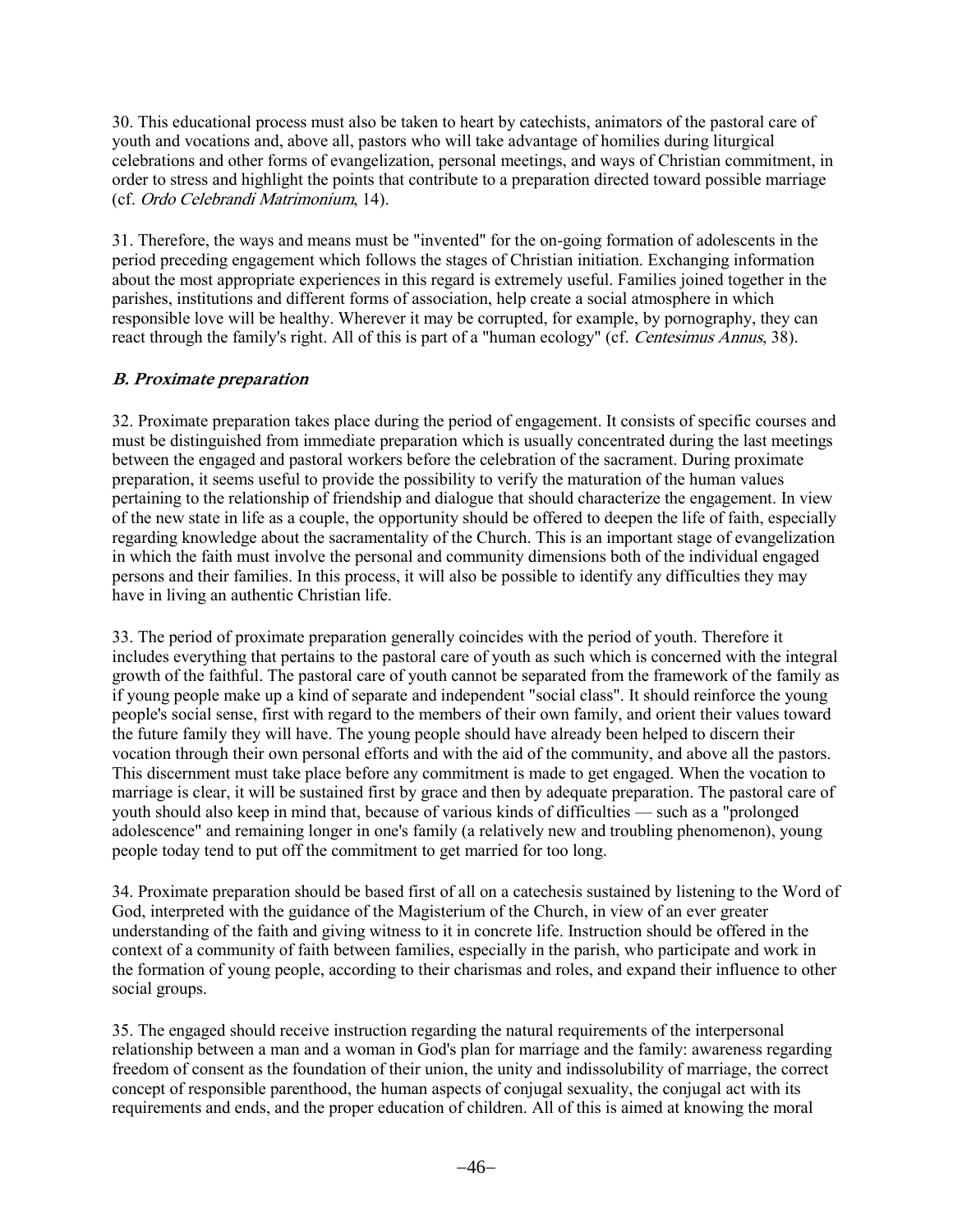truth and forming the personal conscience.

Proximate preparation should certainly ascertain whether the engaged have the basic elements of a psychological, pedagogical, legal and medical nature for marriage and family life. However, especially with regard to total self-giving and responsible procreation, the theological and moral formation will have to be given in a particular way. In fact, conjugal love is total, exclusive, faithful and fruitful (cf. *Humanae* Vitae, 9).

Today the scientific basis2 of the natural methods for the regulation of fertility are recognized. Knowledge about these methods is useful. When there is just cause, their use must not only be a mere behavioral technique but be inserted into the pedagogy and process of the growth of love (cf. EV97). Then the virtue of chastity will lead the spouses to practice periodic continence (cf. Catechism of the Catholic Church, nos. 2366-2371).

This preparation should also ensure that Christian engaged persons have correct ideas and a sincere "sentire cum ecclesia" regarding marriage itself, the mutual roles of a woman and a man in a couple, the family and society, sexuality and openness towards others.

36. Young people should also be helped to become aware of any psychological and or emotional shortcomings they may have, especially the inability to open up to others, and any forms of selfishness that can take away from the total commitment of their self-giving. This help will also aid in discovering the potential and the need for human and Christian growth in their life. For this purpose, the persons in charge of marriage preparation should also be concerned with giving solid formation to the moral conscience of the engaged so that they will be prepared for the free and definitive choice of marriage which is expressed in the mutually exchanged consent before the Church in the marriage covenant.

37. During this stage of preparation, frequent meetings will be necessary in an atmosphere of dialogue, friendship and prayer, with the participation of pastors and catechists. They should stress the fact that "The family *celebrates the Gospel of life* through *daily prayer*, both individual prayer and family prayer. The family prays in order to glorify and give thanks to God for the gift of life, and implores his light and strength in order to face times of difficulty and suffering without losing hope" (*EV*93). Moreover, Christian married couples who are apostolically committed, in a vision of sound Christian optimism, can contribute to shedding greater light on Christian life in the context of the vocation to marriage and in the complementarity of all the vocations.

38. In line with the sound pedagogical principles of a gradual and comprehensive personal growth, proximate preparation must not neglect formation for the social and ecclesial tasks proper to those who will have new families as a result of their marriage. Family intimacy should not be conceived as being closed in on itself, but rather as a capacity to interiorize the human and Christian riches inherent in married life in view of an ever greater giving to others. Therefore, in an open concept of the family, married and family life requires the spouses to recognize themselves as subjects having rights but also duties towards society and the Church. In this regard, it will be very useful to encourage reading and reflecting on the following documents of the Church which are a rich and encouraging source of human and Christian wisdom: Familiaris Consortio, the Letter to Families Gratissimam Sane, the Charter of the Rights of the Family, Evangelium Vitae, and others.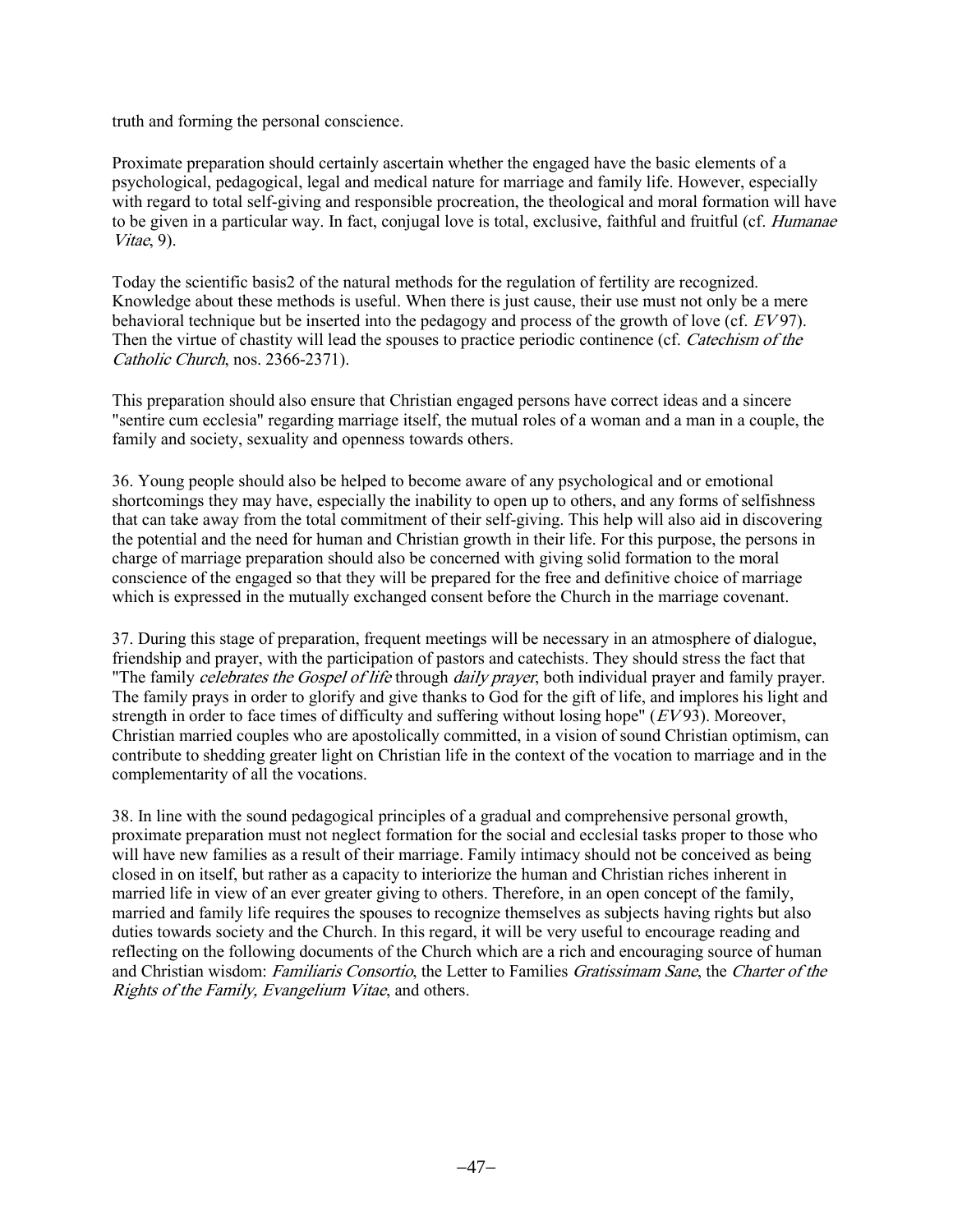39. The proximate preparation of young people should make them understand that the commitment they take on through the exchange of their consent "before the Church" makes it necessary for them to begin a path of reciprocal fidelity in the engagement period. If necessary, any practices to the contrary must be abandoned. This human commitment will be enhanced by the specific gifts which the Holy Spirit gives to the engaged who invoke him.

40. Since Christian love is purified, perfected and elevated by Christ's love for the Church (cf. GS 49), the engaged should imitate this model and develop their awareness of self-giving which is always connected with the mutual respect and self-denial that help this love grow. Reciprocal self-giving thus implies more and more the exchange of spiritual gifts and moral support in order to make love and responsibility increase. "The indissolubility of marriage flows in the first place from the very essence of that gift: the gift of one person to another person. This reciprocal giving of self reveals the *spousal nature of love*" (Gratissimam Sane, 11).

41. Spousal spirituality, by involving human experience which is never separated from moral life, has its roots in Baptism and Confirmation. Preparation of the engaged should therefore include regaining the dynamism of the sacraments, with a special role of the sacraments of Reconciliation and the Eucharist. The sacrament of Reconciliation glorifies divine mercy toward human misery and makes the vitality of Baptism and the dynamism of Confirmation grow. From this the pedagogy of redeemed love is strengthened which lets the greatness of God's mercy be discovered before the drama of man, created by God and wonderfully redeemed. By celebrating the memory of Christ's giving to the Church, the Eucharist develops the affective love proper to marriage in daily giving to one's spouse and children, without forgetting and overlooking that "the celebration which gives meaning to every other form of prayer and worship is found in the family's actual daily life together, if it is a life of love and self-giving"  $(EV 93)$ .

42. For this kind of multifaceted and harmonious preparation, the persons who will be in charge will have to be identified and given adequate formation. It would be useful to create a group, on different levels, of pastoral workers who are aware of being sent by the Church. This group should be composed of Christian married couples in particular, and include experts possibly in medicine, law, psychology, with a priest who will prepare them for the roles they will play.

43. The pastoral workers and persons in charge must have a solid doctrinal preparation and unquestionable fidelity to the Magisterium of the Church so that they will be able to transmit the truths of the faith and the responsibilities connected with marriage with sufficient in-depth knowledge and life witness. It is quite obvious that these pastoral workers, as educators, will also have to be capable of welcoming the engaged, whatever their social and culture extraction, intellectual formation and concrete capacities may be. Moreover, their faithful life witness and joyful giving are indispensable conditions for carrying out their task. Based on their own experiences in life and human problems, they can offer some starting points for enlightening the engaged with Christian wisdom.

44. The above implies the need for an adequate formation programme for the pastoral workers. The formation leaders' preparation should prepare them to present the fundamental guidelines of marriage preparation which we have spoken about with clear adherence to the Church's Magisterium, a suitable methodology and pastoral sensitivity, and also enable them to offer their specific contribution, according to their own expertise, to the immediate preparation (nos. 50-59). The pastoral workers ought to receive their formation in special Pastoral Institutes and be carefully chosen by the Bishop.

45. The final result of this period of proximate preparation should be a clear awareness of the essential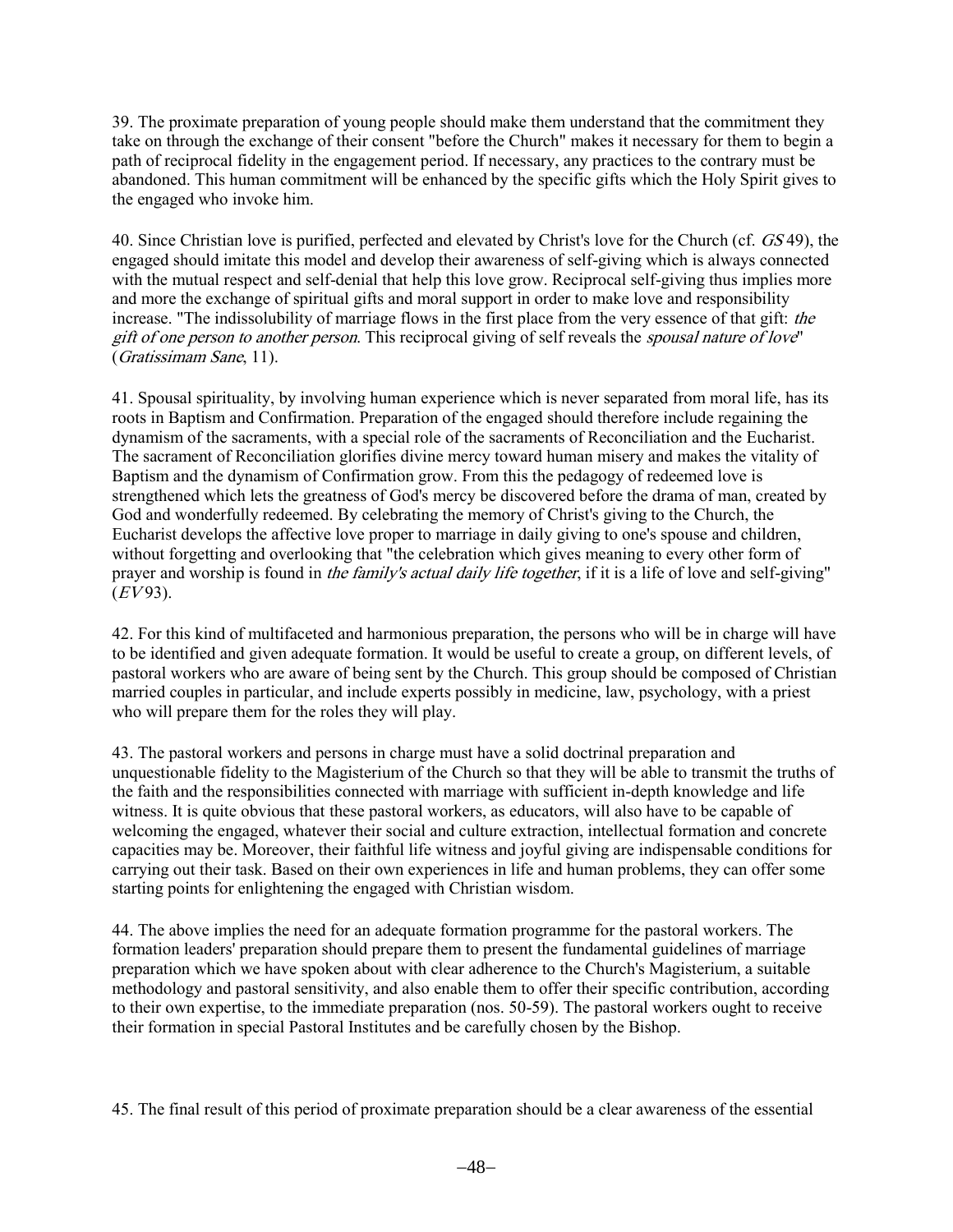characteristics of Christian marriage: unity, fidelity, indissolubility, fruitfulness; the conscience of faith regarding the priority of the sacramental Grace which associates the spouses, as subjects and ministers of the sacrament, to the love of Christ, the Bridegroom of the Church; the willingness to carry out the mission proper to families in the educational, social and ecclesial areas.

46. As Familiaris Consortio notes, the formative journey of young engaged persons should therefore include: deepening of personal faith and the rediscovery of the value of the sacraments and the experience of prayer. Specific preparation for life as a couple "will present marriage as an interpersonal relationship of a man and a woman that has to be continually developed, and it will encourage those concerned to study the nature of conjugal sexuality and responsible parenthood, with the essential medical and biological knowledge connected with it. It will also acquaint those concerned with correct methods for the education of children, and will assist them in gaining the basic requisites for well-ordered family life" ( $FC$ 66); "preparation for the family apostolate, for fraternal solidarity and collaboration with other families, for active membership in groups, associations, movements and undertakings set up for the human and Christian benefit of the family" (Ibid.).

Moreover, the engaged should be helped beforehand to learn how to preserve and cultivate married love later, interpersonal, marital communication, the virtues and difficulties of conjugal life, and how to overcome the inevitable conjugal "crises".

47. However, the center of this preparation must be a reflection in the faith on the sacrament of Marriage through the Word of God and the guidance of the Magisterium. The engaged should be made aware that to become "una caro" (Matthew 19:6) in Christ, through the Spirit in Christian marriage, means imprinting a new form of baptismal life on their existence. Through the sacrament, their love will become a concrete expression of Christ's love for his Church (cf.  $LG$  11). In the light of the sacramentality, the married acts themselves, responsible procreation, educational activity, the communion of life, and the apostolic and missionary spirit connected with the life of Christian spouses are to be considered valid moments of Christian experience. Although still not in a sacramental way, Christ sustains and accompanies the journey of grace and growth of the engaged toward the participation in his mystery of union with the Church.

48. With regard to a possible Directory that will bring together the best experiences with marriage preparation, it seems useful to recall what the Holy Father John Paul II stated in his concluding Discourse to the General Assembly of the Pontifical Council for the Family held from September 30-October 5, 1991: "It is essential that the time and care necessary should be devoted to doctrinal preparation. The security of the content must be the centre and essential goal of the courses in a perspective which makes spouses more aware of the celebration of the Sacrament of Marriage and everything that flows from it regarding the responsibility of the family. Questions concerning the unity and indissolubility of marriage, and all that regards the meaning of the union and of procreation in married life and its specific act, must be treated faithfully and accurately, according to the clear teaching of the Encyclical *Humanae Vitae* (cf. nn. 11-12). This is equally true for everything that pertains to the gift of life which parents must accept responsibly and joyfully as the Lord's collaborators.

The courses should not only emphasize what concerns the mature and vigilant freedom of those who want to contract marriage, but also their own mission as parents, the first educators of their children and their first evangelizers".

With deep satisfaction, this Pontifical Council observes that the tendency is growing towards greater commitment and awareness of the importance and dignity of the engagement period. Similarly, it urges that the specific courses will not be so brief as to reduce them to a mere formality. On the contrary, they should provide sufficient time for a good, clear presentation of the fundamental subjects indicated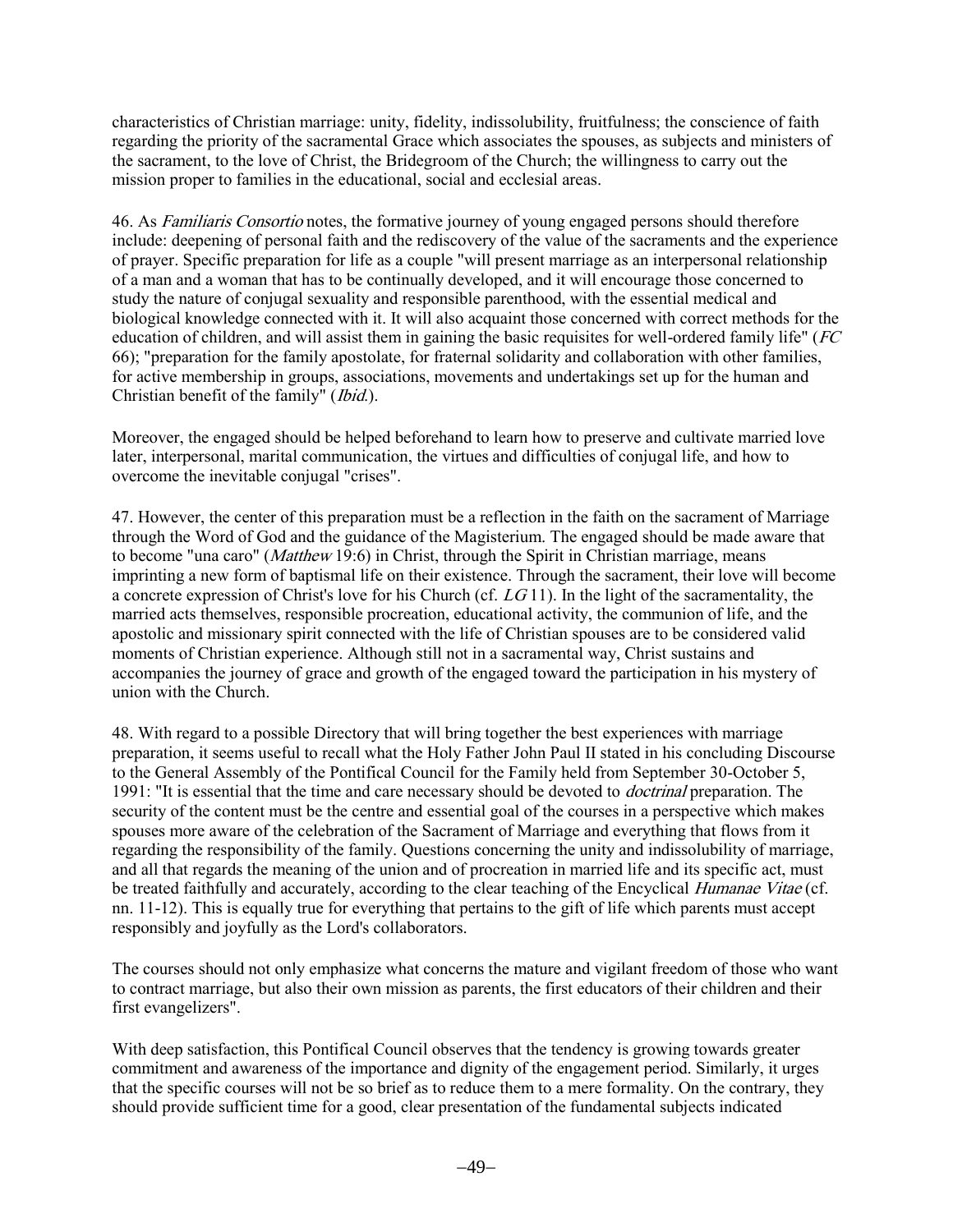## earlier.3

The course can be carried out in the individual parishes, if there are enough engaged persons and wellprepared collaborators, in the Episcopal or forane Vicariats, or in parish coordinating structures. Sometimes they can be given by persons in charge of family movements, associations or apostolic groups guided by a competent priest. This is an area which should be coordinated by a *diocesan organism* that works on behalf of the Bishop. Without neglecting the various aspects of psychology, medicine and other human sciences, the content should be *centred* on the *natural and Christian doctrine of marriage*.

49. In proximate preparation, especially today, the engaged must be given formation and strengthened in the values concerning the defense of human life. Particularly in view of the fact that they will become the domestic church and "Sanctuary of life" (EV 92-92), they will become part in a new way of the "people of life and for life" ( $EV6$ , 101). The contraceptive mentality which is prevalent today in so many places, and the widespread, permissive laws with all they imply in terms of contempt for life from the moment of conception to death, constitute a series of multiple attacks to which the family is exposed and wounded in the most intimate part of its mission, and which impede its development according to the requirements of authentic human growth (cf. Centesimus Annus, 39). Therefore, today more than before, formation is needed of the minds and hearts of the members of new families not to conform to the prevailing mentality. In this way, through their own new family life, one day they will be able to contribute towards creating and developing the culture of life by respecting and welcoming new lives in their love, as the testimony and expression of the proclamation, celebration and service to every life (cf. EV 83-84, 86, 93).

## **C. Immediate preparation**

50. If a suitable itinerary and specific courses have been followed and have worked well during the period of proximate formation (cf. n. 32ss.), the aims of immediate preparation could consist of the following:

<sup>a</sup>) A synthesis of the previous preparation, especially its doctrinal, moral and spiritual content, thus filling in eventual gaps in basic formation;

b) Experiences of prayer (retreats, spiritual exercises for the engaged) in which the encounter with the Lord can make them discover the depth and beauty of the supernatural life;

 $c$ ) A suitable liturgical preparation which also envisages the active participation of the engaged, with special attention to the Sacrament of Reconciliation;

 $d$ ) Good use the canonical talks that are envisaged with the parish priest, so that everyone can get to know one another better.

These ends will be achieved through special meetings of a more intensive nature.

51. The pastoral usefulness and positive experience of marriage preparation courses show that they can be dispensed with *only for proportionally serious reasons*. Therefore, if couples present themselves with the urgency of celebrating their marriage soon and without proximate preparation, the parish priest and his co-workers will have the responsibility of offering them some occasions to make up an adequate knowledge of the doctrinal, moral and sacramental aspects set out in the proximate preparation for marriage and finally include them in the phase of immediate preparation.

This is required because of the necessity to personalize the formative itineraries in a real way, to take every occasion to deepen the meaning of what takes place in the sacrament, but without rejecting those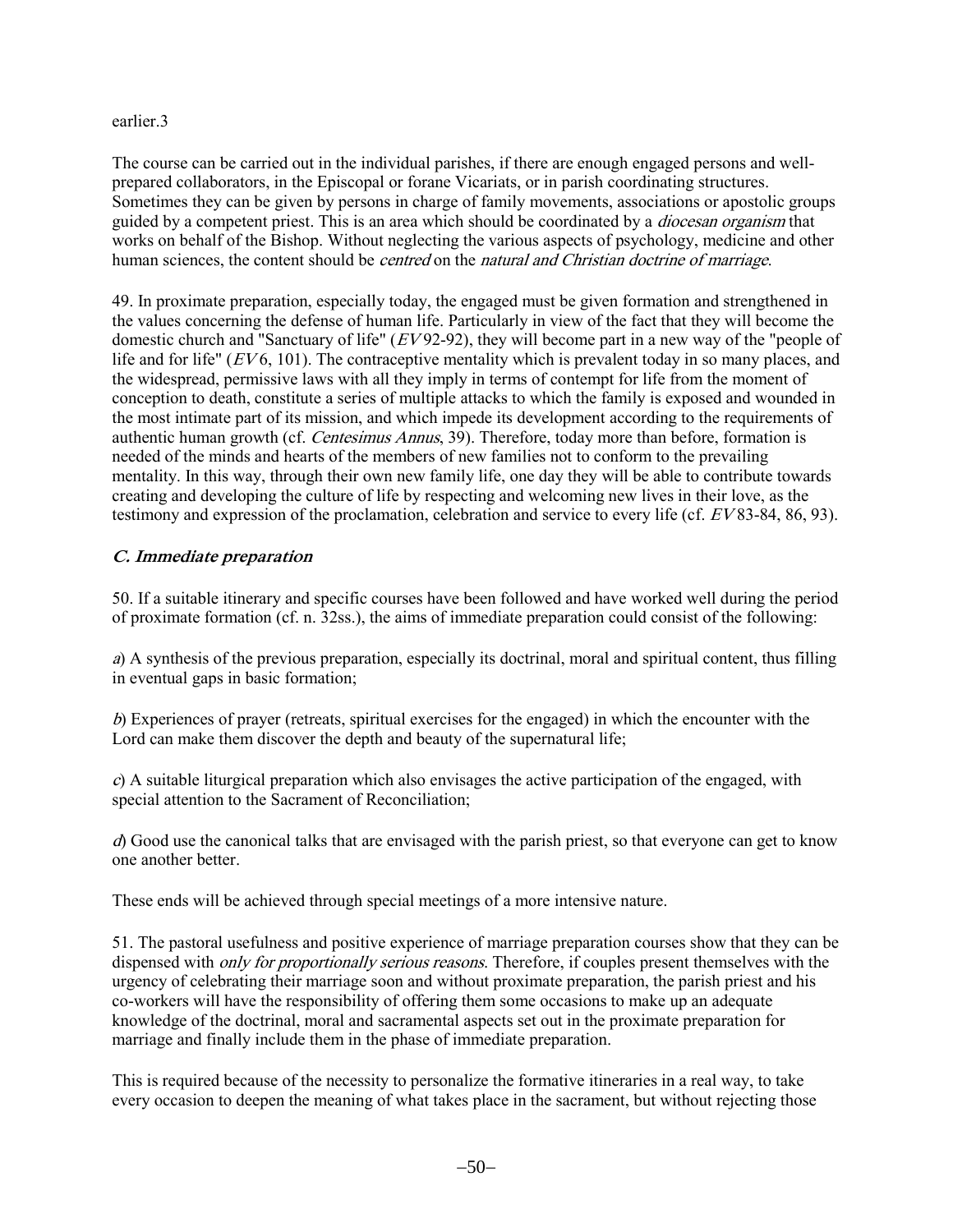who show they are well disposed towards the faith and the sacrament just because they were absent from some stages of preparation.

52. The immediate preparation for the sacrament of Marriage must find suitable occasions to introduce the engaged couple to the rite of marriage. As well as deepening the Christian doctrine on marriage and the family with particular attention to moral duties, in this preparation the engaged should be guided to take an informed and active part in the marriage celebration, and understand the meaning of the liturgical actions and texts.

53. This preparation for the sacrament of Marriage should be the culmination of a catechesis which helps engaged Christians to retrace their sacramental journey intelligently. It is important that they know that they are uniting themselves in marriage as persons baptized in Christ, and that they should behave in conformity to the Holy Spirit in their family life. Thus it is right that future spouses dispose themselves for the celebration of marriage so that it may be valid, worthy and fruitful, by receiving the sacrament of Penance (cf. *Catechism of the Catholic Church*, n. 1622). The liturgical preparation for the sacrament of Marriage should make the most of the elements of ritual that are currently available. To indicate a clearer relationship between the nuptial sacrament and the paschal mystery, the celebration of marriage is normally set within the celebration of the Eucharist.

54. In order to make the Church visible in the diocese and articulate this in the parishes, it is understandable that all the canonical-pastoral preparation for marriage should culminate in the parish and diocese. Thus it is more in conformity with the ecclesial meaning of the sacrament for the marriage to be celebrated normally in the church of the parish community to which the spouses belong (CIC, Canon 1115).

It is desirable that the whole parish community take part in this celebration, around the families and friends of the engaged. Provisions for this should be made in various dioceses, taking local situations into account, but also decisively favoring truly ecclesial pastoral action.

55. Those who will take an active part in the liturgy should be invited also to prepare themselves properly for the sacrament of Reconciliation and the Eucharist. It should be explained to the witnesses that they are not only the guarantors of a juridical act, but also representatives of the Christian community which, through them, participates in a sacramental act relevant to it, because a new family is a cell of the Church. On account of its essentially social character, marriage calls for the participation of society and this is to be expressed through the presence of the witnesses.

56. The family is the most appropriate place where, according to the decision of the local Ordinary and through the common priesthood, parents can carry out sacred acts and administer some sacramentals, such as for example in the context of Christian Initiation, in the joyful or sad events of daily life, in saying grace at meals. A special place should be given to family prayer. This creates an atmosphere of faith within the home and will be the means of living out a richer fatherhood and motherhood for the children, teaching them to pray and introducing them to the gradual discovery of the mystery of God and personal dialogue with him. Parents should remember that they carry out their mission of proclaiming the Gospel of life through educating their children (cf. Evangelium Vitae, 92).

57. Immediate preparation is a propitious occasion to begin the on-going pastoral care of marriage and the family. From this point of view, the preparation needs to be carried out so that spouses know their mission in the Church. Here they can be helped by the richness offered by specific family movements, so as to cultivate a spirituality of marriage and the family and the way they fulfil their tasks within the family, the Church and society.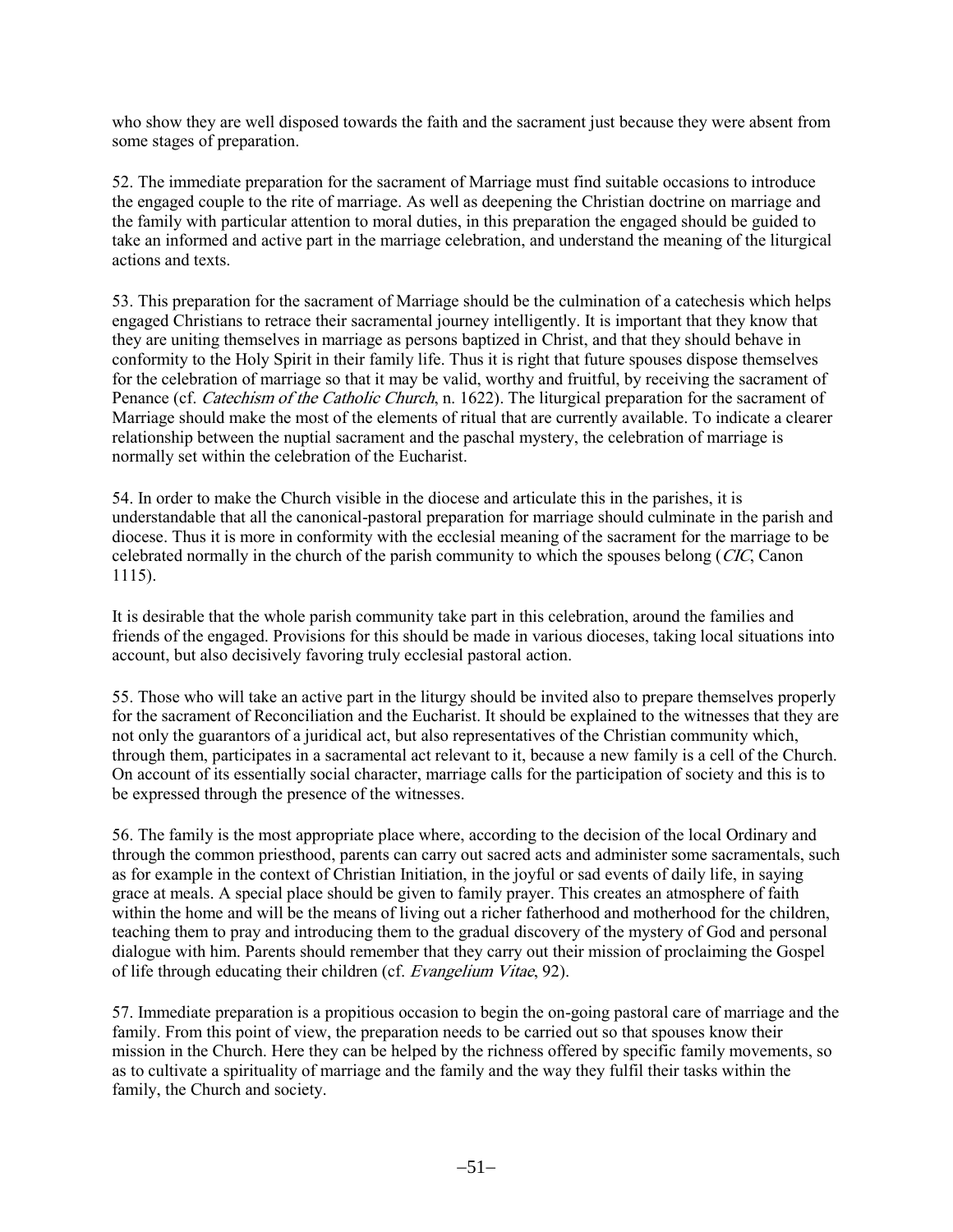58. The preparation of the engaged should be accompanied by sincere and deep devotion to Mary, Mother of the Church, the *Queen of the Family*. The engaged themselves should be taught to recognize that Mary's presence is as active in the family, the Domestic Church, as it is in the wider Church. Likewise they should be taught to imitate Mary in her virtues. Thus the Holy Family, the home of Jesus, Mary and Joseph, makes the engaged discover "how sweet and irreplaceable education in the family is" (Paul VI, Discourse at Nazareth, January 5, 1964).

59. A gift and enrichment for the whole Church will be sharing with others whatever is creatively proposed in various communities to make these proximate and immediate phases of preparation deeper and more adequate.

### **III**

### **THE CELEBRATION OF MARRIAGE**

60. Preparation for marriage leads to married life, through the celebration of the sacrament, which is the culmination of the journey of preparation which the spouses have made and the source and origin of their married life. Therefore, the celebration cannot be reduced only to a ceremony, the product of culture and sociological conditioning. Nevertheless, praiseworthy customs that belong to various peoples or ethnic groups can be brought into the celebration (cf. Sacrosanctum Concilium, 77; Familiaris Consortio, 67), provided that they express above all the coming together of the ecclesial assembly as a sign of the faith of the Church, which recognizes in the sacrament the presence of the Risen Lord uniting the spouses to the Love of the Trinity.

61. Through diocesan liturgical commissions, the bishops should give precise directions and supervise how these are applied in practice, in order to put into effect, in the celebration of marriage, what is indicated in article 32 of the Constitution on the Liturgy, so that even externally the equality of the faithful may be evident and, further, that any appearance of pomp be avoided. The active participation of those present is to be favoured in every way. Suitable materials should be provided to help them comprehend and savour the richness of the rite.

62. Mindful that where two or three are gathered in the name of Christ (cf. Matthew 18:20), there he is present, a restrained style of celebration (which should also continue in the feasting that follows) must not only be an expression of the community of faith, but a motive for praising the Lord. To celebrate getting married in the Lord and before the Church means professing that the gift of grace made to the spouses by the presence and love of Christ and His Spirit calls for a practical response, with a life of worship in spirit and truth, in the Christian family, the "domestic church". Precisely because the celebration is to be understood not only as a legal act but also as a moment in the history of salvation of those being married, and through their common priesthood, for the good of the Church and society, it will be good to help all present to take part actively in the celebration itself.

63. It will be the duty of whoever presides to make use of the possibilities which the ritual itself offers, especially in its second typical edition promulgated in 1991 by the Congregation for Divine Worship and the Discipline of the Sacraments, so as to highlight the role of the ministers of the sacrament who, for Christians of the Latin Rite, are the spouses themselves, as well as the sacramental value of the community celebration. With the formula of the exchange of consent, the spouses will always remember the personal, ecclesial and social aspect gained from this consent for all their life, as a gift of one to the other even unto death.4

The Eastern Rite reserves the role of the minister of marriage to the assisting priest. In any case,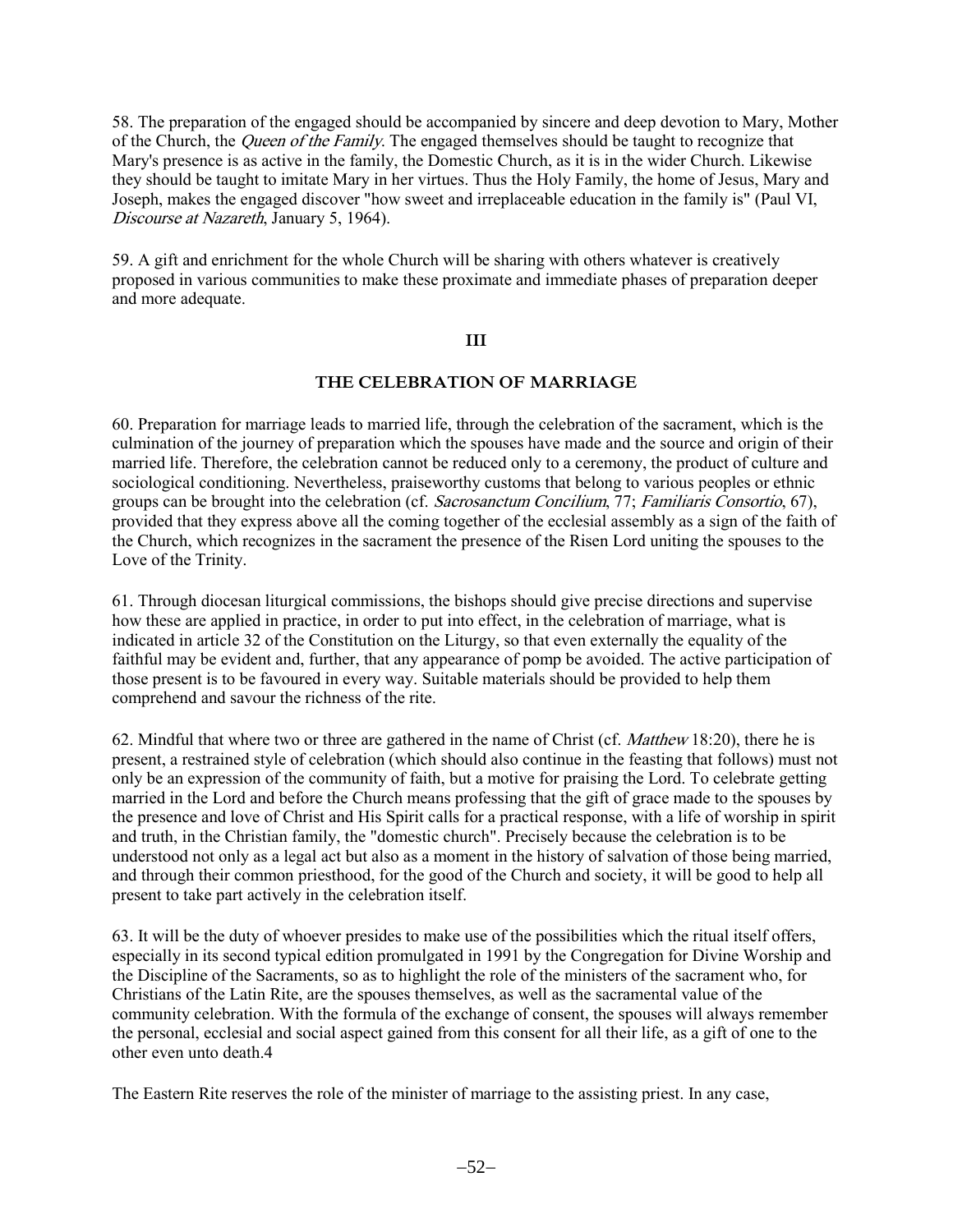according to the law of the Church, the presence of a priest or a duly authorized minister is necessary for the validity of the matrimonial union and clearly sets forth the public and social meaning of the spousal covenant, both for the Church and for all of society.

64. Bearing in mind that marriage is normally celebrated during Mass (cf. Sacrosanctum Concilium, 78; Familiaris Consortio, 57), when dealing with a marriage between a Catholic and a baptized non-Catholic, the celebration will take place according to the special liturgical and canonical provisions (cf. Ordo Celebrandi Matrimonium - OCM, 79-117).

65. The celebration will lead to more active participation if apposite introductions to the meaning of the liturgical texts and the content of the prayers are used. The simplicity of these introductions should favour recollection and understanding the importance of the celebration (cf. OCM, 52, 59, 87, 93, 99), and avoid turning the celebration into a didactic moment.

66. The celebrant who presides5 and presents the ecclesial meaning of the marriage commitment for the assembly, will try to involve those who are being married, together with their relatives and the witnesses, so that they can comprehend the structure of the rite. This applies especially to the most characteristic parts, such as: the Word of God, the consent exchanged and ratified, the blessing of the signs that symbolize marriage (rings etc.), the solemn blessing of the spouses, the reference to the spouses in the heart of the Eucharistic Prayer. "The various liturgies abound in prayers of blessing and epiclesis asking God's grace and blessing on the new couple, especially the bride." (Catechism of the Catholic Church, n. 1624). It will also be necessary to explain the gesture of imposing hands on the "subject ministers" of the sacrament. Standing, the sign of peace or other rites determined by the competent authorities, etc. will be appropriately brought to the attention of all present.

67. To achieve a style of celebration at once restrained and noble, whoever presides should be helped by the presence of assistant ministers, of people who will animate and sustain the singing of the faithful, lead the responses and proclaim the Word of God. With particular concrete attention to those who are being married and their situation, and absolutely avoiding any preference for persons, the celebrant should adapt himself to the truth of the signs used in the liturgical action. Thus, in welcoming and greeting those about to be married, their parents if present, the witnesses and others who attend, he will be the living spokesman of the community that welcomes those who are being married.

68. The proclamation of the Word of God is to be made by suitable and prepared lectors. They can be chosen from among those present, especially witnesses, family members, friends, but it does not seem appropriate for the bride and groom to be lectors. In fact, they are the primary receivers of the proclaimed Word of God. However, the choice of readings can be made in accord with the engaged couple during the phase of immediate preparation. In this way they will more easily bear the Word of God in mind so as to put it into practice.

69. The homily, which is obligatory, will have as its centre the presentation of the "great mystery" being celebrated before God, the Church and society. "Saint Paul uses a concise phrase in reference to family life: it is a great mystery (Ephesians 5: 32)". (Gratissimam Sane, 19). Beginning with the proclaimed texts of the Word of God andor the liturgical prayers, light should focus on the sacrament, hence the consequences for the life of the spouses and their families should be illustrated. Superfluous personal references to the spouses should be avoided.

70. If the rite takes place during the celebration of Mass, the gifts may be brought to the altar by the spouses themselves. In any case, the well-prepared prayer of the faithful should be neither too long nor lacking in concrete content. As may be pastorally appropriate, Holy Communion can be given under both Species.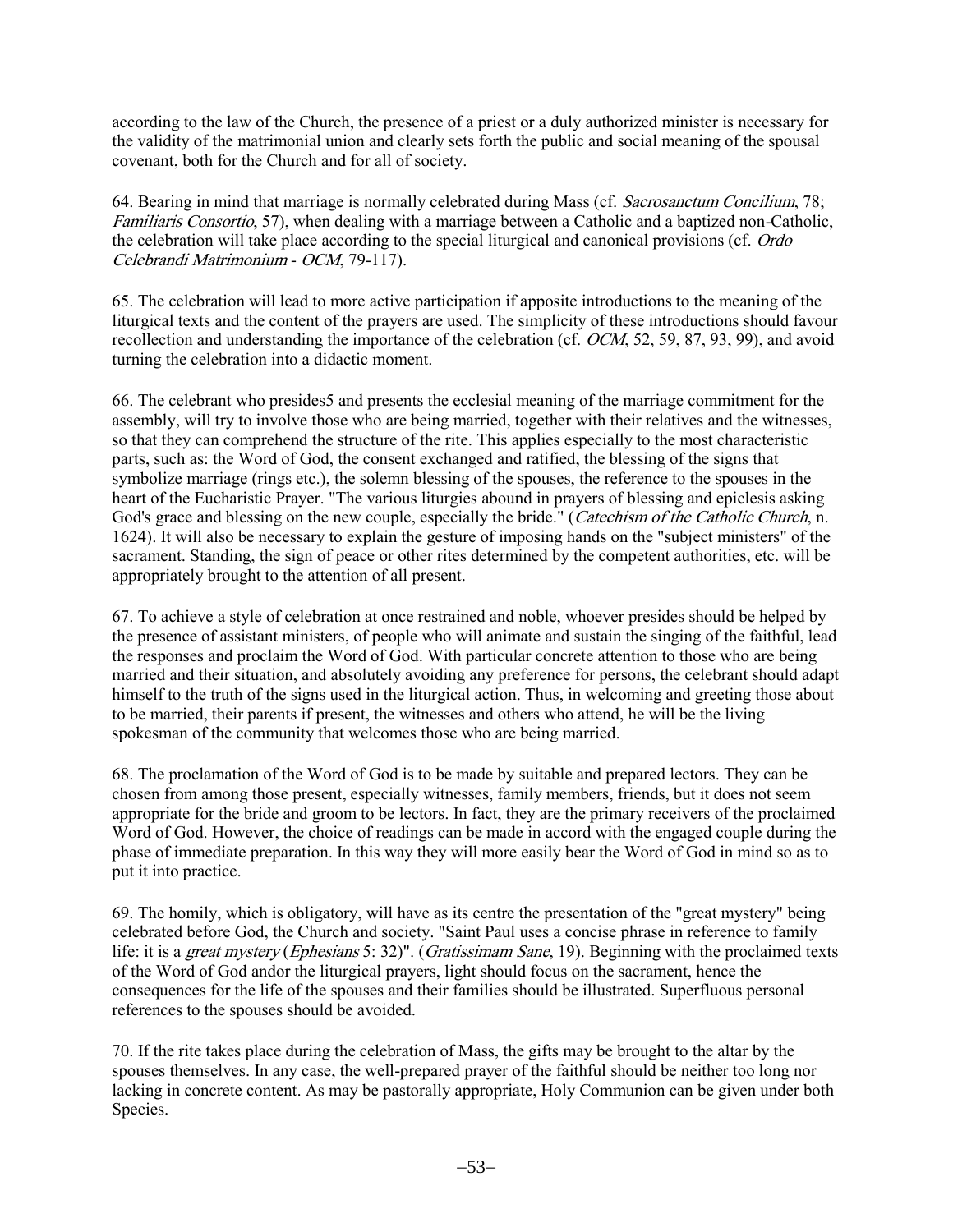71. Care should be taken that the details of the marriage celebration are characterized by a restrained, simple and authentic style. The festive tone should not be disturbed by excessive display.

72. The solemn blessing of the spouses recalls that the gift of the Holy Spirit is invoked in the sacrament of Marriage. Through this gift, the married couple are made more constant in their mutual concord and spiritually sustained in carrying out their mission, also in the difficulties of their future life. In the framework of this celebration, it will certainly be appropriate to present the Holy Family of Nazareth as a model of life for Christian spouses.

73. With regard to the periods of remote, proximate and immediate preparation, while it is good to bring together actual experiences in order to effect a major change of mentality and practices associated with the celebration, pastoral workers should take care to follow and make comprehensible what is already set down and established by the liturgical rite. It is obvious that such understanding will depend on the whole process of preparation and the community's level of Christian maturity.

Vatican City State, May 13, 1996 **Alfonso Cardinal López Trujillo**  President of the Pontifical Council for the Family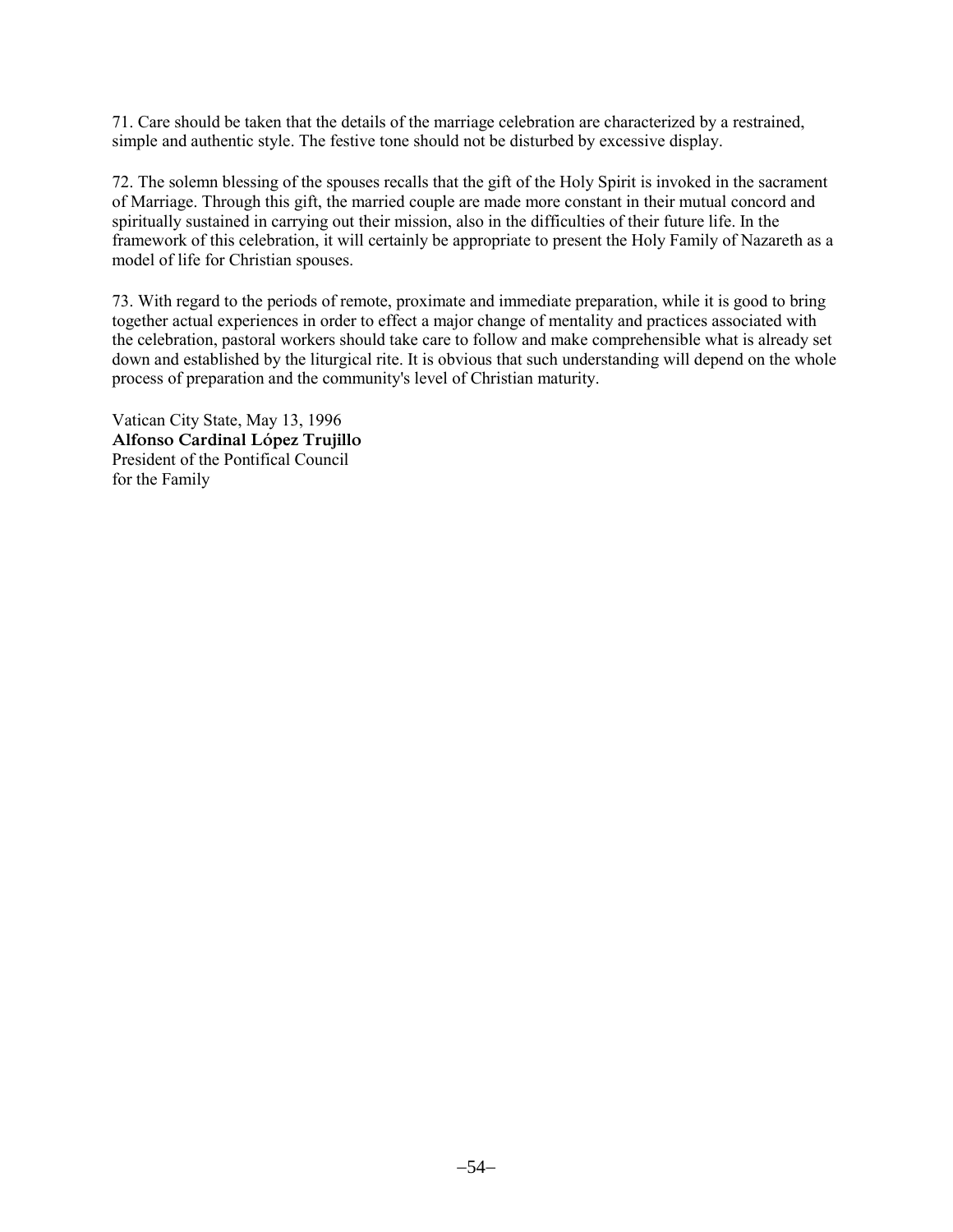

## **Appendix II**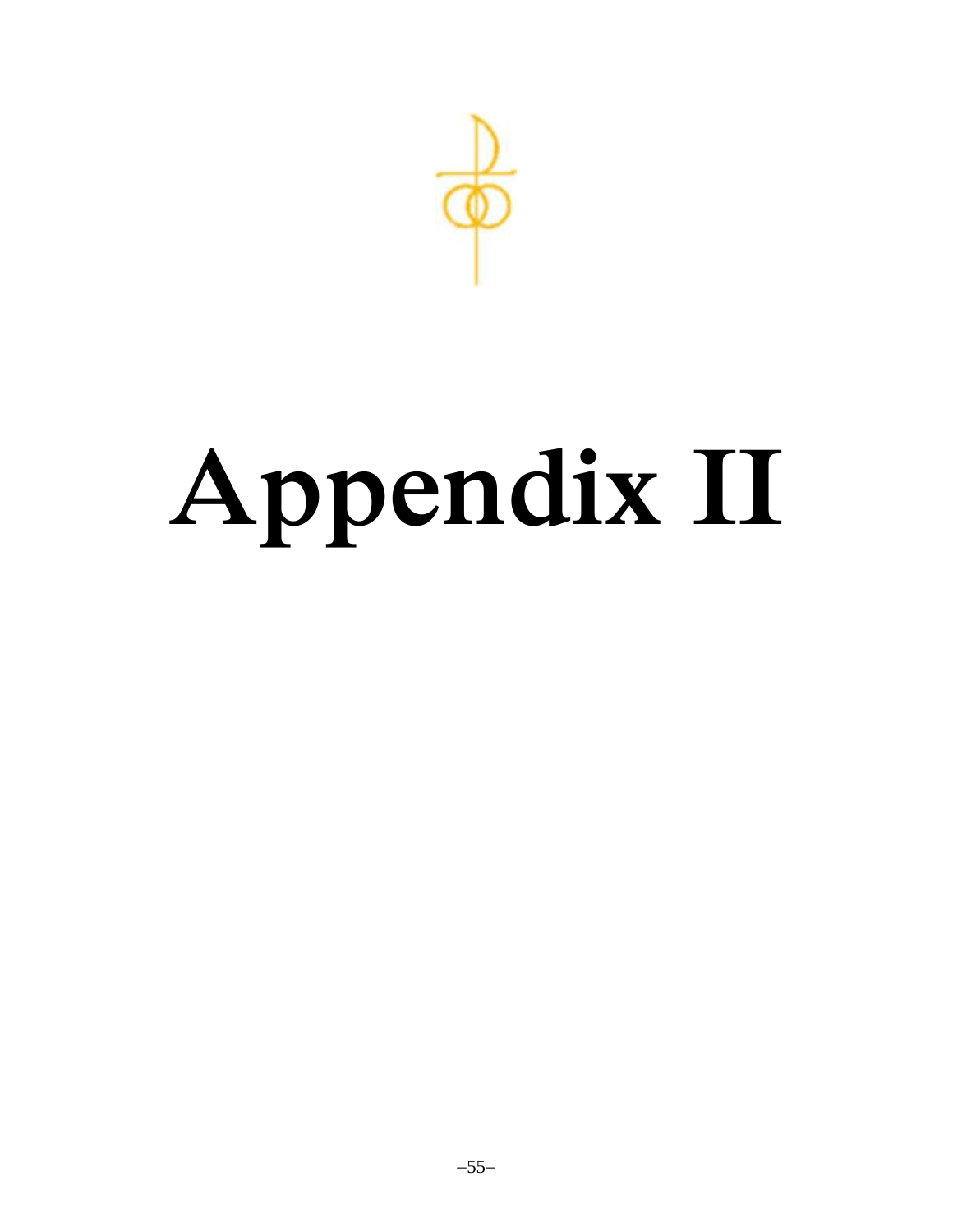## **The Catechism and the Sacrament of Matrimony**

## **THE SACRAMENT OF MATRIMONY**

**1601** "The matrimonial covenant, by which a man and a woman establish between themselves a partnership of the whole of life, is by its nature ordered toward the good of the spouses and the procreation and education of offspring; this covenant between baptized persons has been raised by Christ the Lord to the dignity of a sacrament."<sup>84</sup>

## **I. MARRIAGE IN GOD'S PLAN**

**[1602](javascript:openWindow()** Sacred Scripture begins with the creation of man and woman in the image and likeness of God and concludes with a vision of "the wedding-feast of the Lamb."<sup>85</sup> Scripture speaks throughout of marriage and its "mystery," its institution and the meaning God has given it, its origin and its end, its various realizations throughout the history of salvation, the difficulties arising from sin and its renewal "in the Lord" in the New Covenant of Christ and the Church.<sup>86</sup>

## **Marriage in the order of creation**

**[1603](javascript:openWindow()** "The intimate community of life and love which constitutes the married state has been established by the Creator and endowed by him with its own proper laws. . . . God himself is the author of marriage."<sup>87</sup> The vocation to marriage is written in the very nature of man and woman as they came from the hand of the Creator. Marriage is not a purely human institution despite the many variations it may have undergone through the centuries in different cultures, social structures, and spiritual attitudes. These differences should not cause us to forget its common and permanent characteristics. Although the dignity of this institution is not transparent everywhere with the same clarity,<sup>88</sup> some sense of the greatness of the matrimonial union exists in all cultures. "The well-being of the individual person and of both human and Christian society is closely bound up with the healthy state of conjugal and family life."<sup>89</sup>

**[1604](javascript:openWindow()** God who created man out of love also calls him to love the fundamental and innate vocation of every human being. For man is created in the image and likeness of God who is himself love.<sup>90</sup> Since God created him man and woman, their mutual love becomes an image of the absolute and unfailing love with which God loves man. It is good, very good, in the Creator's eyes. And this love which God blesses is intended to be fruitful and to be realized in the common work of watching over creation: "And God blessed them, and God said to them: 'Be fruitful and multiply, and fill the earth and subdue it.'"<sup>91</sup>

**[1605](javascript:openWindow()** Holy Scripture affirms that man and woman were created for one another: "It is not good that the man should be alone."<sup>92</sup> The woman, "flesh of his flesh," his equal, his nearest in all things, is given to him by God as a "helpmate"; she thus represents God from whom comes our help.<sup>93</sup> "Therefore a man leaves his father and his mother and cleaves to his wife, and they become one flesh."<sup>94</sup> The Lord himself shows that this signifies an unbreakable union of their two lives by recalling what the plan of the Creator had been "in the beginning": "So they are no longer two, but one flesh."<sup>95</sup>

## **Marriage under the regime of sin**

**1606** Every man experiences evil around him and within himself. This experience makes itself felt in the relationships between man and woman. Their union has always been threatened by discord, a spirit of domination, infidelity, jealousy, and conflicts that can escalate into hatred and separation. This disorder can manifest itself more or less acutely, and can be more or less overcome according to the circumstances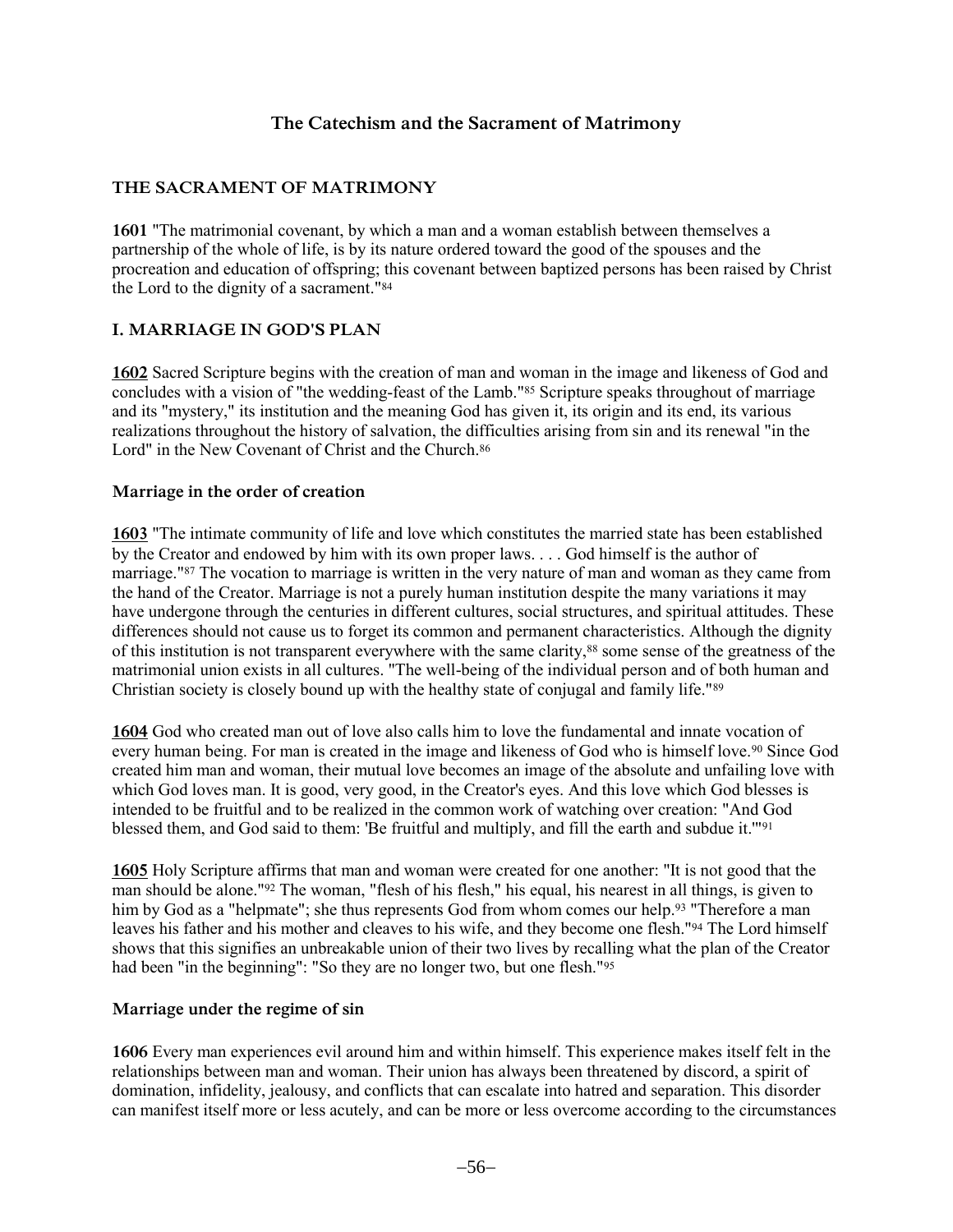of cultures, eras, and individuals, but it does seem to have a universal character.

**[1607](javascript:openWindow()** According to faith the disorder we notice so painfully does not stem from the nature of man and woman, nor from the nature of their relations, but from sin. As a break with God, the first sin had for its first consequence the rupture of the original communion between man and woman. Their relations were distorted by mutual recriminations;<sup>96</sup> their mutual attraction, the Creator's own gift, changed into a relationship of domination and lust;<sup>97</sup> and the beautiful vocation of man and woman to be fruitful, multiply, and subdue the earth was burdened by the pain of childbirth and the toil of work.<sup>98</sup>

**[1608](javascript:openWindow()** Nevertheless, the order of creation persists, though seriously disturbed. To heal the wounds of sin, man and woman need the help of the grace that God in his infinite mercy never refuses them.<sup>99</sup> Without his help man and woman cannot achieve the union of their lives for which God created them "in the beginning."

## **Marriage under the pedagogy of the Law**

**[1609](javascript:openWindow()** In his mercy God has not forsaken sinful man. The punishments consequent upon sin, "pain in childbearing" and toil "in the sweat of your brow,"<sup>100</sup> also embody remedies that limit the damaging effects of sin. After the fall, marriage helps to overcome self-absorption, egoism, pursuit of one's own pleasure, and to open oneself to the other, to mutual aid and to self-giving.

**[1610](javascript:openWindow()** Moral conscience concerning the unity and indissolubility of marriage developed under the pedagogy of the old law. In the Old Testament the polygamy of patriarchs and kings is not yet explicitly rejected. Nevertheless, the law given to Moses aims at protecting the wife from arbitrary domination by the husband, even though according to the Lord's words it still carries traces of man's "hardness of heart" which was the reason Moses permitted men to divorce their wives.<sup>101</sup>

**[1611](javascript:openWindow()** Seeing God's covenant with Israel in the image of exclusive and faithful married love, the prophets prepared the Chosen People's conscience for a deepened understanding of the unity and indissolubility of marriage.<sup>102</sup> The books of *Ruth* and *Tobit* bear moving witness to an elevated sense of marriage and to the fidelity and tenderness of spouses. Tradition has always seen in the Song of Solomon a unique expression of human love, insofar as it is a reflection of God's love - a love "strong as death" that "many waters cannot quench."<sup>103</sup>

## **Marriage in the Lord**

**[1612](javascript:openWindow()** The nuptial covenant between God and his people Israel had prepared the way for the new and everlasting covenant in which the Son of God, by becoming incarnate and giving his life, has united to himself in a certain way all mankind saved by him, thus preparing for "the wedding-feast of the Lamb."<sup>104</sup>

**1613** On the threshold of his public life Jesus performs his first sign - at his mother's request - during a wedding feast.<sup>105</sup> The Church attaches great importance to Jesus' presence at the wedding at Cana. She sees in it the confirmation of the goodness of marriage and the proclamation that thenceforth marriage will be an efficacious sign of Christ's presence.

**[1614](javascript:openWindow()** In his preaching Jesus unequivocally taught the original meaning of the union of man and woman as the Creator willed it from the beginning permission given by Moses to divorce one's wife was a concession to the hardness of hearts.<sup>106</sup> The matrimonial union of man and woman is indissoluble: God himself has determined it "what therefore God has joined together, let no man put asunder."<sup>107</sup>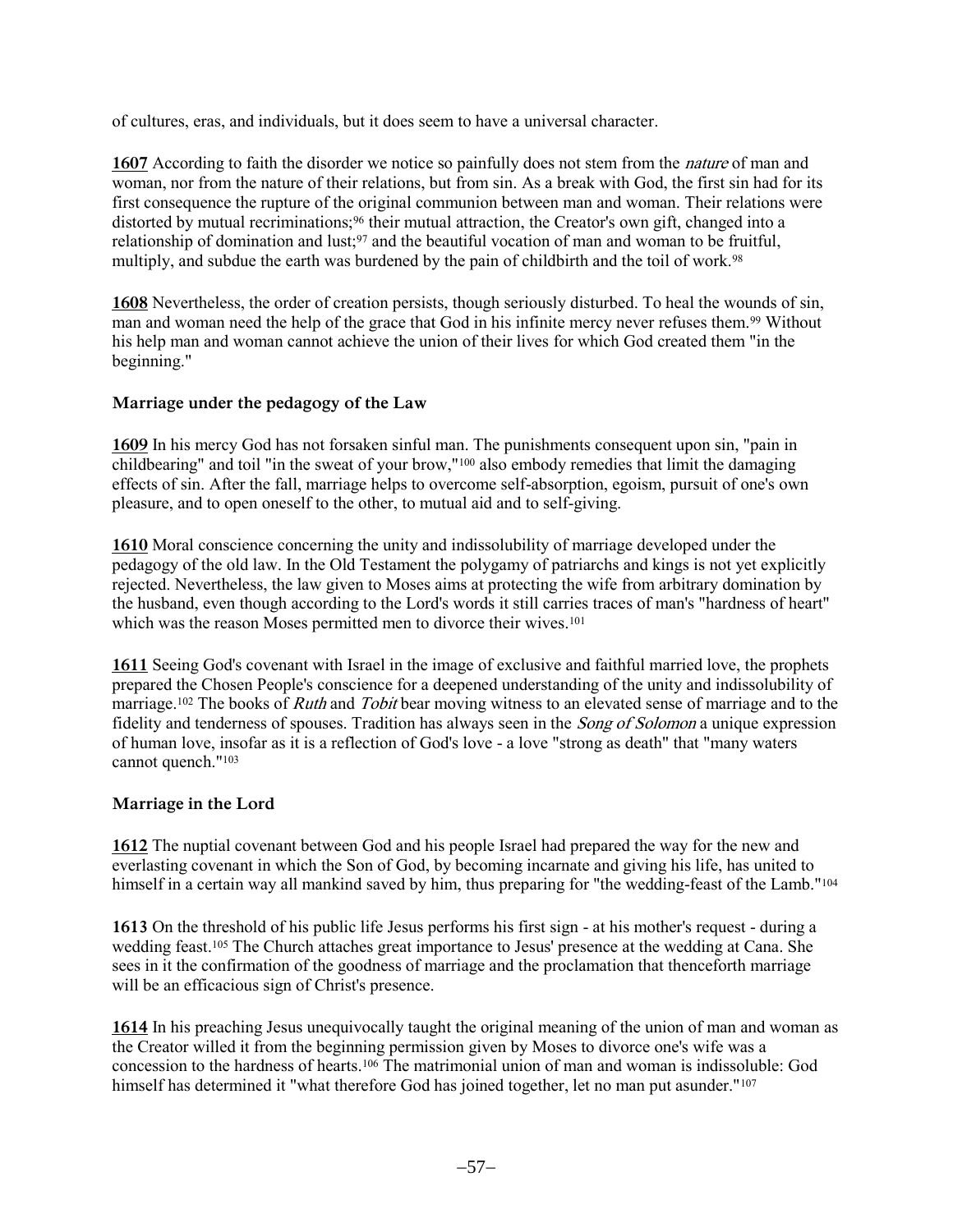**[1615](javascript:openWindow()** This unequivocal insistence on the indissolubility of the marriage bond may have left some perplexed and could seem to be a demand impossible to realize. However, Jesus has not placed on spouses a burden impossible to bear, or too heavy - heavier than the Law of Moses.<sup>108</sup> By coming to restore the original order of creation disturbed by sin, he himself gives the strength and grace to live marriage in the new dimension of the Reign of God. It is by following Christ, renouncing themselves, and taking up their crosses that spouses will be able to "receive" the original meaning of marriage and live it with the help of Christ.<sup>109</sup> This grace of Christian marriage is a fruit of Christ's cross, the source of all Christian life.

**1616** This is what the Apostle Paul makes clear when he says: "Husbands, love your wives, as Christ loved the church and gave himself up for her, that he might sanctify her," adding at once: "'For this reason a man shall leave his father and mother and be joined to his wife, and the two shall become one. This is a great mystery, and I mean in reference to Christ and the Church."<sup>110</sup>

**[1617](javascript:openWindow()** The entire Christian life bears the mark of the spousal love of Christ and the Church. Already Baptism, the entry into the People of God, is a nuptial mystery; it is so to speak the nuptial bath.<sup>111</sup> which precedes the wedding feast, the Eucharist. Christian marriage in its turn becomes an efficacious sign, the sacrament of the covenant of Christ and the Church. Since it signifies and communicates grace, marriage between baptized persons is a true sacrament of the New Covenant..<sup>112</sup>

## **Virginity for the sake of the Kingdom**

**[1618](javascript:openWindow()** Christ is the center of all Christian life. The bond with him takes precedence over all other bonds, familial or social.<sup>113</sup> From the very beginning of the Church there have been men and women who have renounced the great good of marriage to follow the Lamb wherever he goes, to be intent on the things of the Lord, to seek to please him, and to go out to meet the Bridegroom who is coming.<sup>114</sup> Christ himself has invited certain persons to follow him in this way of life, of which he remains the model:

"For there are eunuchs who have been so from birth, and there are eunuchs who have been made eunuchs by men, and there are eunuchs who have made themselves eunuchs for the sake of the kingdom of heaven. He who is able to receive this, let him receive it."<sup>115</sup>

**[1619](javascript:openWindow()** Virginity for the sake of the kingdom of heaven is an unfolding of baptismal grace, a powerful sign of the supremacy of the bond with Christ and of the ardent expectation of his return, a sign which also recalls that marriage is a reality of this present age which is passing away.<sup>116</sup>

**[1620](javascript:openWindow()** Both the sacrament of Matrimony and virginity for the Kingdom of God come from the Lord himself. It is he who gives them meaning and grants them the grace which is indispensable for living them out in conformity with his will.<sup>117</sup> Esteem of virginity for the sake of the kingdom<sup>118</sup> and the Christian understanding of marriage are inseparable, and they reinforce each other:

Whoever denigrates marriage also diminishes the glory of virginity. Whoever praises it makes virginity more admirable and resplendent. What appears good only in comparison with evil would not be truly good. The most excellent good is something even better than what is admitted to be good.<sup>119</sup>

## **II. THE CELEBRATION OF MARRIAGE**

**[1621](javascript:openWindow()** In the Latin Rite the celebration of marriage between two Catholic faithful normally takes place during Holy Mass, because of the connection of all the sacraments with the Paschal mystery of Christ.<sup>120</sup>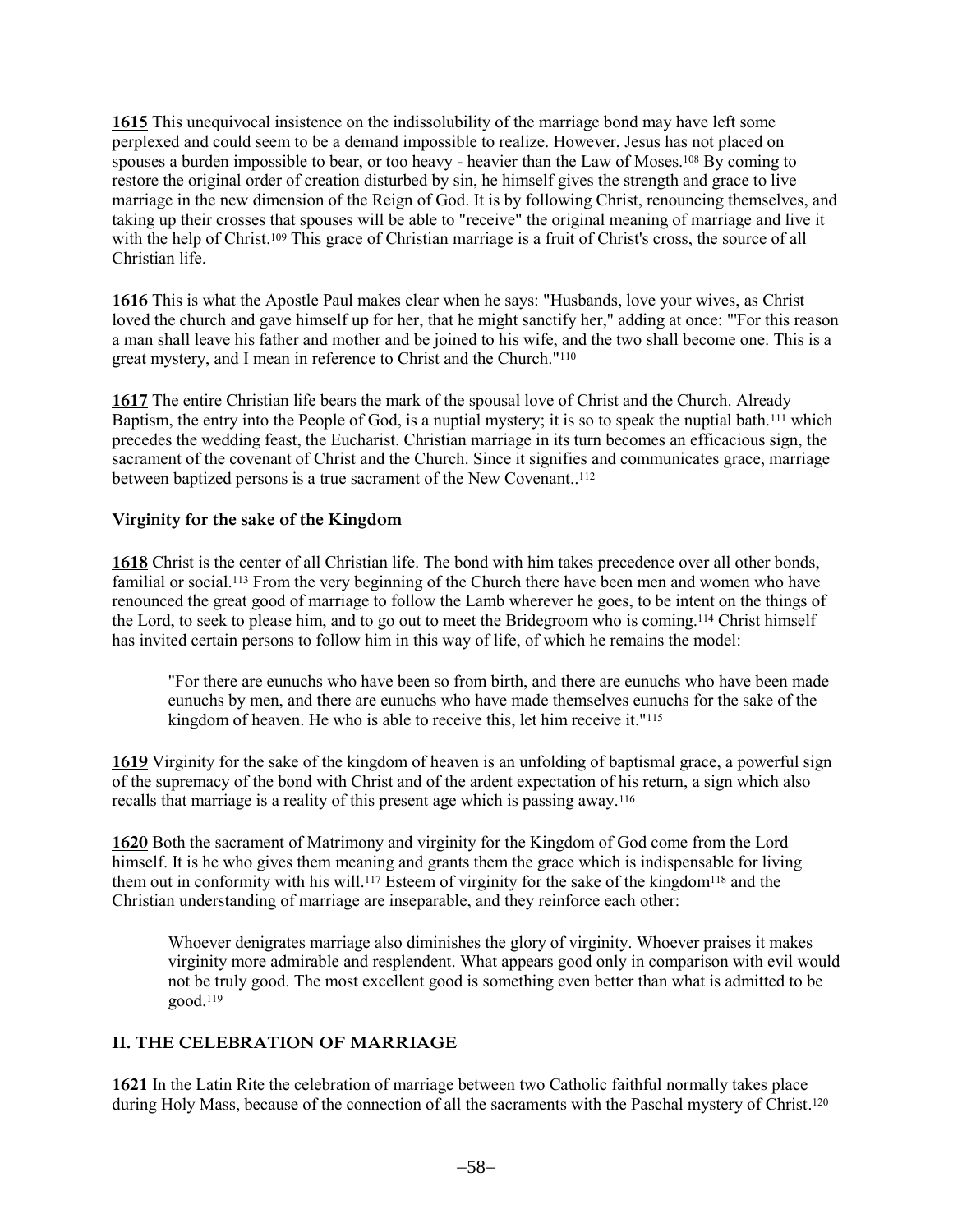In the Eucharist the memorial of the New Covenant is realized, the New Covenant in which Christ has united himself for ever to the Church, his beloved bride for whom he gave himself up.<sup>121</sup> It is therefore fitting that the spouses should seal their consent to give themselves to each other through the offering of their own lives by uniting it to the offering of Christ for his Church made present in the Eucharistic sacrifice, and by receiving the Eucharist so that, communicating in the same Body and the same Blood of Christ, they may form but "one body" in Christ.<sup>122</sup>

**[1622](javascript:openWindow()** "Inasmuch as it is a sacramental action of sanctification, the liturgical celebration of marriage . . . must be, per se, valid, worthy, and fruitful."<sup>123</sup> It is therefore appropriate for the bride and groom to prepare themselves for the celebration of their marriage by receiving the sacrament of penance.

**1623** According to Latin tradition, the spouses as ministers of Christ's grace mutually confer upon each other the sacrament of Matrimony by expressing their consent before the Church. In the tradition of the Eastern Churches, the priests (bishops or presbyters) are witnesses to the mutual consent given by the spouses,<sup>124</sup> but for the validity of the sacrament their blessing is also necessary.<sup>125</sup>

**[1624](javascript:openWindow()** The various liturgies abound in prayers of blessing and epiclesis asking God's grace and blessing on the new couple, especially the bride. In the epiclesis of this sacrament the spouses receive the Holy Spirit as the communion of love of Christ and the Church.<sup>126</sup> The Holy Spirit is the seal of their covenant, the ever available source of their love and the strength to renew their fidelity.

## **III. MATRIMONIAL CONSENT**

**[1625](javascript:openWindow()** The parties to a marriage covenant are a baptized man and woman, free to contract marriage, who freely express their consent; "to be free" means:

- not being under constraint;

- not impeded by any natural or ecclesiastical law.

**[1626](javascript:openWindow()** The Church holds the exchange of consent between the spouses to be the indispensable element that "makes the marriage."<sup>127</sup> If consent is lacking there is no marriage.

**1627** The consent consists in a "human act by which the partners mutually give themselves to each other": "I take you to be my wife" - "I take you to be my husband."<sup>128</sup> This consent that binds the spouses to each other finds its fulfillment in the two "becoming one flesh."<sup>129</sup>

**[1628](javascript:openWindow()** The consent must be an act of the will of each of the contracting parties, free of coercion or grave external fear.<sup>130</sup> No human power can substitute for this consent.<sup>131</sup> If this freedom is lacking the marriage is invalid.

**1629** For this reason (or for other reasons that render the marriage null and void) the Church, after an examination of the situation by the competent ecclesiastical tribunal, can declare the nullity of a marriage, i.e., that the marriage never existed.<sup>132</sup> In this case the contracting parties are free to marry, provided the natural obligations of a previous union are discharged.<sup>133</sup>

**1630** The priest (or deacon) who assists at the celebration of a marriage receives the consent of the spouses in the name of the Church and gives the blessing of the Church. The presence of the Church's minister (and also of the witnesses) visibly expresses the fact that marriage is an ecclesial reality.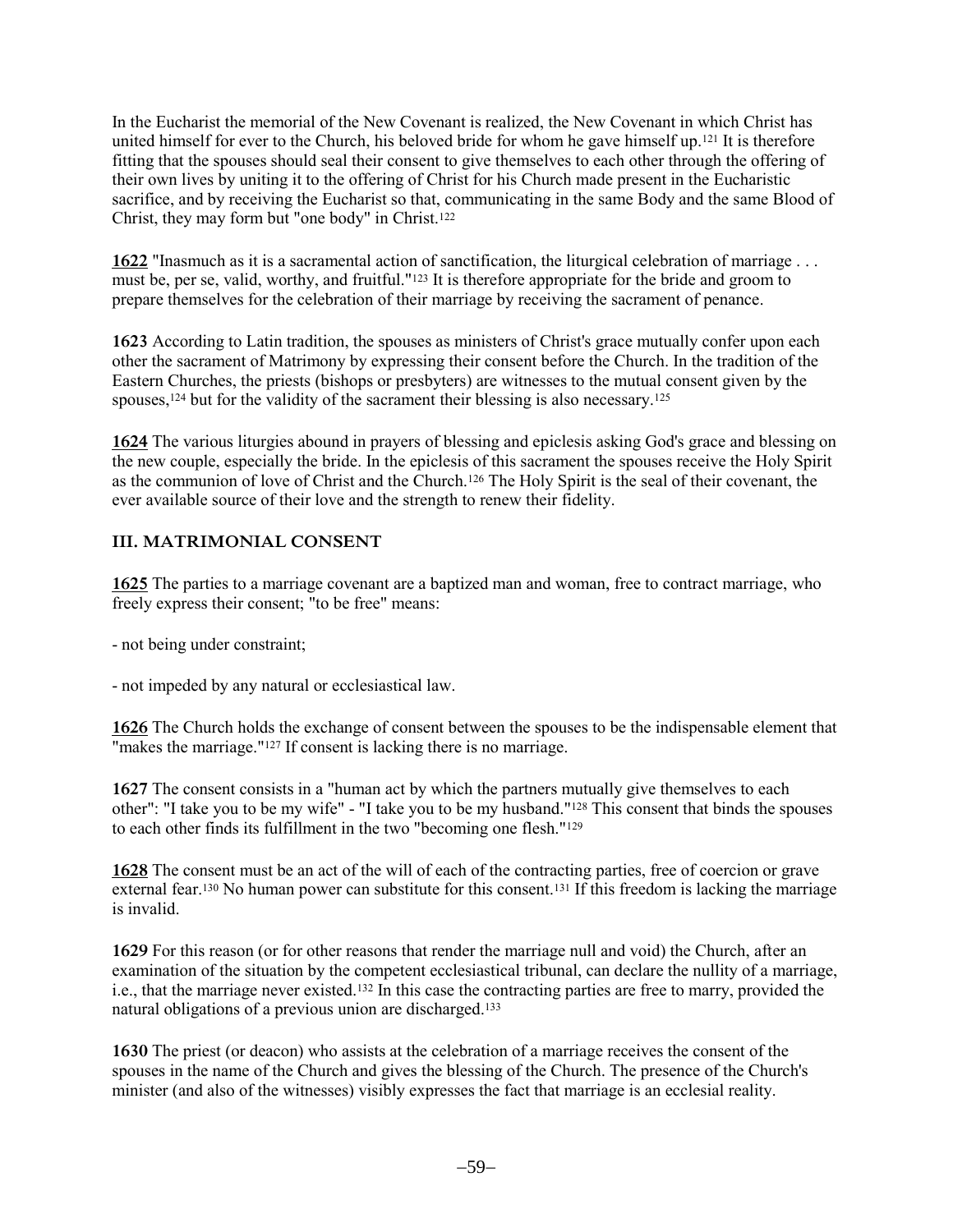**[1631](javascript:openWindow()** This is the reason why the Church normally requires that the faithful contract marriage according to the ecclesiastical form. Several reasons converge to explain this requirement:<sup>134</sup>

- Sacramental marriage is a liturgical act. It is therefore appropriate that it should be celebrated in the public liturgy of the Church;

- Marriage introduces one into an ecclesial order, and creates rights and duties in the Church between the spouses and towards their children;

- Since marriage is a state of life in the Church, certainty about it is necessary (hence the obligation to have witnesses);

- The public character of the consent protects the "I do" once given and helps the spouses remain faithful to it.

**[1632](javascript:openWindow()** So that the "I do" of the spouses may be a free and responsible act and so that the marriage covenant may have solid and lasting human and Christian foundations, preparation for marriage is of prime importance.

The example and teaching given by parents and families remain the special form of this preparation.

The role of pastors and of the Christian community as the "family of God" is indispensable for the transmission of the human and Christian values of marriage and family,<sup>135</sup> and much more so in our era when many young people experience broken homes which no longer sufficiently assure this initiation:

It is imperative to give suitable and timely instruction to young people, above all in the heart of their own families, about the dignity of married love, its role and its exercise, so that, having learned the value of chastity, they will be able at a suitable age to engage in honorable courtship and enter upon a marriage of their own.<sup>136</sup>

## **Mixed marriages and disparity of cult**

**1633** In many countries the situation of a mixed marriage (marriage between a Catholic and a baptized non-Catholic) often arises. It requires particular attention on the part of couples and their pastors. A case of marriage with *disparity of cult* (between a Catholic and a non-baptized person) requires even greater circumspection.

**[1634](javascript:openWindow()** Difference of confession between the spouses does not constitute an insurmountable obstacle for marriage, when they succeed in placing in common what they have received from their respective communities, and learn from each other the way in which each lives in fidelity to Christ. But the difficulties of mixed marriages must not be underestimated. They arise from the fact that the separation of Christians has not yet been overcome. The spouses risk experiencing the tragedy of Christian disunity even in the heart of their own home. Disparity of cult can further aggravate these difficulties. Differences about faith and the very notion of marriage, but also different religious mentalities, can become sources of tension in marriage, especially as regards the education of children. The temptation to religious indifference can then arise.

**1635** According to the law in force in the Latin Church, a mixed marriage needs for liceity the express permission of ecclesiastical authority.<sup>137</sup> In case of disparity of cult an express dispensation from this impediment is required for the validity of the marriage.<sup>138</sup> This permission or dispensation presupposes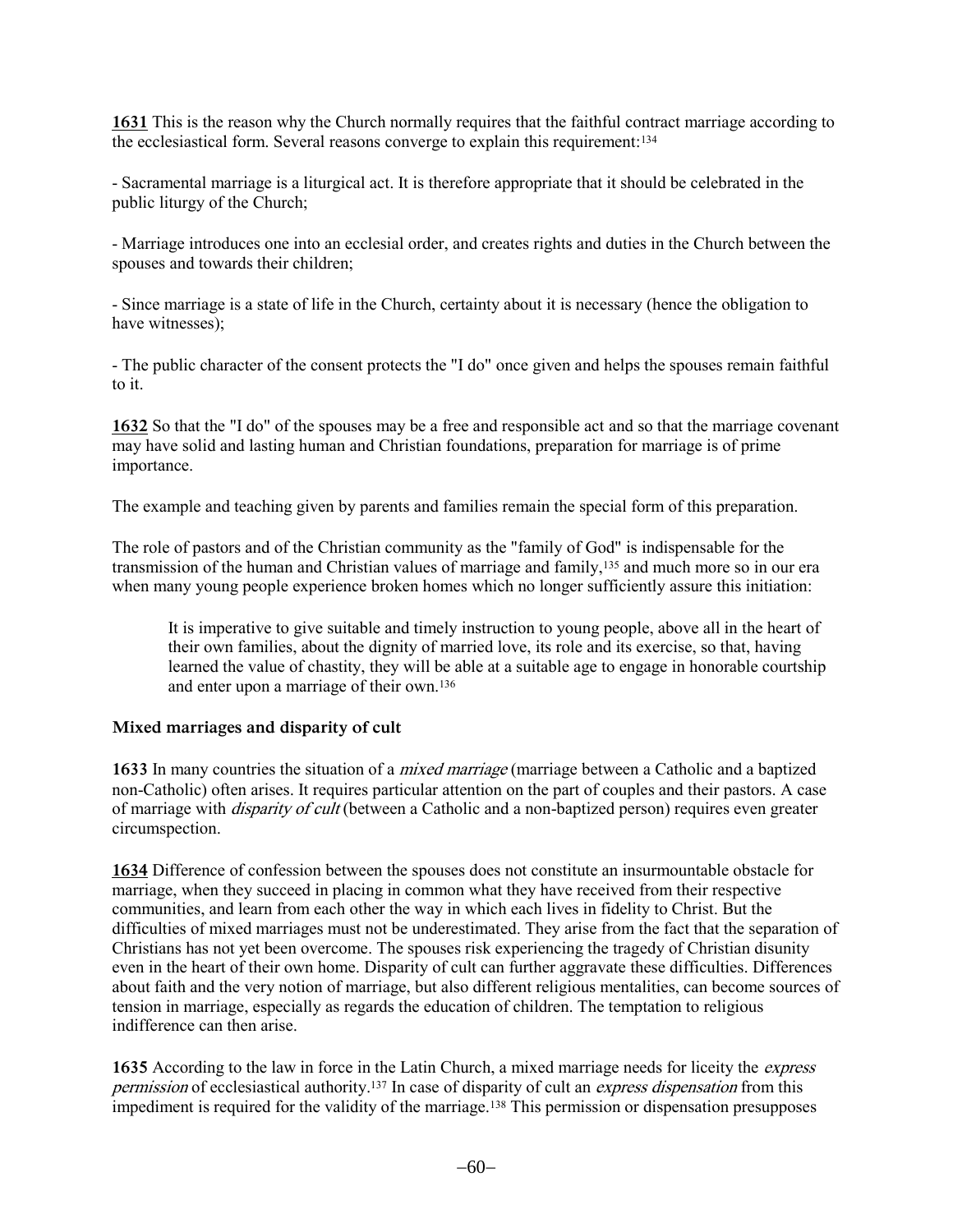that both parties know and do not exclude the essential ends and properties of marriage; and furthermore that the Catholic party confirms the obligations, which have been made known to the non-Catholic party, of preserving his or her own faith and ensuring the baptism and education of the children in the Catholic Church.<sup>139</sup>

**[1636](javascript:openWindow()** Through ecumenical dialogue Christian communities in many regions have been able to put into effect a *common pastoral practice for mixed marriages*. Its task is to help such couples live out their particular situation in the light of faith, overcome the tensions between the couple's obligations to each other and towards their ecclesial communities, and encourage the flowering of what is common to them in faith and respect for what separates them.

**1637** In marriages with disparity of cult the Catholic spouse has a particular task: "For the unbelieving husband is consecrated through his wife, and the unbelieving wife is consecrated through her husband."<sup>140</sup> It is a great joy for the Christian spouse and for the Church if this "consecration" should lead to the free conversion of the other spouse to the Christian faith.<sup>141</sup> Sincere married love, the humble and patient practice of the family virtues, and perseverance in prayer can prepare the non-believing spouse to accept the grace of conversion.

## **IV. THE EFFECTS OF THE SACRAMENT OF MATRIMONY**

**1638** "From a valid marriage arises a bond between the spouses which by its very nature is perpetual and exclusive; furthermore, in a Christian marriage the spouses are strengthened and, as it were, consecrated for the duties and the dignity of their state by a special sacrament." $142$ 

## **The marriage bond**

**1639** The consent by which the spouses mutually give and receive one another is sealed by God himself.<sup>143</sup> From their covenant arises "an institution, confirmed by the divine law, ... even in the eyes of society."<sup>144</sup> The covenant between the spouses is integrated into God's covenant with man: "Authentic married love is caught up into divine love."<sup>145</sup>

**[1640](javascript:openWindow()** Thus the marriage bond has been established by God himself in such a way that a marriage concluded and consummated between baptized persons can never be dissolved. This bond, which results from the free human act of the spouses and their consummation of the marriage, is a reality, henceforth irrevocable, and gives rise to a covenant guaranteed by God's fidelity. The Church does not have the power to contravene this disposition of divine wisdom.<sup>146</sup>

## **The grace of the sacrament of Matrimony**

**1641** "By reason of their state in life and of their order, [Christian spouses] have their own special gifts in the People of God."<sup>147</sup> This grace proper to the sacrament of Matrimony is intended to perfect the couple's love and to strengthen their indissoluble unity. By this grace they "help one another to attain holiness in their married life and in welcoming and educating their children."<sup>148</sup>

**[1642](javascript:openWindow()** Christ is the source of this grace. "Just as of old God encountered his people with a covenant of love and fidelity, so our Savior, the spouse of the Church, now encounters Christian spouses through the sacrament of Matrimony."<sup>149</sup> Christ dwells with them, gives them the strength to take up their crosses and so follow him, to rise again after they have fallen, to forgive one another, to bear one another's burdens, to "be subject to one another out of reverence for Christ,"<sup>150</sup> and to love one another with supernatural, tender, and fruitful love. In the joys of their love and family life he gives them here on earth a foretaste of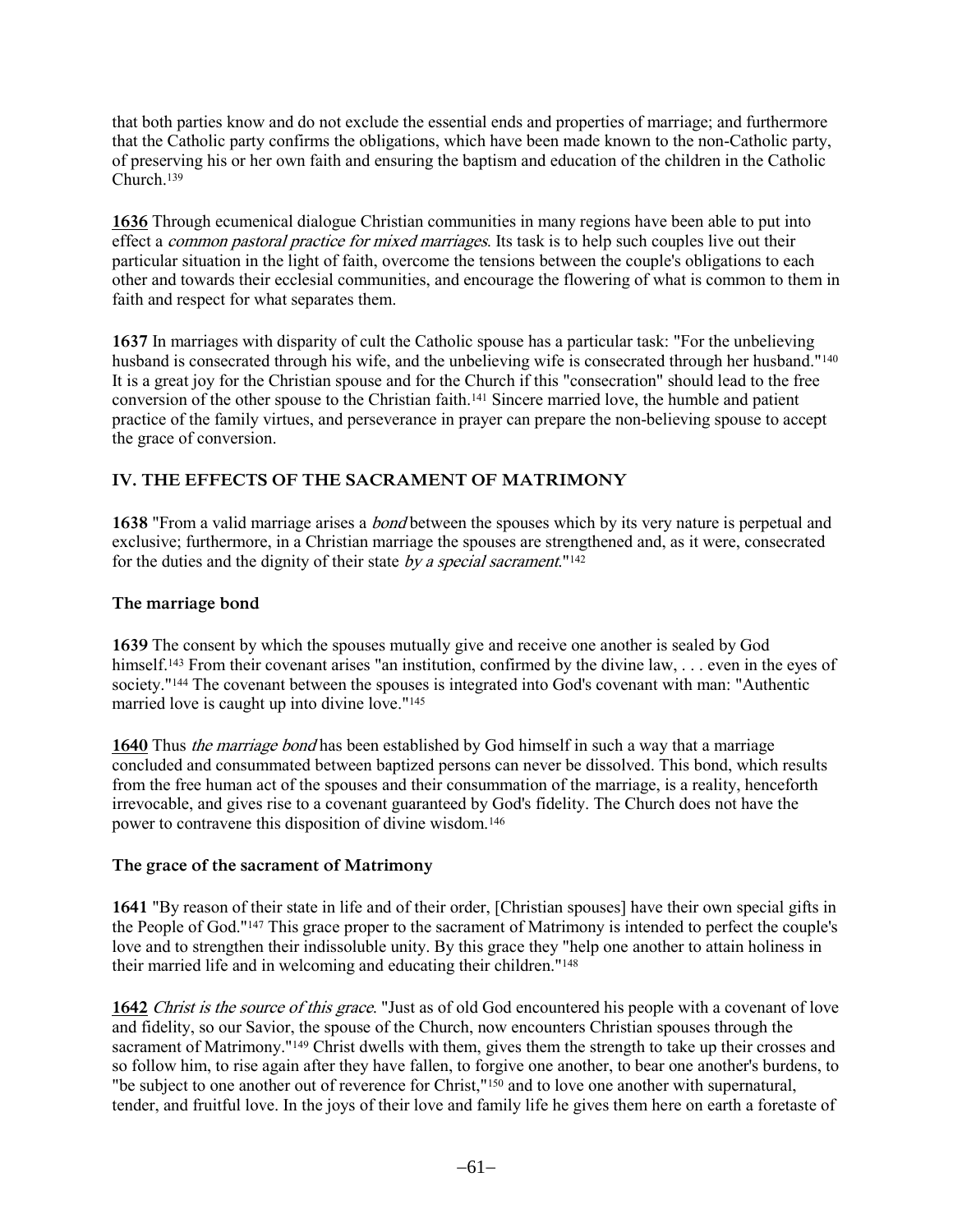the wedding feast of the Lamb:

How can I ever express the happiness of a marriage joined by the Church, strengthened by an offering, sealed by a blessing, announced by angels, and ratified by the Father? . . . How wonderful the bond between two believers, now one in hope, one in desire, one in discipline, one in the same service! They are both children of one Father and servants of the same Master, undivided in spirit and flesh, truly two in one flesh. Where the flesh is one, one also is the spirit.<sup>151</sup>

## **V. THE GOODS AND REQUIREMENTS OF CONJUGAL LOVE**

**[1643](javascript:openWindow()** "Conjugal love involves a totality, in which all the elements of the person enter - appeal of the body and instinct, power of feeling and affectivity, aspiration of the spirit and of will. It aims at a deeply personal unity, a unity that, beyond union in one flesh, leads to forming one heart and soul; it demands indissolubility and faithfulness in definitive mutual giving; and it is open to fertility. In a word it is a question of the normal characteristics of all natural conjugal love, but with a new significance which not only purifies and strengthens them, but raises them to the extent of making them the expression of specifically Christian values."<sup>152</sup>

## **The unity and indissolubility of marriage**

**1644** The love of the spouses requires, of its very nature, the unity and indissolubility of the spouses' community of persons, which embraces their entire life: "so they are no longer two, but one flesh."<sup>153</sup> They "are called to grow continually in their communion through day-to-day fidelity to their marriage promise of total mutual self-giving."<sup>154</sup> This human communion is confirmed, purified, and completed by communion in Jesus Christ, given through the sacrament of Matrimony. It is deepened by lives of the common faith and by the Eucharist received together.

**[1645](javascript:openWindow()** "The unity of marriage, distinctly recognized by our Lord, is made clear in the equal personal dignity which must be accorded to man and wife in mutual and unreserved affection."<sup>155</sup> Polygamy is contrary to conjugal love which is undivided and exclusive.<sup>156</sup>

## [\\*](javascript:openWindow() **The fidelity of conjugal love**

**1646** By its very nature conjugal love requires the inviolable fidelity of the spouses. This is the consequence of the gift of themselves which they make to each other. Love seeks to be definitive; it cannot be an arrangement "until further notice." The "intimate union of marriage, as a mutual giving of two persons, and the good of the children, demand total fidelity from the spouses and require an unbreakable union between them."<sup>157</sup>

**1647** The deepest reason is found in the fidelity of God to his covenant, in that of Christ to his Church. Through the sacrament of Matrimony the spouses are enabled to represent this fidelity and witness to it. Through the sacrament, the indissolubility of marriage receives a new and deeper meaning.

**1648** It can seem difficult, even impossible, to bind oneself for life to another human being. This makes it all the more important to proclaim the Good News that God loves us with a definitive and irrevocable love, that married couples share in this love, that it supports and sustains them, and that by their own faithfulness they can be witnesses to God's faithful love. Spouses who with God's grace give this witness, often in very difficult conditions, deserve the gratitude and support of the ecclesial community.158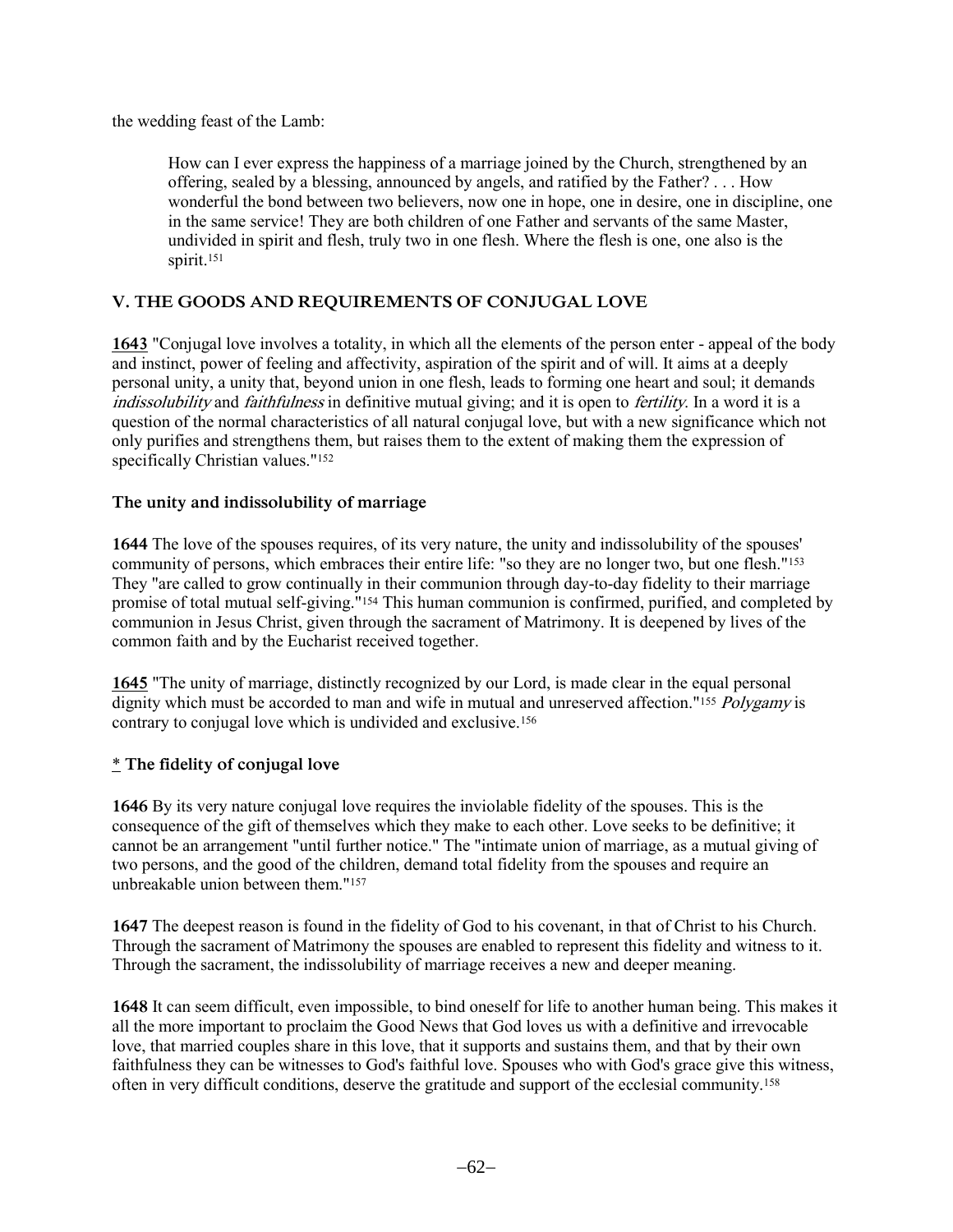**[1649](javascript:openWindow()** Yet there are some situations in which living together becomes practically impossible for a variety of reasons. In such cases the Church permits the physical separation of the couple and their living apart. The spouses do not cease to be husband and wife before God and so are not free to contract a new union. In this difficult situation, the best solution would be, if possible, reconciliation. The Christian community is called to help these persons live out their situation in a Christian manner and in fidelity to their marriage bond which remains indissoluble.<sup>159</sup>

**[1650](javascript:openWindow()** Today there are numerous Catholics in many countries who have recourse to civil divorce and contract new civil unions. In fidelity to the words of Jesus Christ - "Whoever divorces his wife and marries another, commits adultery against her; and if she divorces her husband and marries another, she commits adultery"<sup>160</sup> the Church maintains that a new union cannot be recognized as valid, if the first marriage was. If the divorced are remarried civilly, they find themselves in a situation that objectively contravenes God's law. Consequently, they cannot receive Eucharistic communion as long as this situation persists. For the same reason, they cannot exercise certain ecclesial responsibilities. Reconciliation through the sacrament of Penance can be granted only to those who have repented for having violated the sign of the covenant and of fidelity to Christ, and who are committed to living in complete continence.

**1651** Toward Christians who live in this situation, and who often keep the faith and desire to bring up their children in a Christian manner, priests and the whole community must manifest an attentive solicitude, so that they do not consider themselves separated from the Church, in whose life they can and must participate as baptized persons:

They should be encouraged to listen to the Word of God, to attend the Sacrifice of the Mass, to persevere in prayer, to contribute to works of charity and to community efforts for justice, to bring up their children in the Christian faith, to cultivate the spirit and practice of penance and thus implore, day by day, God's grace.<sup>161</sup>

## **The openness to fertility**

**[1652](javascript:openWindow()** "By its very nature the institution of marriage and married love is ordered to the procreation and education of the offspring and it is in them that it finds its crowning glory."<sup>162</sup>

Children are the supreme gift of marriage and contribute greatly to the good of the parents themselves. God himself said: "It is not good that man should be alone," and "from the beginning [he] made them male and female"; wishing to associate them in a special way in his own creative work, God blessed man and woman with the words: "Be fruitful and multiply." Hence, true married love and the whole structure of family life which results from it, without diminishment of the other ends of marriage, are directed to disposing the spouses to cooperate valiantly with the love of the Creator and Savior, who through them will increase and enrich his family from day to day.<sup>163</sup>

**[1653](javascript:openWindow()** The fruitfulness of conjugal love extends to the fruits of the moral, spiritual, and supernatural life that parents hand on to their children by education. Parents are the principal and first educators of their children.<sup>164</sup> In this sense the fundamental task of marriage and family is to be at the service of life.<sup>165</sup>

**1654** Spouses to whom God has not granted children can nevertheless have a conjugal life full of meaning, in both human and Christian terms. Their marriage can radiate a fruitfulness of charity, of hospitality, and of sacrifice.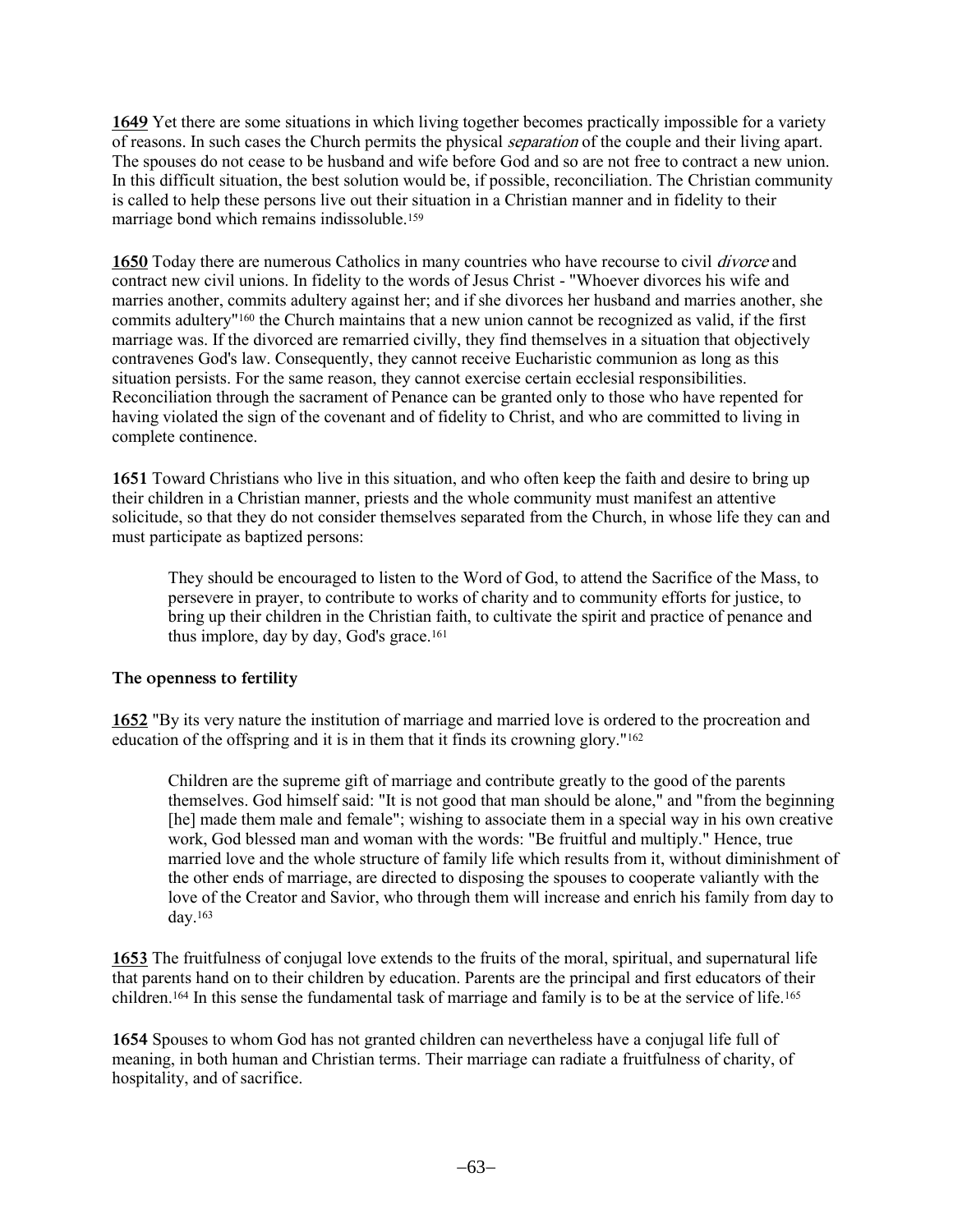## **VI. THE DOMESTIC CHURCH**

**[1655](javascript:openWindow()** Christ chose to be born and grow up in the bosom of the holy family of Joseph and Mary. The Church is nothing other than "the family of God." From the beginning, the core of the Church was often constituted by those who had become believers "together with all [their] household."<sup>166</sup> When they were converted, they desired that "their whole household" should also be saved.<sup>167</sup> These families who became believers were islands of Christian life in an unbelieving world.

**[1656](javascript:openWindow()** In our own time, in a world often alien and even hostile to faith, believing families are of primary importance as centers of living, radiant faith. For this reason the Second Vatican Council, using an ancient expression, calls the family the *Ecclesia domestica*.<sup>168</sup> It is in the bosom of the family that parents are "by word and example . . . the first heralds of the faith with regard to their children. They should encourage them in the vocation which is proper to each child, fostering with special care any religious vocation."<sup>169</sup>

**[1657](javascript:openWindow()** It is here that the father of the family, the mother, children, and all members of the family exercise the *priesthood of the baptized* in a privileged way "by the reception of the sacraments, prayer and thanksgiving, the witness of a holy life, and self-denial and active charity."<sup>170</sup> Thus the home is the first school of Christian life and "a school for human enrichment."<sup>171</sup> Here one learns endurance and the joy of work, fraternal love, generous - even repeated - forgiveness, and above all divine worship in prayer and the offering of one's life.

**[1658](javascript:openWindow()** We must also remember the great number of single persons who, because of the particular circumstances in which they have to live - often not of their choosing - are especially close to Jesus' heart and therefore deserve the special affection and active solicitude of the Church, especially of pastors. Many remain without a human family often due to conditions of poverty. Some live their situation in the spirit of the Beatitudes, serving God and neighbor in exemplary fashion. The doors of homes, the "domestic churches," and of the great family which is the Church must be open to all of them. "No one is without a family in this world: the Church is a home and family for everyone, especially those who 'labor and are heavy laden.'"<sup>172</sup>

## **IN BRIEF**

**1659** St. Paul said: "Husbands, love your wives, as Christ loved the Church . . . This is a great mystery, and I mean in reference to Christ and the Church" (Eph 5:25, 32).

**1660** The marriage covenant, by which a man and a woman form with each other an intimate communion of life and love, has been founded and endowed with its own special laws by the Creator. By its very nature it is ordered to the good of the couple, as well as to the generation and education of children. Christ the Lord raised marriage between the baptized to the dignity of a sacrament (cf. CIC, can. 1055  $\S$  1; cf.  $GS 48 \S 1$ ).

**1661** The sacrament of Matrimony signifies the union of Christ and the Church. It gives spouses the grace to love each other with the love with which Christ has loved his Church; the grace of the sacrament thus perfects the human love of the spouses, strengthens their indissoluble unity, and sanctifies them on the way to eternal life (cf. Council of Trent: DS 1799).

**1662** Marriage is based on the consent of the contracting parties, that is, on their will to give themselves, each to the other, mutually and definitively, in order to live a covenant of faithful and fruitful love.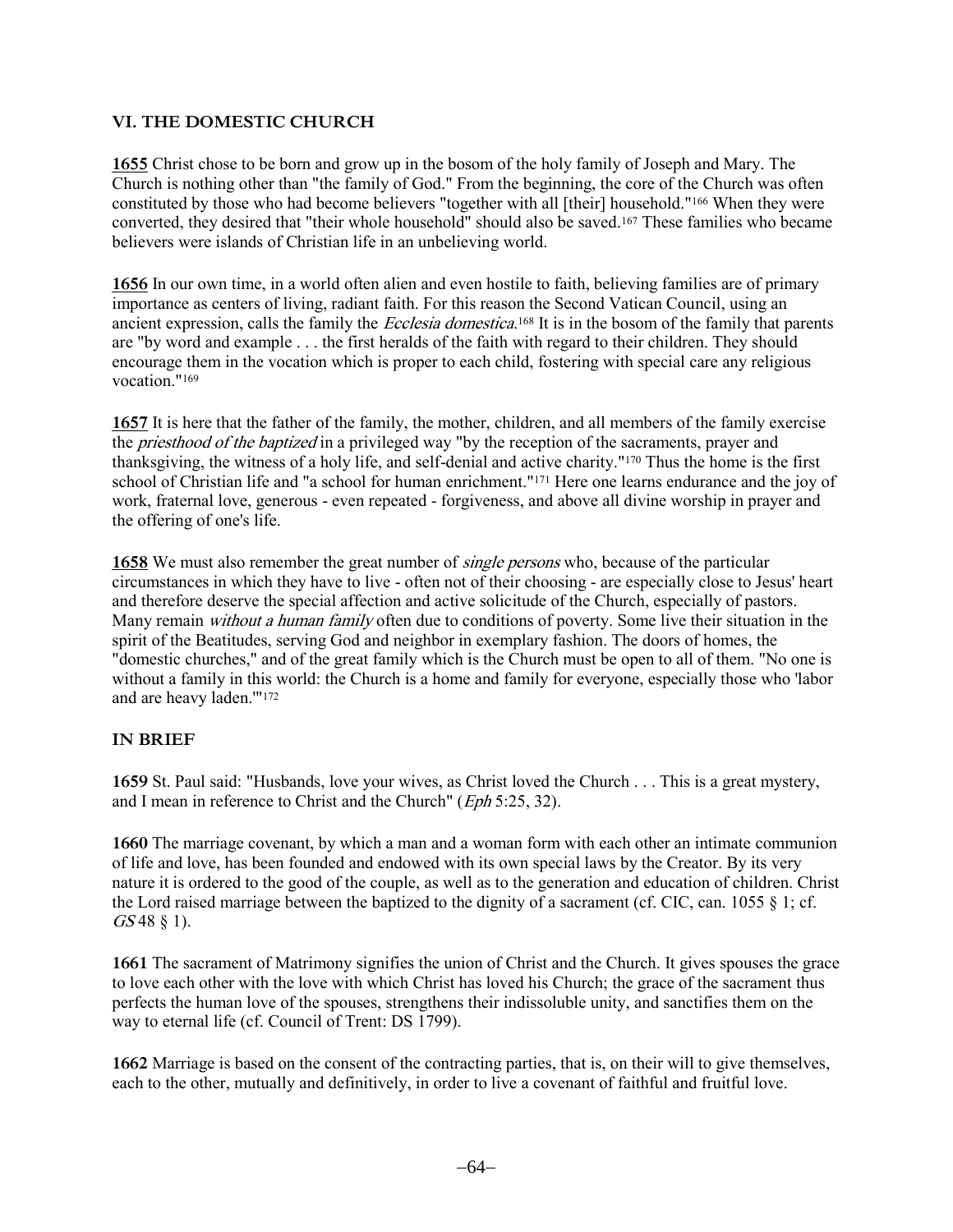**1663** Since marriage establishes the couple in a public state of life in the Church, it is fitting that its celebration be public, in the framework of a liturgical celebration, before the priest (or a witness authorized by the Church), the witnesses, and the assembly of the faithful.

**1664** Unity, indissolubility, and openness to fertility are essential to marriage. Polygamy is incompatible with the unity of marriage; divorce separates what God has joined together; the refusal of fertility turns married life away from its "supreme gift," the child  $(GS 50 \S 1)$ .

**1665** The remarriage of persons divorced from a living, lawful spouse contravenes the plan and law of God as taught by Christ. They are not separated from the Church, but they cannot receive Eucharistic communion. They will lead Christian lives especially by educating their children in the faith.

**1666** The Christian home is the place where children receive the first proclamation of the faith. For this reason the family home is rightly called "the domestic church," a community of grace and prayer, a school of human virtues and of Christian charity.

84 CIC, can. 1055 § 1; cf. GS 48 § 1. 85 Rev 19:7, 9; cf. Gen 1:26-27. 86 1 Cor 7:39; cf. Eph 5:31-32. 87 GS 48 § 1. 88 Cf. GS 47 § 2. 89 GS 47 § 1. 90 Cf. Gen 1:27; 1 Jn 4:8, 16. 91 Gen 1:28; cf. 1:31. 92 Gen 2:18. 93 Cf. Gen 2:18-25. 94 Gen 2:24. 95 Mt 19:6. 96 Cf. Gen 3:12. 97 Cf. Gen 2:22; 3:16b. 98 Cf. Gen 1:28; 3:16-19. 99 Cf. Gen 3:21. 100 Gen 3:16, 19. 101 Cf. Mt 19:8; Deut 24:1. 102 Cf. Hos 1-3; Isa 54; 62; Jer 2-3; 31; Ezek 16; 23; Mal 2:13-17. 103 Song 8:6-7. 104 Rev 19:7,9; cf. GS 22. 105 Cf. Jn 2:1-11. 106 Cf. Mt 19:8. 107 Mt 19:6. 108 Cf. Mk 8:34; Mt 11:29-30. 109 Cf. Mt 19:11. 110 Eph 5:25-26,31-32; Cf. Gen 2:24. 111 Cf. Eph 5:26-27. 112 Cf. DS 1800; CIC, Can. 1055 § 2. 113 Cf. Lk 14:26; Mk 10:28-31. 114 Cf. Rev 14:4; 1 Cor 7:32; Mt 2:56. 115 Mt 19:12. 116 Cf. Mk 12:25; 1 Cor 7:31. 117 Cf. Mt 19:3-12. 118 Cf. LG 42; PC 12; OT 10. 119 St. John Chrysostom, De virg. 10,1:PG 48,540; Cf. John Paul II, FC 16. 120 Cf. SC 61. 121 Cf. LG 6.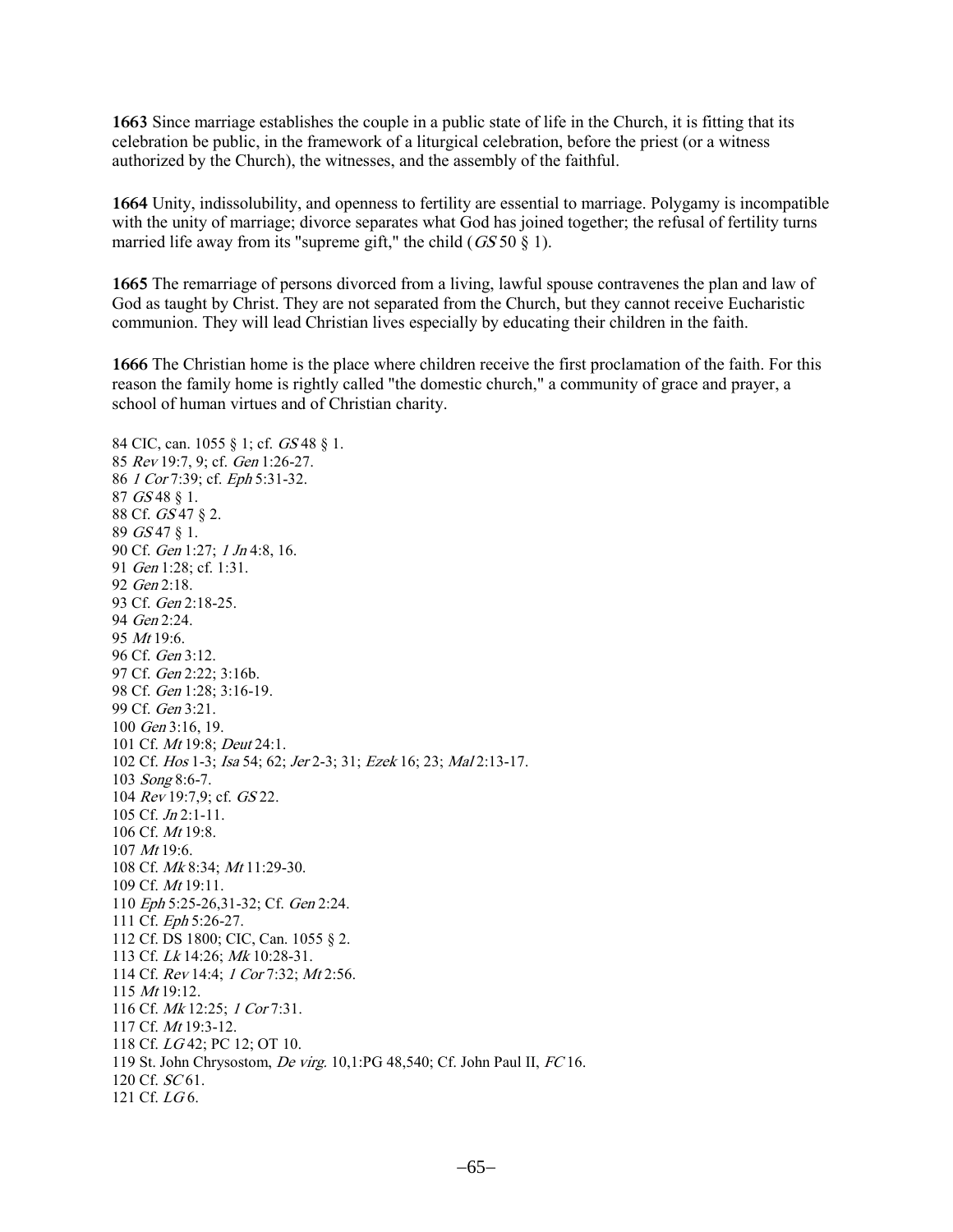122 Cf. 1 Cor 10:17. 123 FC 67. 124 Cf. CCEO, can. 817. 125 Cf. CCEO, can. 828. 126 Cf. Eph 5:32. 127 CIC, can. 1057 § 1. 128 GS 48 § 1; OCM 45; cf. CIC, can. 1057 § 2. 129 Gen 2:24; cf. Mt 10:8; Eph 5:31. 130 Cf. CIC, can. 1103. 131 Cf. CIC, can. 1057 § 1. 132 Cf. CIC, cann. 1095-1107. 133 Cf. CIC, can. 1071. 134 Cf. Council of Trent: DS 1813-1816; CIC, can. 1108. 135 Cf. CIC, can. 1063. 136 GS 49 § 3. 137 Cf. CIC, can. 1124. 138 Cf. CIC, can. 1086. 139 Cf. CIC, can. 1125. 140 1 Cor 7:14. 141 Cf. 1 Cor 7:16. 142 Cf. CIC, can. 1134. 143 Cf. Mk 10:9. 144 GS 48 § 1. 145 GS 48 § 2. 146 Cf. CIC, can. 1141. 147 LG 11 § 2. 148 *LG* 11 § 2; cf. *LG* 41. 149 GS 48 § 2. 150 *Eph* 5:21; cf. *Gal* 6:2. 151 Tertullian, Ad uxorem. 2,8,6-7:PL 1,1412-1413; cf. FC 13. 152 FC 13. 153 Mt 19:6; cf. Gen 2:24. 154 FC 19. 155 GS 49 § 2. 156 Cf. FC 19. 157 GS 48 § 1. 158 Cf. FC 20. 159 Cf. FC 83; CIC, cann. 1151-1155. 160 Mk 10:11-12. 161 FC 84. 162 GS 48 § 1; 50. 163 GS 50 § 1; cf. Gen 2:18; Mt 19:4; Gen 1:28. 164 Cf. GE 3. 165 Cf. FC 28. 166 Cf. Acts 18:8. 167 Cf. Acts 16:31; Acts 11:14. 168 *LG* 11; cf. *FC* 21. 169 LG 11. 170 LG 10. 171 GS 52 § 1. 172 *FC* 85; cf. *Mt* 11:28.